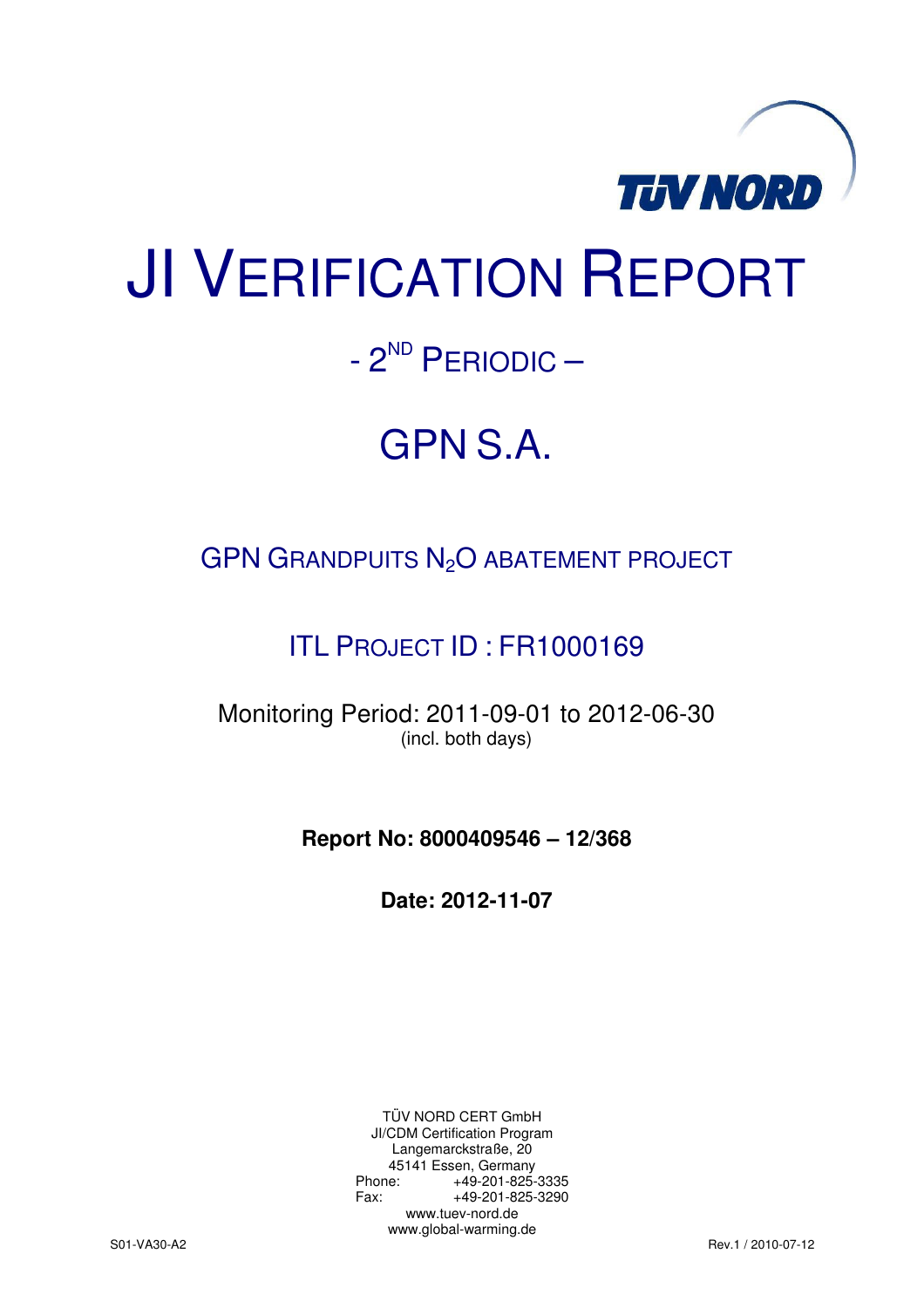

| <b>Draft Verification</b>                            | <b>Report No.</b>                                                                                                                                                                                                                                                                                                                                                                                                                                                                                                                                   | Rev. No.                  | Date of 1 <sup>st</sup> issue: | Date of this rev.             |  |
|------------------------------------------------------|-----------------------------------------------------------------------------------------------------------------------------------------------------------------------------------------------------------------------------------------------------------------------------------------------------------------------------------------------------------------------------------------------------------------------------------------------------------------------------------------------------------------------------------------------------|---------------------------|--------------------------------|-------------------------------|--|
| <b>Report:</b>                                       | 8000409546 - 12/368                                                                                                                                                                                                                                                                                                                                                                                                                                                                                                                                 | 0                         | 2012-11-07                     | 2012-11-07                    |  |
| Project:                                             | <b>Title:</b>                                                                                                                                                                                                                                                                                                                                                                                                                                                                                                                                       | JI Track:                 | <b>Registration date:</b>      | <b>ITL Project ID.:</b>       |  |
|                                                      | GPN Grandpuits $N_2O$ abatement<br>project                                                                                                                                                                                                                                                                                                                                                                                                                                                                                                          | $\boxtimes$ 1<br>$\Box$ 2 | 2010-04-18                     | FR1000169                     |  |
| <b>Project Participant(s):</b>                       | Host party:                                                                                                                                                                                                                                                                                                                                                                                                                                                                                                                                         |                           | Other involved parties:        |                               |  |
|                                                      | France                                                                                                                                                                                                                                                                                                                                                                                                                                                                                                                                              |                           | Belgium                        |                               |  |
| <b>Applied</b>                                       | Title:                                                                                                                                                                                                                                                                                                                                                                                                                                                                                                                                              |                           | $No.$ :                        | Scope:                        |  |
| methodology/ies:                                     | Project specific methodology: 'Catalytic reduction of<br>$N2O$ at nitric acid plants'                                                                                                                                                                                                                                                                                                                                                                                                                                                               |                           |                                | 5                             |  |
| <b>Monitoring:</b>                                   | <b>Monitoring period (MP):</b>                                                                                                                                                                                                                                                                                                                                                                                                                                                                                                                      |                           | No. of days:                   | MP No.                        |  |
|                                                      | 2011-09-01 to 2012-06-30 - both days included                                                                                                                                                                                                                                                                                                                                                                                                                                                                                                       |                           | 304                            | 2                             |  |
|                                                      | Subperiod 1: 2011-09-01 - 2011-12-31                                                                                                                                                                                                                                                                                                                                                                                                                                                                                                                |                           |                                |                               |  |
|                                                      | Subperiod 2: 2012-01-01 - 2012-06-30                                                                                                                                                                                                                                                                                                                                                                                                                                                                                                                |                           |                                |                               |  |
| <b>Monitoring report:</b>                            | Title:                                                                                                                                                                                                                                                                                                                                                                                                                                                                                                                                              |                           | <b>Draft version:</b>          | <b>Final version:</b>         |  |
|                                                      | $GPN$ Grandpuits $N_2O$ abatement project                                                                                                                                                                                                                                                                                                                                                                                                                                                                                                           |                           | $V. 01$ (dated<br>2012-07-17)  | $V. 03$ (dated<br>2012-11-07) |  |
| Verification team /                                  | <b>Verification Team:</b>                                                                                                                                                                                                                                                                                                                                                                                                                                                                                                                           |                           | <b>Technical review:</b>       | Final approval:               |  |
| <b>Technical Review and</b><br><b>Final Approval</b> | Susanne Pasch<br>Ulrich Walter (TL)<br>Sabine Meyer                                                                                                                                                                                                                                                                                                                                                                                                                                                                                                 |                           | Dirk Speyer                    | Martin<br>Saalmann            |  |
| <b>Emission reductions:</b>                          | Verified amount for complete MP                                                                                                                                                                                                                                                                                                                                                                                                                                                                                                                     |                           | As per draft MR:               | As per PDD:                   |  |
| [t CO <sub>2</sub> e]                                | 28,724                                                                                                                                                                                                                                                                                                                                                                                                                                                                                                                                              |                           | 30,746                         | 62,508 (304 d)                |  |
| Summary of<br><b>Verification Opinion:</b>           | GPN S.A. has commissioned the TÜV NORD JI/CDM Certification Program to carry<br>out the 2 <sup>nd</sup> periodic verification of the project: "GPN Grandpuits N <sub>2</sub> O abatement<br>project", with regard to the relevant requirements for JI (Track 1) project activities.<br>The project reduces GHG emissions by means of the implementation of a secondary<br>catalyst in the ammonia reactor that allows the catalytic decomposition of nitrous<br>oxide. This verification covers the period from 2011-09-01 to 2012-06-30 (including |                           |                                |                               |  |
|                                                      | both days).                                                                                                                                                                                                                                                                                                                                                                                                                                                                                                                                         |                           |                                |                               |  |
|                                                      | In the course of the verification 5 Corrective Action Requests (CAR) and no<br>Clarification Requests (CL) were raised and successfully closed. Furthermore, 1 FAR<br>was raised. The verification is based on the draft monitoring report, revised<br>monitoring report, and the monitoring plan as set out in the registered PDD, the<br>determination report, emission reduction calculation spreadsheet and supporting<br>documents made available to the TÜV NORD JI/CDM CP by the project participant.                                        |                           |                                |                               |  |
|                                                      | As a result of this verification, the verifier confirms that:                                                                                                                                                                                                                                                                                                                                                                                                                                                                                       |                           |                                |                               |  |
|                                                      | all operations of the project are implemented and installed as planned and<br>٠<br>described in the project design document.                                                                                                                                                                                                                                                                                                                                                                                                                        |                           |                                |                               |  |
|                                                      | the project monitoring is in accordance with the applied approved monitoring<br>plan.                                                                                                                                                                                                                                                                                                                                                                                                                                                               |                           |                                |                               |  |
|                                                      | the installed equipment essential for measuring parameters required for<br>calculating emission reductions are calibrated appropriately.                                                                                                                                                                                                                                                                                                                                                                                                            |                           |                                |                               |  |
|                                                      | the monitoring system is in place and functional. The project has generated<br>$\bullet$<br>GHG emission reductions.                                                                                                                                                                                                                                                                                                                                                                                                                                |                           |                                |                               |  |
|                                                      | As the result of the 2 <sup>nd</sup> periodic verification, the verifier confirms that the GHG<br>emission reductions are calculated without material misstatements in a conservative<br>and appropriate manner. TÜV NORD JI/CDM CP herewith confirms that the project<br>has achieved emission reductions in the above mentioned reporting period as follows:                                                                                                                                                                                      |                           |                                |                               |  |
|                                                      | <b>Emission reductions:</b>                                                                                                                                                                                                                                                                                                                                                                                                                                                                                                                         | 28,724                    | t $CO2e$                       |                               |  |
| <b>Document</b><br>information:                      | Filename:                                                                                                                                                                                                                                                                                                                                                                                                                                                                                                                                           |                           |                                | No. of pages:                 |  |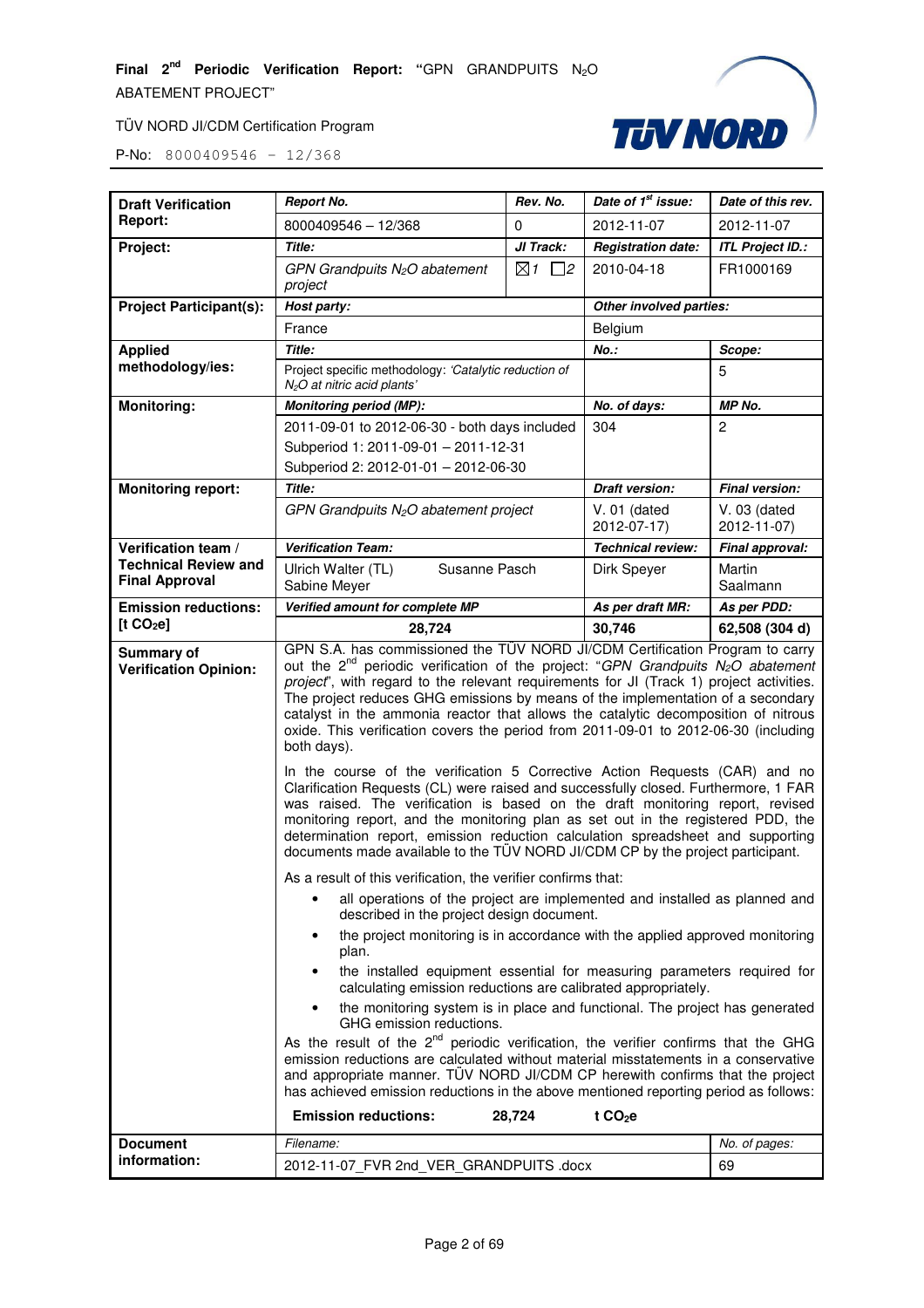P-No: 8000409546 – 12/368



# **Abbreviations:**

| <b>AIE</b>        | <b>Accredited Independent Entity</b>                  |
|-------------------|-------------------------------------------------------|
| <b>CA</b>         | <b>Corrective Action / Clarification Action</b>       |
| <b>CAR</b>        | <b>Corrective Action Request</b>                      |
| <b>CDM</b>        | <b>Clean Development Mechanism</b>                    |
| CO <sub>2</sub>   | <b>Carbon dioxide</b>                                 |
| CO <sub>2eq</sub> | Carbon dioxide equivalent                             |
| <b>CL</b>         | <b>Clarification Request</b>                          |
| <b>DVM</b>        | <b>Determination and Verification Manual</b>          |
| <b>ER</b>         | <b>Emission Reduction</b>                             |
| <b>ERU</b>        | <b>Emission Reduction Units</b>                       |
| <b>FAR</b>        | <b>Forward Action Request</b>                         |
| <b>GHG</b>        | Greenhouse gas(es)                                    |
| JI                | <b>Joint Implementation</b>                           |
| <b>MP</b>         | <b>Monitoring Plan</b>                                |
| МR                | <b>Monitoring Report</b>                              |
| <b>PDD</b>        | <b>Project Design Document</b>                        |
| <b>PP</b>         | <b>Project Participant</b>                            |
| QA/QC             | <b>Quality Assurance / Quality Control</b>            |
| <b>UNFCCC</b>     | United Nations Framework Convention on Climate Change |
| <b>XLS</b>        | <b>Emission Reduction Calculation Spread Sheet</b>    |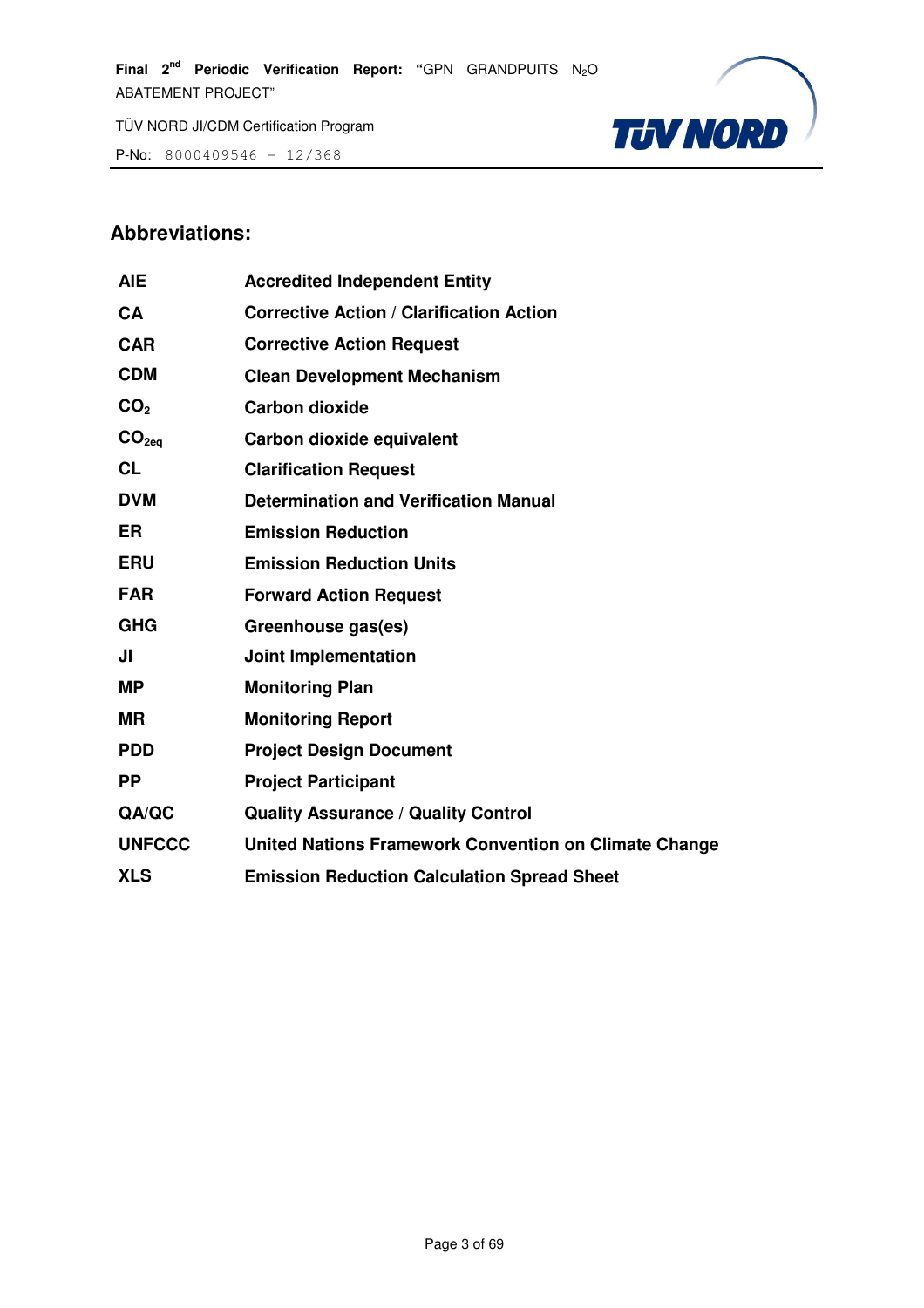P-No: 8000409546 – 12/368



# **Table of Contents** *Page Page Page Page Page Page Page Page Page Page Page Page Page Page Page Page Page Page Page Page Page Page Page Page Page Page Page Page Page*

| 1.<br>1.1.<br>1.2.                                                                                    | Objective<br>Scope                                                                                                                                                                                                                                                                                                                                   | 6<br>6                                                               |
|-------------------------------------------------------------------------------------------------------|------------------------------------------------------------------------------------------------------------------------------------------------------------------------------------------------------------------------------------------------------------------------------------------------------------------------------------------------------|----------------------------------------------------------------------|
| 2.<br>2.1.<br>2.2.<br>2.3.<br>2.4.                                                                    | <b>Project Characteristics</b><br><b>Project Verification History</b><br><b>Involved Parties and Project Participants</b><br><b>Project Location</b>                                                                                                                                                                                                 | .8<br>8<br>8<br>9<br>9                                               |
| 2.5.                                                                                                  | <b>Technical Project Description</b>                                                                                                                                                                                                                                                                                                                 | 9                                                                    |
| 3.<br>3.1.<br>3.2.<br>3.3.<br>3.4.<br>3.5.<br>3.6.<br>3.7.<br>3.8.<br>3.9.<br>3.10.<br>3.11.<br>3.12. | <b>Verification Steps</b><br>Contract review<br>Appointment of team members and technical reviewers<br>Publication of the Monitoring Report<br><b>Verification Planning</b><br>Desk review<br>On-site assessment<br>Draft verification reporting<br>Resolution of CARs, CLs and FARs<br>Final reporting<br><b>Technical review</b><br>Final approval | 11<br>11<br>12<br>13<br>13<br>15<br>16<br>17<br>17<br>18<br>18<br>18 |
| 4.                                                                                                    |                                                                                                                                                                                                                                                                                                                                                      |                                                                      |
| 5.<br>5.1.<br>5.2.<br>5.3.<br>5.4.<br>5.5.<br>5.6.<br>5.7.                                            | Implementation of the project<br>Project history<br>Special events<br>Compliance with the monitoring plan<br>Monitoring parameters<br>Monitoring report<br><b>ER Calculation</b>                                                                                                                                                                     | .26<br>26<br>26<br>27<br>27<br>28<br>30<br>31                        |
| 5.8.<br>5.9.                                                                                          | <b>Quality Management</b><br>Overall Aspects of the Verification                                                                                                                                                                                                                                                                                     | 31<br>32                                                             |
| 5.10.                                                                                                 | Hints for next periodic Verification                                                                                                                                                                                                                                                                                                                 | 32                                                                   |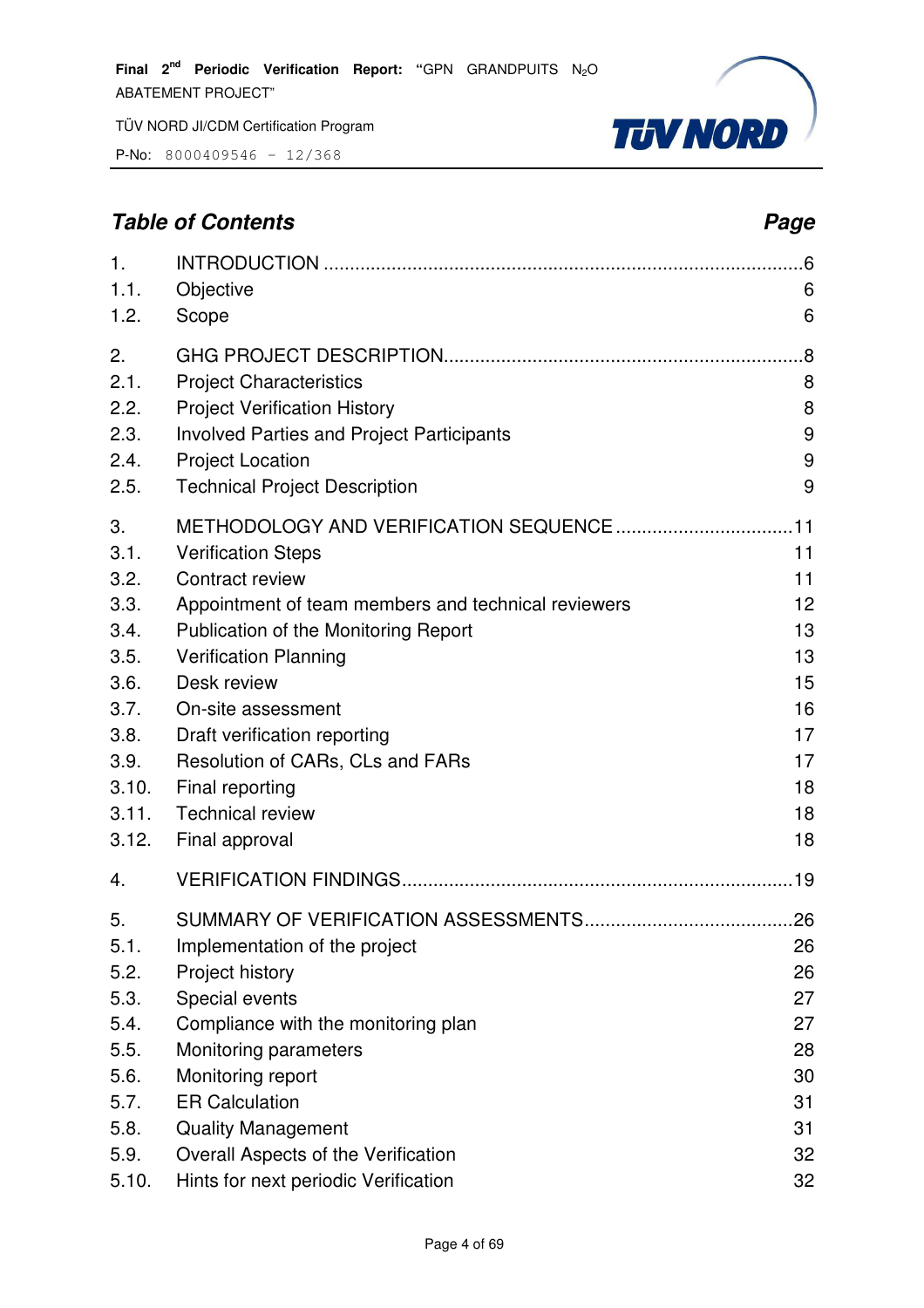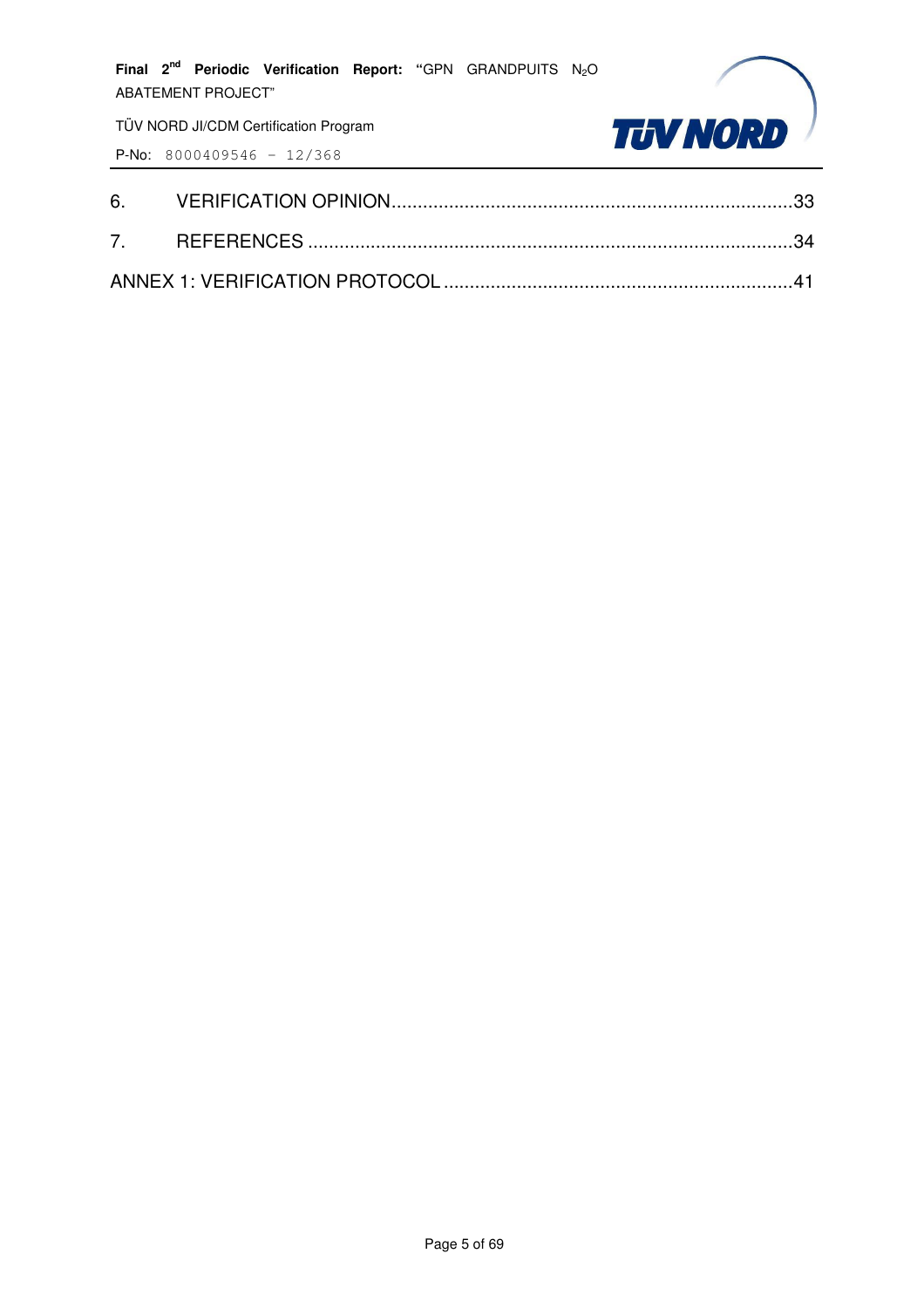P-No: 8000409546 – 12/368



#### **1. INTRODUCTION**

GPN S.A. has commissioned the TÜV NORD JI/CDM Certification Program (CP) to carry out the  $2<sup>nd</sup>$  periodic verification of the project

"GPN Grandpuits N2O abatement project"

with regard to the relevant requirements for JI (Track 1) project activities. The verifiers have reviewed the implementation of the monitoring plan (MP) in the registered JI project number  $FR1000169^1$ .

GHG data for the monitoring period covering 2011-09-01 to 2012-06-30 (304 days) which has been divided in 2 subperiods:

- Subperiod 2.1: 2011-09-01 2011-12-31
- Subperiod 2.2: 2012-01-01 2012-06-30

were verified in detailed manner applying the set of requirements, audit practices and principles as required under the Determination and Verification Manual <sup>/DVM/</sup> of the UNFCCC.

This report summarizes the findings and conclusions of this  $2<sup>nd</sup>$  periodic verification of the above mentioned UNFCCC registered project activity.

# **1.1. Objective**

The objective of the verification is the review and ex-post determination by an independent entity of the GHG emission reductions. It includes the verification of the:

- implementation and operation of the project activity as given in the PDD,
- compliance with applied approved monitoring plan,
- data given in the monitoring report by checking the monitoring records, the emissions reduction calculation and supporting evidence,
- accuracy of the monitoring equipment,
- quality of evidence.
- significance of reporting risks and risks of material misstatements.

# **1.2. Scope**

The verification of this registered project is based on the project design document  $\alpha$ <sup>PDD/</sup>, the monitoring report  $\alpha$ <sup>MR/</sup>, emission reduction calculation spread sheet  $\alpha$ <sup>XLS/</sup>, supporting documents made available to the verifier and information collected through performing interviews and during the on-site assessment. Furthermore publicly available information was considered as far as available and required.

 1 http://ji.unfccc.int/JIITLProject/DB/CYDURPJS4YBLNLPGCO6DPY0MHF1GAO/details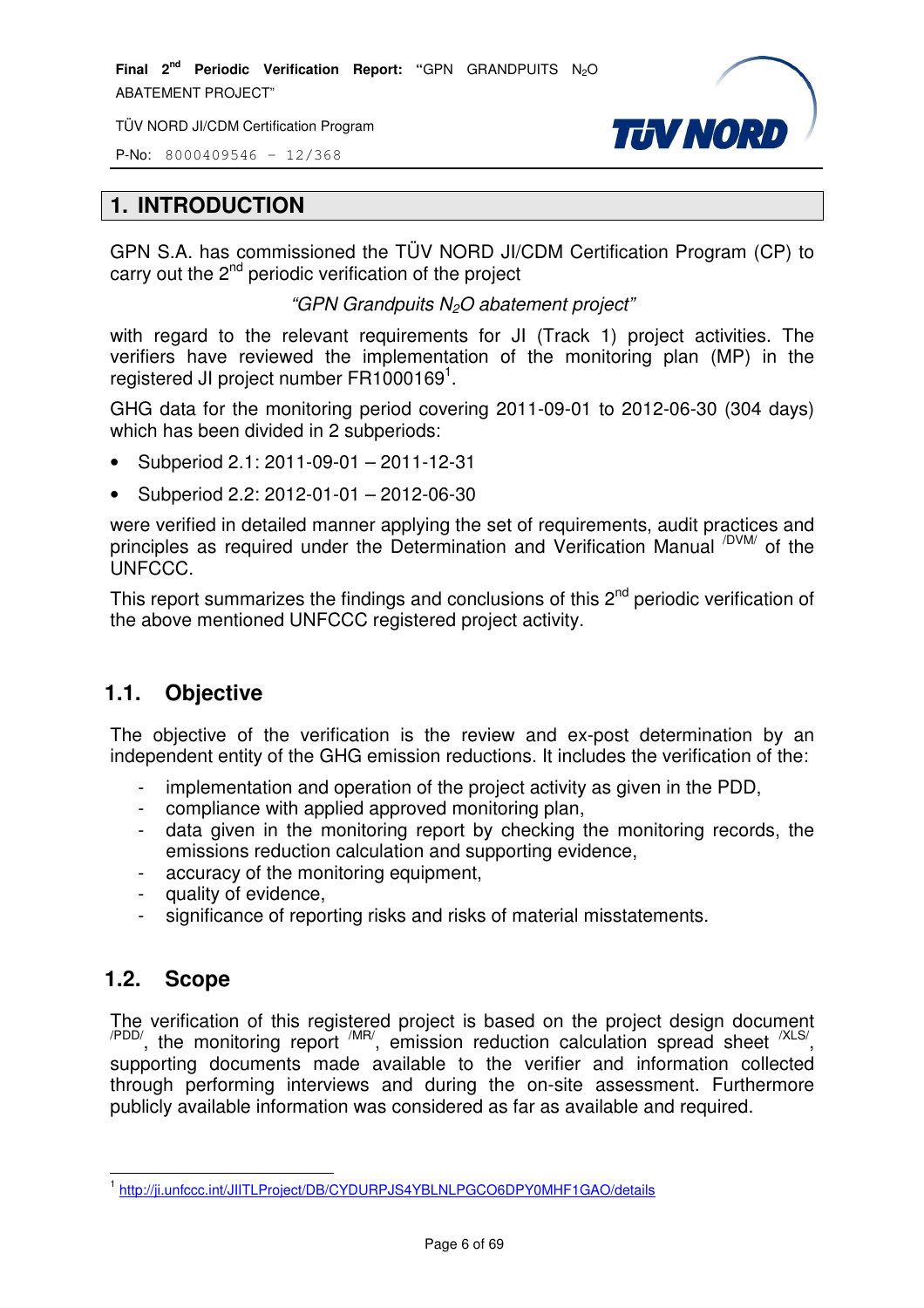**Final 2nd Periodic Verification Report: "**GPN GRANDPUITS N2O ABATEMENT PROJECT"

TÜV NORD JI/CDM Certification Program



P-No: 8000409546 – 12/368

The verification is carried out on the basis of the following requirements, applicable for this project activity:

- Article 6 of the Kyoto Protocol <sup>/KP/</sup>,
- guidelines for the implementation of Article 6 of the Kyoto Protocol as presented in the Marrakech Accords under decision  $9/CMP.1 \frac{MAV}{M}$ , and subsequent decisions made by the JISC and COP/MOP,
- other relevant rules, including the host country legislation,
- JI Validation and Verification Manual <sup>/DVM/</sup>,
- monitoring plan as given in the registered PDD<sup>/PDD/</sup>,
- Approved Projet Domestique Methodology: "Catalytic reduction of  $N_2O$  at nitric acid plants " (Méthode pour les Projets Domestiques: "Réduction catalytique du N2O dans des usines d'acide nitrique")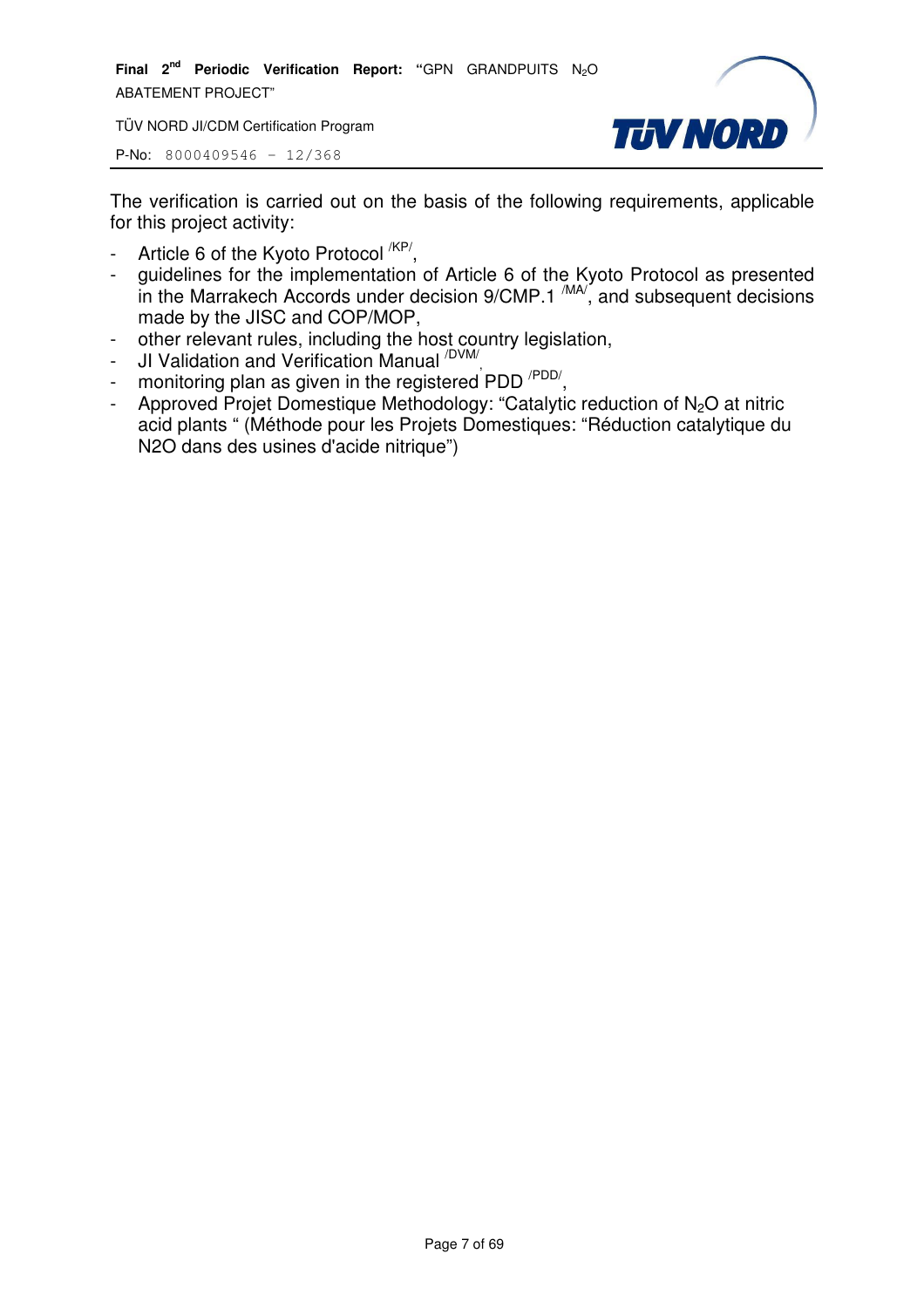P-No: 8000409546 – 12/368

# **2. GHG PROJECT DESCRIPTION**

#### **2.1. Project Characteristics**

Essential data of the project is presented in the following Table 2-1.

|  |  | Table 2-1: Project Characteristics |
|--|--|------------------------------------|
|--|--|------------------------------------|

| Data                                                                                |  |  |
|-------------------------------------------------------------------------------------|--|--|
| "GPN Grandpuits N <sub>2</sub> O abatement project"                                 |  |  |
| $\times$<br><b>JPA</b><br>Track 1<br>Track 2                                        |  |  |
| <b>Small Scale</b><br>Large Scale                                                   |  |  |
| $\times$<br>JI Specific Approach<br>Approved CDM Methodology                        |  |  |
| Energy Industries (renewable-/non-renewable sources)<br>1                           |  |  |
| $\overline{c}$<br>Energy distribution                                               |  |  |
| 3<br>Energy demand                                                                  |  |  |
| Manufacturing industries<br>4                                                       |  |  |
| $\boxtimes$<br>5<br>Chemical industry                                               |  |  |
| 6<br>Construction                                                                   |  |  |
| 7<br>Transport                                                                      |  |  |
| Mining/Mineral production<br>8                                                      |  |  |
| 9<br>Metal production                                                               |  |  |
| 10<br>Fugitive emissions from fuels (solid, oil and gas)                            |  |  |
| Fugitive emissions from production and<br>of<br>consumption<br>11                   |  |  |
| halocarbons and hexafluoride                                                        |  |  |
| 12<br>Solvents use                                                                  |  |  |
| Waste handling and disposal<br>13                                                   |  |  |
| 14<br>Land-use, land-use change and forestry                                        |  |  |
| 15<br>Agriculture                                                                   |  |  |
| Projet Domestique Methodology: "Catalytic reduction of $N_2O$ at                    |  |  |
| nitric acid plants"                                                                 |  |  |
| $N_2O$ (5.1)                                                                        |  |  |
| FR1000169                                                                           |  |  |
| Renewable Crediting Period (7 y)                                                    |  |  |
| $\boxtimes$<br>Fixed Crediting Period (according to LoA till 31 <sup>st</sup><br>0f |  |  |
| December 2012)                                                                      |  |  |
|                                                                                     |  |  |

**TUV NORD** 

# **2.2. Project Verification History**

Essential events since the registration of the project are presented in the following Table 2-2.

|  | Table 2-2: Project verification history |  |
|--|-----------------------------------------|--|
|--|-----------------------------------------|--|

| ltem                      | <b>Time</b>         | Status |
|---------------------------|---------------------|--------|
| Date of registration      | $12010 - 04 - 18^2$ | -      |
| Start of crediting period | $2010 - 04 - 18^2$  | -      |

**EXECORDIM**<br><sup>2</sup> According to French law, the crediting period starts two month after application for approval if the LoA is delivered later than that. The LoA is dated 2010-06-21.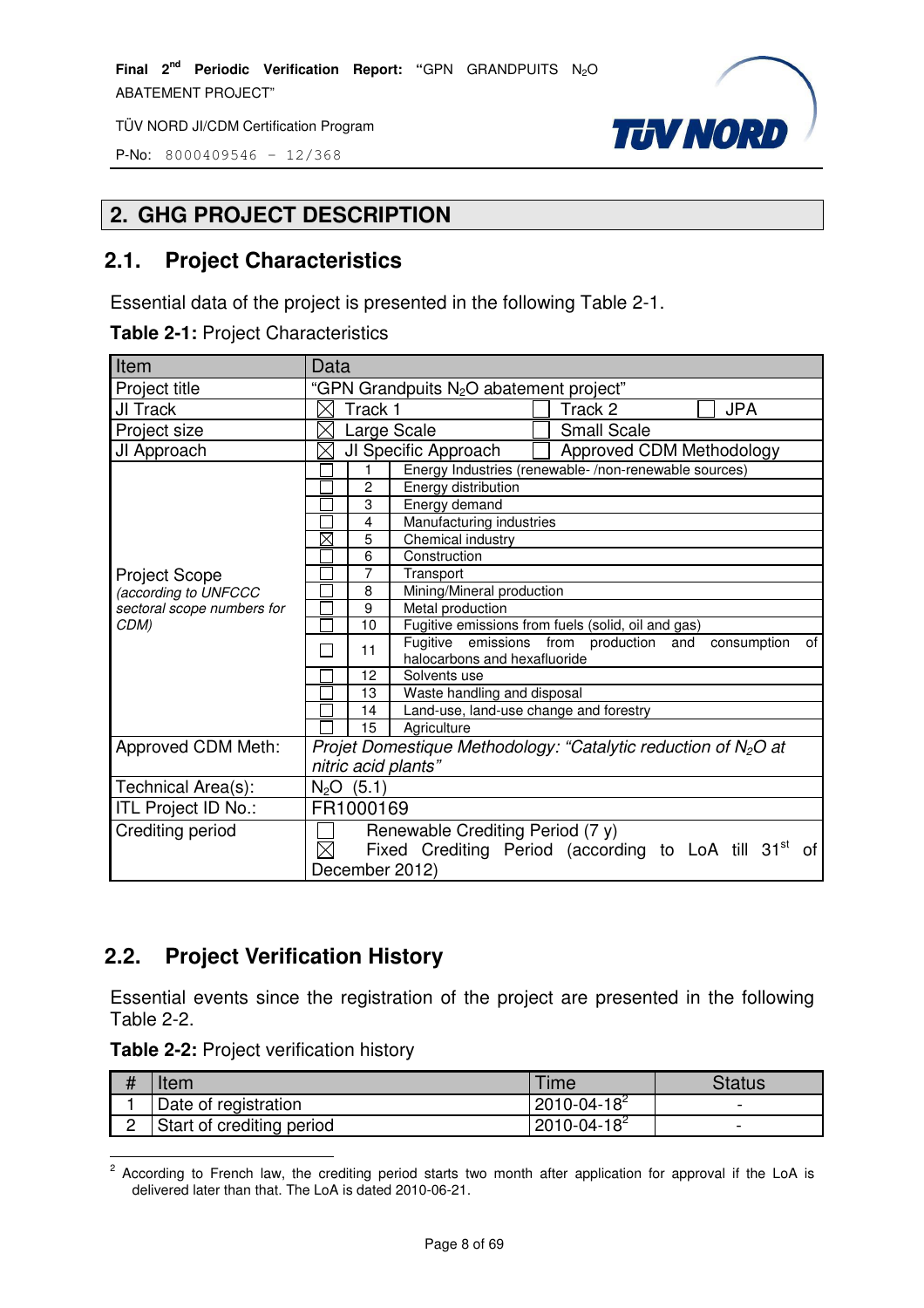

P-No: 8000409546 – 12/368

|   | Item                               | Time          | <b>Status</b>                       |
|---|------------------------------------|---------------|-------------------------------------|
| 3 | 1 <sup>st</sup> Monitoring period  |               | 2010-04-18 to   In issuance process |
|   |                                    | 2011-08-31    |                                     |
|   | 12 <sup>nd</sup> Monitoring period | 2011-09-01 to | Matter of this                      |
|   |                                    | 2012-06-30    | verification                        |

# **2.3. Involved Parties and Project Participants**

The following parties to the Kyoto Protocol and project participants are involved in this project activity (Table 2-3).

|  |  |  | Table 2-3: Project Parties and project participants |
|--|--|--|-----------------------------------------------------|
|--|--|--|-----------------------------------------------------|

| Characteristic           | Party          | <b>Project Participant</b>          |
|--------------------------|----------------|-------------------------------------|
| Host party               | France         | GPN S.A. (Courbevoie)               |
|                          | France         | Total Petrochemicals (Antwerpen)    |
|                          | France         | N.serve Environmental Services GmbH |
| Other involved party/ies | <b>Belgium</b> | <b>GPN S.A</b>                      |

#### **2.4. Project Location**

The details of the project location are given in table 2-4:

**Table 2-4:** Project Location

| No.                      | <b>Project Location</b>                                   |
|--------------------------|-----------------------------------------------------------|
| <b>Host Country</b>      | France                                                    |
| Region                   | North Central (Ile de France) Département: Seine-et-Marne |
| Project location address | Commune: Grandpuits-Bailly-Carrois                        |
|                          | GPN Usine de Grandpuits, BP12, 77720 Mormant, France      |
| <b>Plant Coordinates</b> | Plant tail gas stack:                                     |
|                          | Lat: 48°35'52.82"N                                        |
|                          | Long: 2°57'06.05"E                                        |
|                          | Ammonia burners:                                          |
|                          | Lat: 48°35'52.82"N                                        |
|                          | Long: 2°57'06.05"E                                        |

# **2.5. Technical Project Description**

The project activity aims to reduce levels of  $N<sub>2</sub>O$  emissions from the production of nitric acid with a secondary  $N_2O$  abatement technology: the project involves the installation of a secondary  $N_2O$  reduction catalyst at the nitric acid production plant. The emission reductions are a result of the catalytic decomposition of nitrous oxide. Nitrous oxide which is formed as by-product of the nitric acid production will be removed by the catalyst installed below the standard precious metal gauze pack in the 4 ammonia burners. The nitrous oxide would otherwise be emitted as part of the tail gas of the nitric acid plant to the atmosphere.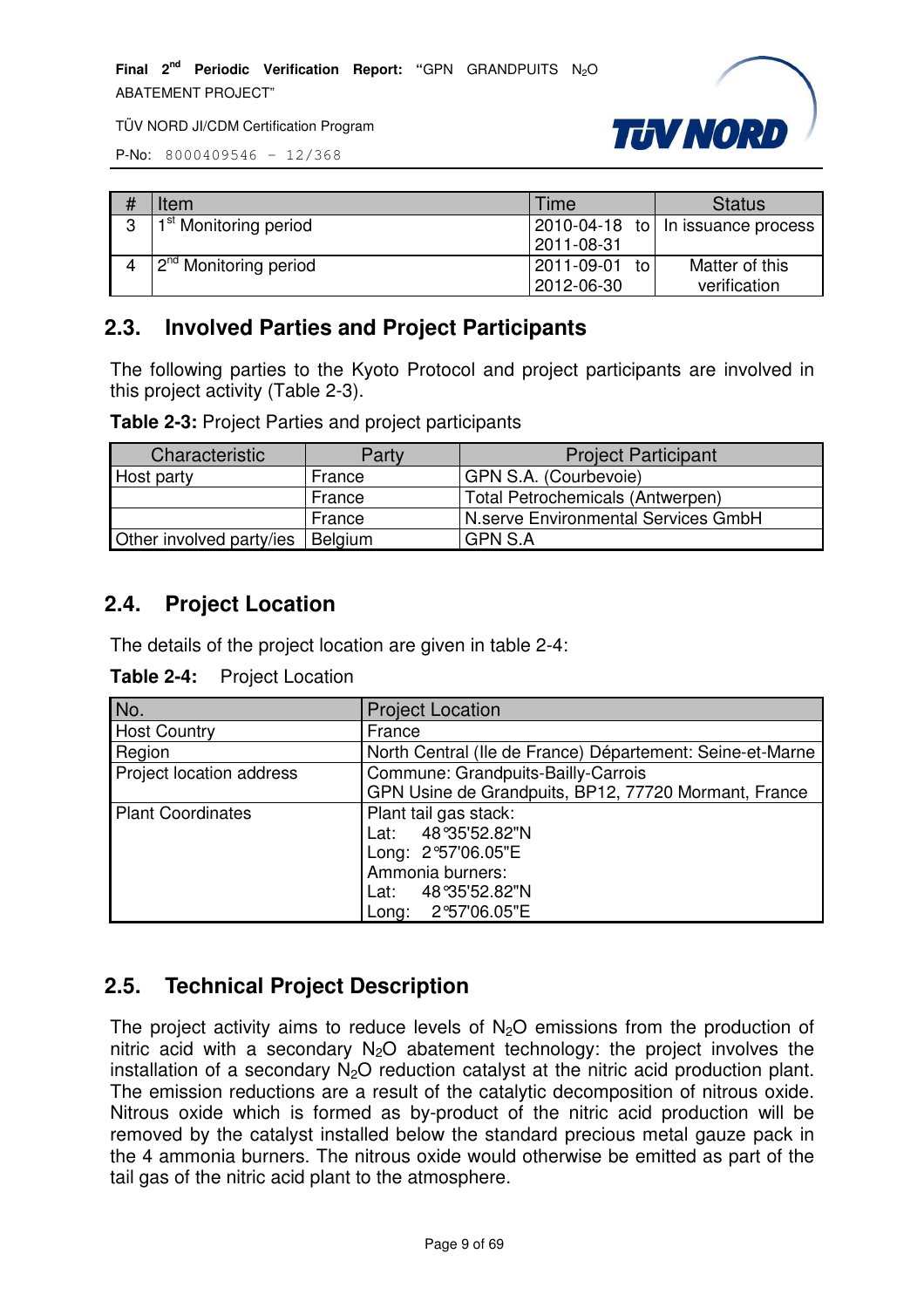P-No: 8000409546 – 12/368

# The key parameters of the project are given in table 2-5:

# **Table 2-5:** Technical data of the project

| Parameter                                             | Unit                     | Value                                                              |
|-------------------------------------------------------|--------------------------|--------------------------------------------------------------------|
| <b>Ammonia Oxidation Reactor</b>                      |                          |                                                                    |
| Manufacturer                                          | -                        | GPN S.A.                                                           |
| Diameter                                              | mm                       | 3,660                                                              |
| Start of commercial production                        |                          | 1970                                                               |
| Operating conditions<br>as<br>per                     |                          |                                                                    |
| specifications (trip point values)                    |                          |                                                                    |
| - Temperature (min/max):                              | $\mathrm{C}$             | 800-920                                                            |
| - Pressure (min/max):                                 | <b>MPa</b>               | 0,35 gauge (at the precious metal gauzes)<br>0,3 (max in Air flow) |
| - Ammonia to Air ratio (max)                          | Vol.-%                   | $8 - \text{max } 12,50$                                            |
| Number of reactor units                               |                          | 4                                                                  |
| <b>Ammonia Oxidation Catalyst</b>                     |                          |                                                                    |
| Manufacturer                                          | $\blacksquare$           | Heraeus                                                            |
| Type                                                  |                          | HR-SC N <sub>2</sub> O abatement system                            |
| Composition:                                          |                          | Pt-Rh-Pd                                                           |
| Absorber                                              |                          |                                                                    |
| Design capacity per day (100%)                        | t/d                      | 1,250                                                              |
| Design capacity per day (legal)                       | t/d                      | 1,250                                                              |
| Annual operation (design)                             | days                     | 360                                                                |
| Annual operation (practice)                           | days                     | 340                                                                |
| <b>Secondary Catalyst</b>                             |                          |                                                                    |
| Start of operation                                    | $\overline{\phantom{0}}$ | 2010-05-06                                                         |
| Manufacturer                                          |                          | Heraeus                                                            |
| Type                                                  |                          | HR-SC $N2O$                                                        |
| Design efficiency N <sub>2</sub> O reduction          | $\frac{0}{0}$            | up to 90% max,                                                     |
| N <sub>2</sub> O Analyzer (stack) used since          |                          |                                                                    |
| July 2010 used since July 2010                        |                          |                                                                    |
| Manufacturer                                          | $\overline{\phantom{a}}$ | Finetech                                                           |
| Type                                                  |                          | Orbital AIT Anafin 5000                                            |
| <b>Measurement Principle</b>                          |                          | FDIR (hot extractive analyzer)                                     |
| <b>Stack</b><br>volume<br>flow<br>rate<br>measurement |                          |                                                                    |
| Manufacturer                                          |                          | Yokogawa                                                           |
| Type                                                  |                          | Yokogawa Itabar (Yokogawa IBF-35-                                  |
|                                                       |                          | ID1100/9mm-S-SM-C01-0-0-0-0-X180-HL-                               |
|                                                       |                          | T0-A15-A71)                                                        |
| <b>Measurement Principle</b>                          |                          | Back pressure probe with pressure                                  |
|                                                       |                          | difference transmitter                                             |

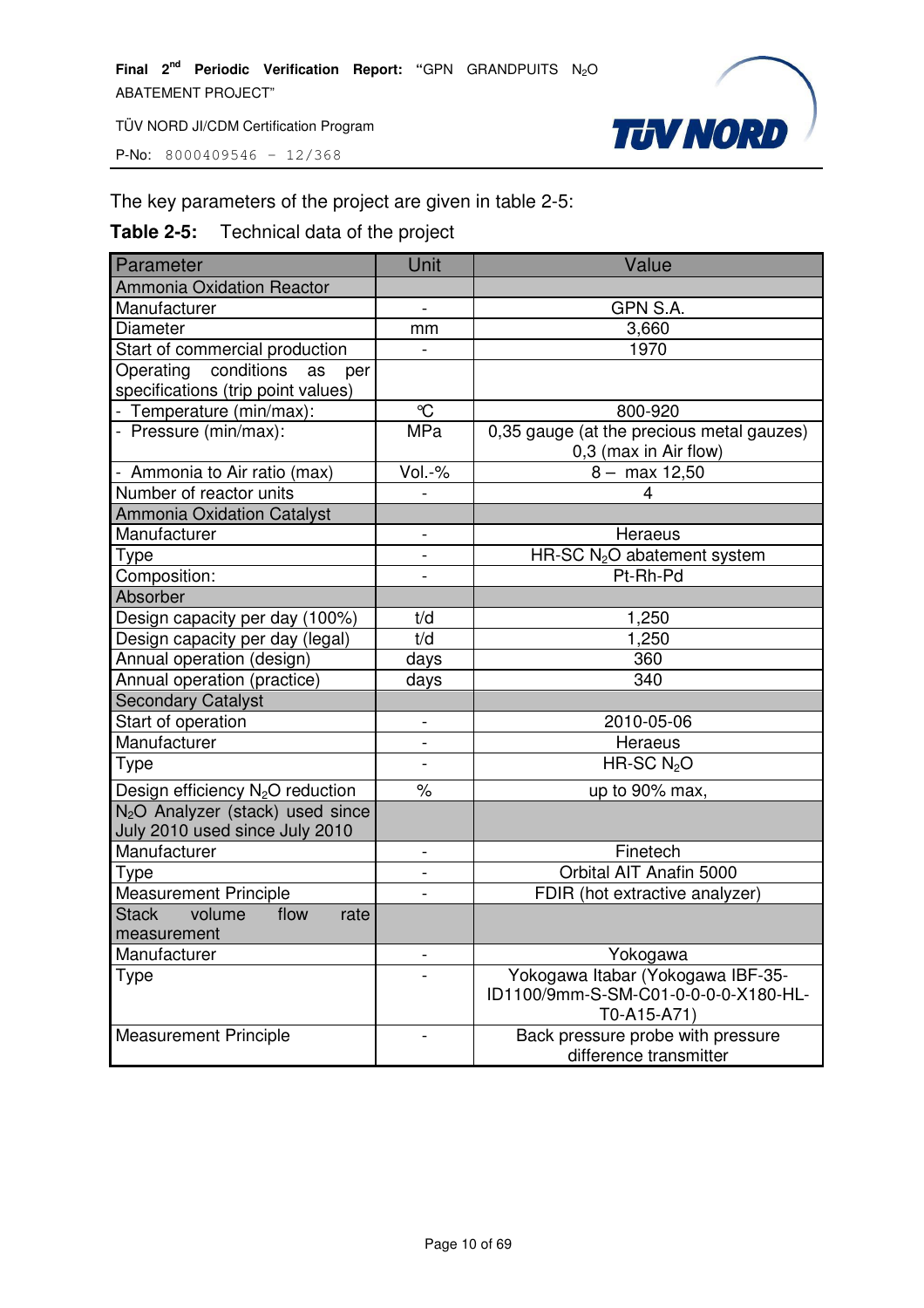TÜV NORD JI/CDM Certification Program



P-No: 8000409546 – 12/368

# **3. METHODOLOGY AND VERIFICATION SEQUENCE**

# **3.1. Verification Steps**

The verification consisted of the following steps:

- Contract review
- Appointment of team members and technical reviewers
- Publication of the monitoring report
- A desk review of the Monitoring Report<sup>MR/</sup> submitted by the client and additional supporting documents with the use of customised verification protocol <sup>/CPM/</sup> according to the Determination and Verification Manual <sup>7DVM</sup> ์<br>,
- Verification planning,
- On-Site assessment,
- Background investigation and follow-up interviews with personnel of the project developer and its contractors,
- Draft verification reporting
- Resolution of corrective actions (if any)
- Final verification reporting
- Technical review
- Final approval of the verification.

The sequence of the verification is given in the table 3.1 below:

#### **Table 3.1:** Verification sequence

| <b>Topic</b>               | <b>Time</b>   |
|----------------------------|---------------|
| Assignment of verification | 2012-06-19    |
| On-site visit              | 2012-07-25/26 |
| Draft reporting finalised  | 2012-07-31    |
| Final reporting finalised  | 2012-11-07    |
| Technical review finalised | 2012-11-05    |

# **3.2. Contract review**

To assure that

- the project falls within the scopes for which accreditation is held,
- the necessary competences to carry out the verification can be provided,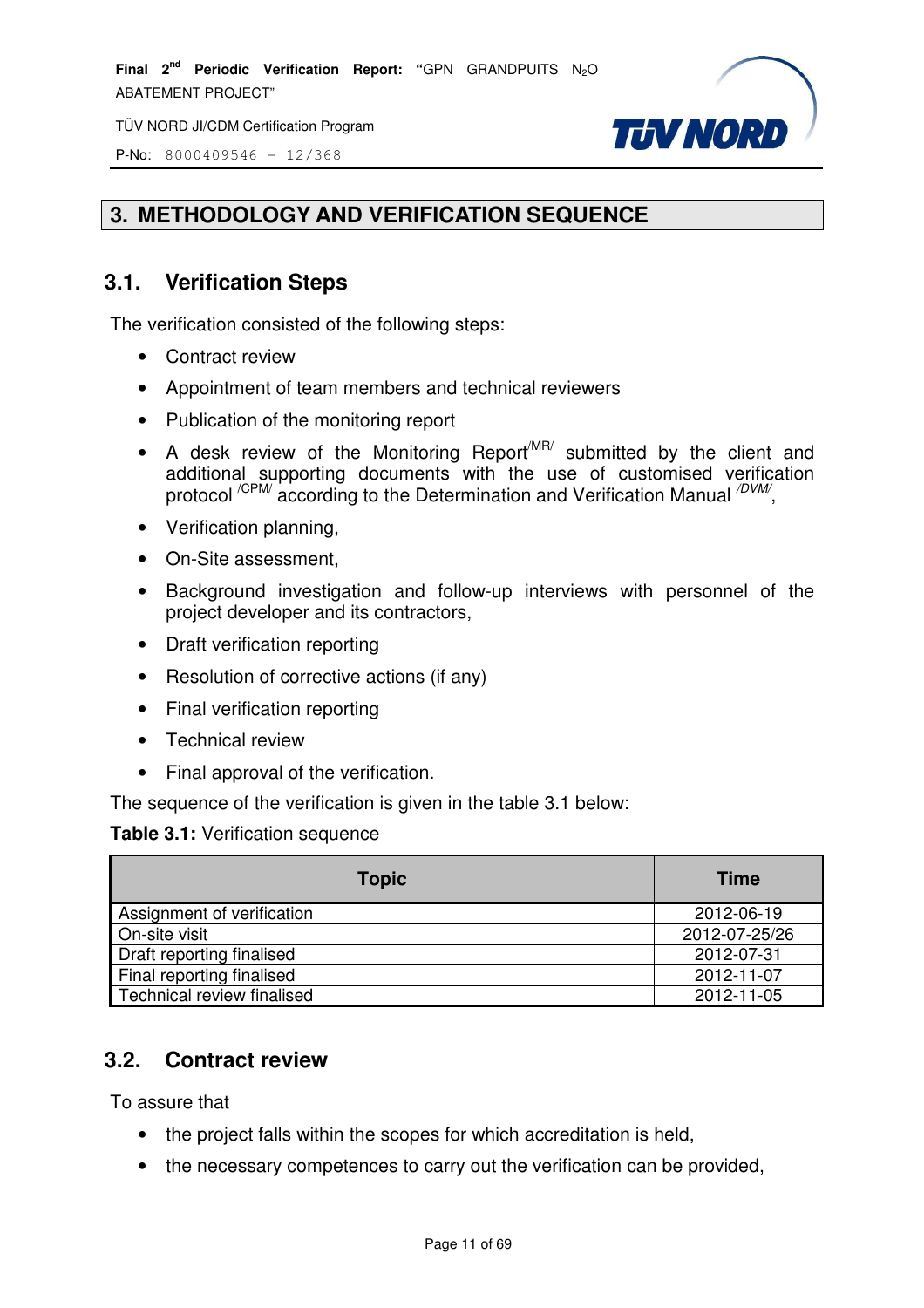P-No: 8000409546 – 12/368



• Impartiality issues are clear and in line with the CDM accreditation requirements

a contract review was carried out before the contract was signed.

# **3.3. Appointment of team members and technical reviewers**

On the basis of a competence analysis and individual availabilities a verification team, consistent of one team leader and 2 additional team members was appointed. Furthermore also the personnel for the technical review and the final approval were determined.

The list of involved personnel, the tasks assigned and the qualification status are summarized in the table 3-1 below.

|                                                       | <b>Name</b>    | Company                          | Function <sup>1)</sup> | Qualification<br>Status <sup>2)</sup><br><b>Status</b> | competence<br><b>Scheme</b> | competence <sup>4,5)</sup><br>Technical | <b>Host country</b><br>Competence | <b>Onsite visit</b> |
|-------------------------------------------------------|----------------|----------------------------------|------------------------|--------------------------------------------------------|-----------------------------|-----------------------------------------|-----------------------------------|---------------------|
| $\boxtimes$ Mr.<br>$\square$ Ms.                      | U. Walter      | TÜV NORD<br>CERT, Germany        | <b>TL</b>              | LA                                                     | $\boxtimes$                 | 5.1                                     |                                   | $\boxtimes$         |
| $\Box$ Mr.<br>$\boxtimes$ Ms.                         | S. Pasch       | <b>TÜV NORD</b><br>CERT, Germany | <b>TM</b>              | A                                                      | $\boxtimes$                 |                                         |                                   | $\boxtimes$         |
| $\Box$ Mr.<br>$\boxtimes$ Ms.                         | S. Meyer       | TÜV NORD<br>CERT, Germany        | <b>TM</b>              | LA                                                     | $\boxtimes$                 |                                         | $\boxtimes$                       |                     |
| $\mathbb{\underline{\boxtimes}}$ Mr.<br>$\square$ Ms. | D. Speyer      | TÜV NORD<br>CERT, Germany        | $TR^{3)}$              | LA                                                     | $\boxtimes$                 | 5.1                                     |                                   |                     |
| $\boxtimes$ Mr.<br>$\square$ Ms.                      | M.<br>Saalmann | TÜV NORD<br>CERT, Germany        | $FA^{3)}$              | <b>SA</b>                                              | $\boxtimes$                 |                                         |                                   |                     |

<sup>1)</sup> TL: Team Leader; TM: Team Member, TR: Technical review; OT: Observer-Team, OR: Observer-TR; FA: Final approval

 $2)$  GHG Auditor Status: A: Assessor; LA: Lead Assessor; SA: Senior Assessor; T: Trainee; TE: Technical Expert

 $3)$  No team member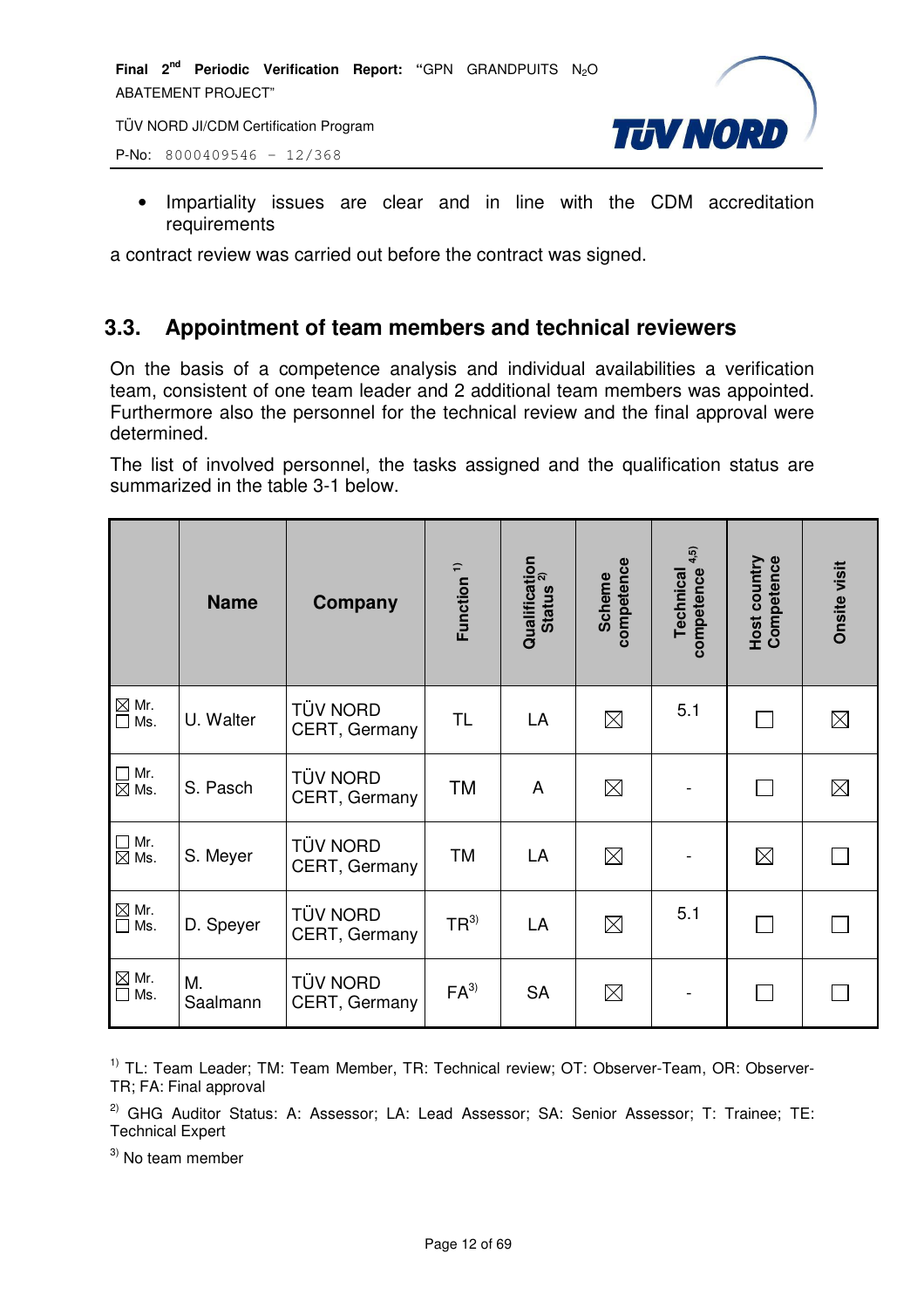TÜV NORD JI/CDM Certification Program

P-No: 8000409546 – 12/368



 $4)$  As per S01-MU03 or S01-VA070 A2 (such as 1.1, 1.2,.....), according to the Accreditation Standard (Version 2) for the team members

# **3.4. Publication of the Monitoring Report**

In accordance with decision 9/CMP.1 (§ 36) the draft monitoring report, as received from the project participants, has been made publicly available on the dedicated website http://www.global-warming.de during a 30 days period. No comments were received. (Comments received are taken into account in the course of the verification, if applicable.)

# **3.5. Verification Planning**

In order to ensure a complete, transparent and timely execution of the verification task the team leader has planned the complete sequence of events necessary to arrive at a substantiated final verification opinion.

Various tools have been established in order to ensure an effective verification planning.

#### Risk analysis and detailed audit testing planning

For the identification of potential reporting risks and the necessary detailed audit testing procedures for residual risk areas table A-1 is used. The structure and content of this table is given in table below.

| <b>Table 3-2:</b> Identification of verification risk areas |
|-------------------------------------------------------------|
|-------------------------------------------------------------|

*GHG calculation procedures and management control testing / Detailed audit testing of residual risk areas and random testing*

| <b>Identification</b><br>of potential<br>reporting risk                                                                                                           | Identification,<br>assessment and<br>testing of<br>management<br>controls                                                                                                                                                                                                     | Areas of<br>residual<br>risks                                                                                                                                                                                               | <b>Additional</b><br>verification testing<br>performed                                                                                                                                                                                                                        | <b>Conclusions and</b><br><b>Areas Requiring</b><br>Improvement<br>(including<br><b>Forward Action</b><br><b>Requests</b> )               |  |  |
|-------------------------------------------------------------------------------------------------------------------------------------------------------------------|-------------------------------------------------------------------------------------------------------------------------------------------------------------------------------------------------------------------------------------------------------------------------------|-----------------------------------------------------------------------------------------------------------------------------------------------------------------------------------------------------------------------------|-------------------------------------------------------------------------------------------------------------------------------------------------------------------------------------------------------------------------------------------------------------------------------|-------------------------------------------------------------------------------------------------------------------------------------------|--|--|
| The<br>following<br>risks<br>potential<br>identified<br>were<br>and divided and<br>structured<br>according<br>to<br>possible<br>the<br>οf<br>areas<br>occurrence. | The potential risks<br>οf<br>data<br>raw<br>generation<br>have<br>been <i>identified</i><br>in<br>the course of the<br>monitoring system<br><i>implementation.</i><br>following<br>The<br>measures<br>were<br>taken in order to<br>the<br>minimize<br>corresponding<br>risks. | Despite<br>the<br>measures<br>implemented<br>order<br>in<br>to<br>the<br>reduce<br>occurrence<br>probability the<br>following<br>residual<br>risks<br>remain<br>and<br>be<br>have<br>to<br>addressed<br>in<br>the course of | The additional<br>verification testing<br>performed is<br>described. Testing<br>may include:<br>- Sample cross<br>checking of<br>manual transfers of<br>data<br>Recalculation<br>$\overline{\phantom{a}}$<br>- Spreadsheet 'walk<br>throughs' to check<br>links and equations | Having investigated<br>the residual risks,<br>the conclusions<br>should be noted<br>here. Errors and<br>uncertainties are<br>highlighted. |  |  |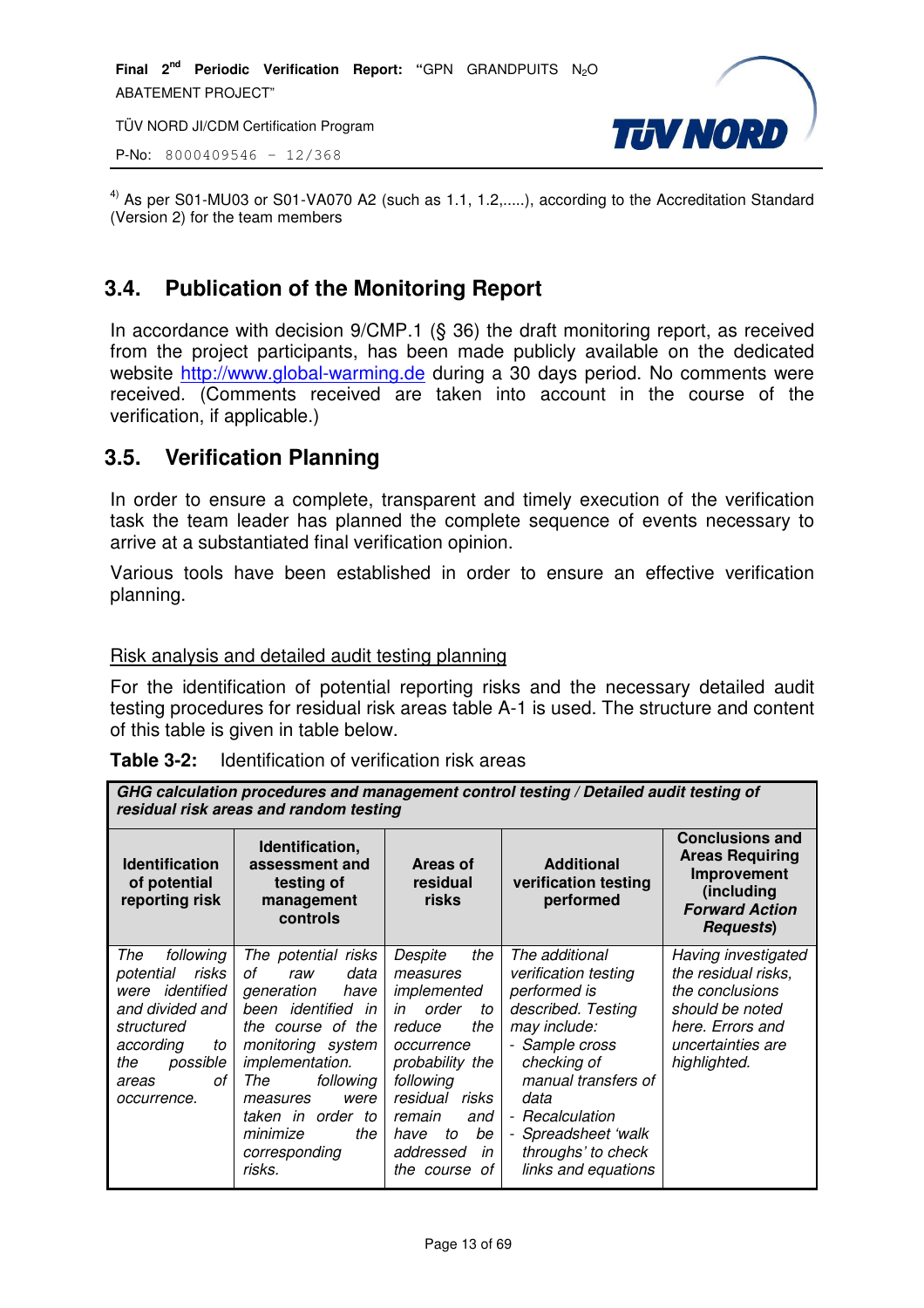

P-No: 8000409546 – 12/368

| GHG calculation procedures and management control testing / Detailed audit testing of<br>residual risk areas and random testing |                                                                           |                               |                                                                                                                                                                                                                                                                             |                                                                                                                             |  |
|---------------------------------------------------------------------------------------------------------------------------------|---------------------------------------------------------------------------|-------------------------------|-----------------------------------------------------------------------------------------------------------------------------------------------------------------------------------------------------------------------------------------------------------------------------|-----------------------------------------------------------------------------------------------------------------------------|--|
| <b>Identification</b><br>of potential<br>reporting risk                                                                         | Identification,<br>assessment and<br>testing of<br>management<br>controls | Areas of<br>residual<br>risks | <b>Additional</b><br>verification testing<br>performed                                                                                                                                                                                                                      | <b>Conclusions and</b><br><b>Areas Requiring</b><br>Improvement<br>(including<br><b>Forward Action</b><br><b>Requests</b> ) |  |
|                                                                                                                                 | following<br>The<br>are<br>measures<br><i>implemented:</i>                | every<br>verification.        | - Inspection of<br>calibration and<br>maintenance<br>records for key<br>equipment<br>Check sampling<br>$\overline{\phantom{0}}$<br>analysis results<br>Discussions with<br>process engineers<br>who have detailed<br>knowledge of<br>process<br>uncertainty/error<br>bands. |                                                                                                                             |  |

The completed table 3-2 is enclosed in the annex 1 (table A-1) to this report.

#### Project specific periodic verification checklist

In order to ensure transparency and consideration of all relevant assessment criteria, a project specific verification protocol has been developed. The protocol shows, in a transparent manner, criteria and requirements, means and results of the verification. The verification protocol serves the following purposes:

- It organises, details and clarifies the requirements a JI project is expected to meet for verification
- It ensures a transparent verification process where the verifying AIE documents how a particular requirement has been proved and the result of the verification.

The basic structure of this project specific verification protocol for the periodic verification is described in table 3-3.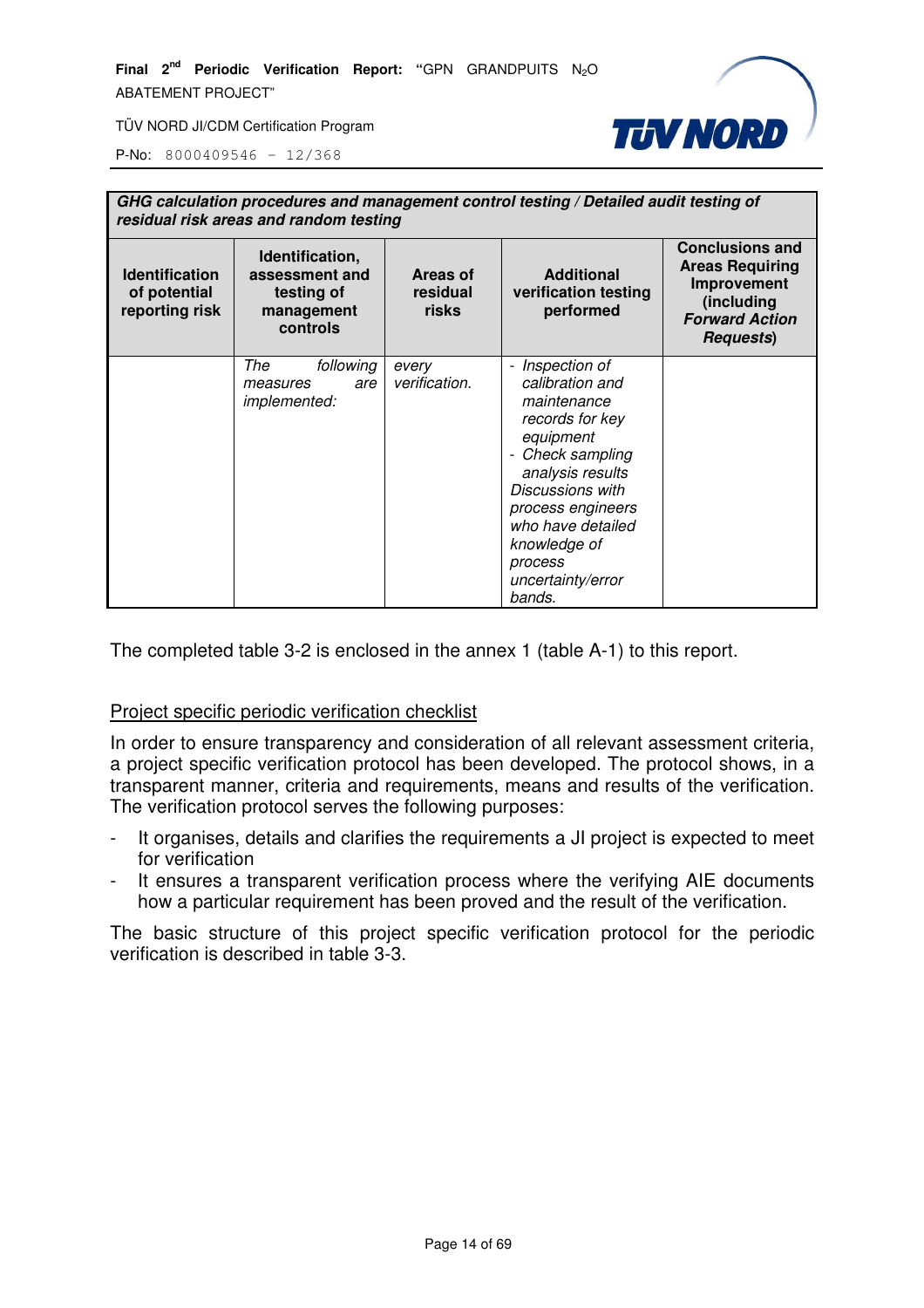P-No: 8000409546 – 12/368



| <b>Periodic verification checklist</b> |                                                                                                                                                                                                                                                                                                                                                                                                                      |                                                                                                                                                                                                                             |                                                                                                            |                                                                                                                                                                                                                                                                                                                 |                                                                                                                                                                                                                                                                                 |                                                                           |
|----------------------------------------|----------------------------------------------------------------------------------------------------------------------------------------------------------------------------------------------------------------------------------------------------------------------------------------------------------------------------------------------------------------------------------------------------------------------|-----------------------------------------------------------------------------------------------------------------------------------------------------------------------------------------------------------------------------|------------------------------------------------------------------------------------------------------------|-----------------------------------------------------------------------------------------------------------------------------------------------------------------------------------------------------------------------------------------------------------------------------------------------------------------|---------------------------------------------------------------------------------------------------------------------------------------------------------------------------------------------------------------------------------------------------------------------------------|---------------------------------------------------------------------------|
| No.                                    | $DVM^3$<br>paragraph /<br><b>Checklist</b><br><b>Item</b><br>(incl. guidance<br>for the determi-<br>nation team)                                                                                                                                                                                                                                                                                                     | <b>Initial</b><br><b>Finding</b><br>(Means and<br>results of<br>assessment)                                                                                                                                                 | Ref.                                                                                                       | <b>Action</b><br>requested to<br>project<br>participant<br>(CAR, CL, FAR)                                                                                                                                                                                                                                       | <b>Review of</b><br>PP's<br>action                                                                                                                                                                                                                                              | Conclu-<br>sion                                                           |
| Number of<br>the<br>checklist<br>item  | The section<br>gives a<br>reference to<br>the relevant<br>paragraph of<br>the DVM.<br>The checklist<br><i>items</i> are<br>linked to the<br>various<br>requirements<br>the project<br>should meet.<br>The checklist<br>is organised<br>in various<br>sections.<br>Each section<br>is then fur-<br>ther subdivi-<br>ded as per<br>the require-<br>ments of the<br>topic and the<br>individual<br>project<br>activity. | The section<br>is used to<br>elaborate and<br>discuss the<br>checklist item<br>in detail. It<br>includes the<br>initial<br>assessment<br>of the<br>verification<br>team and<br>how the<br>assessment<br>was carried<br>out. | Gives<br>reference<br>to the in-<br>formation<br>source on<br>which the<br>assess-<br>ment is<br>based on. | Assessment<br>based on<br>evidence<br>provided if<br>the criterion<br>is not fulfilled<br>a CAR, CL or<br>FAR (details<br>of each<br>finding are<br>elaborated in<br>chapter 4) is<br>raised<br>otherwise no<br>action is<br>requested.<br>The assess-<br>ment refers<br>to the draft<br>verification<br>stage. | Assess-<br>ment<br>based on<br>the project<br>participant<br>action in<br>response<br>to the<br>raised<br>CAR, CL<br>or FAR<br>(details of<br>each<br>finding are<br>elaborated<br>in chapter<br>4). The<br>assess-<br>ment<br>refers to<br>the final<br>verification<br>stage. | Final<br>assessment<br>at the final<br>verification<br>stage is<br>given. |

#### **Table 3-3:** Structure of the project specific periodic verification checklist

The periodic verification checklist (verification protocol) is the backbone of the complete verification starting from the desk review until final assessment. Detailed assessments and findings are discussed within this checklist and not necessarily repeated in the main text of this report.

The completed verification protocol is enclosed in the annex (table A-2) to this report.

#### **3.6. Desk review**

During the desk review all documents initially provided by the client and publicly available documents relevant for the verification were reviewed. The main documents are listed below:

 3 JISC 19 Annex 4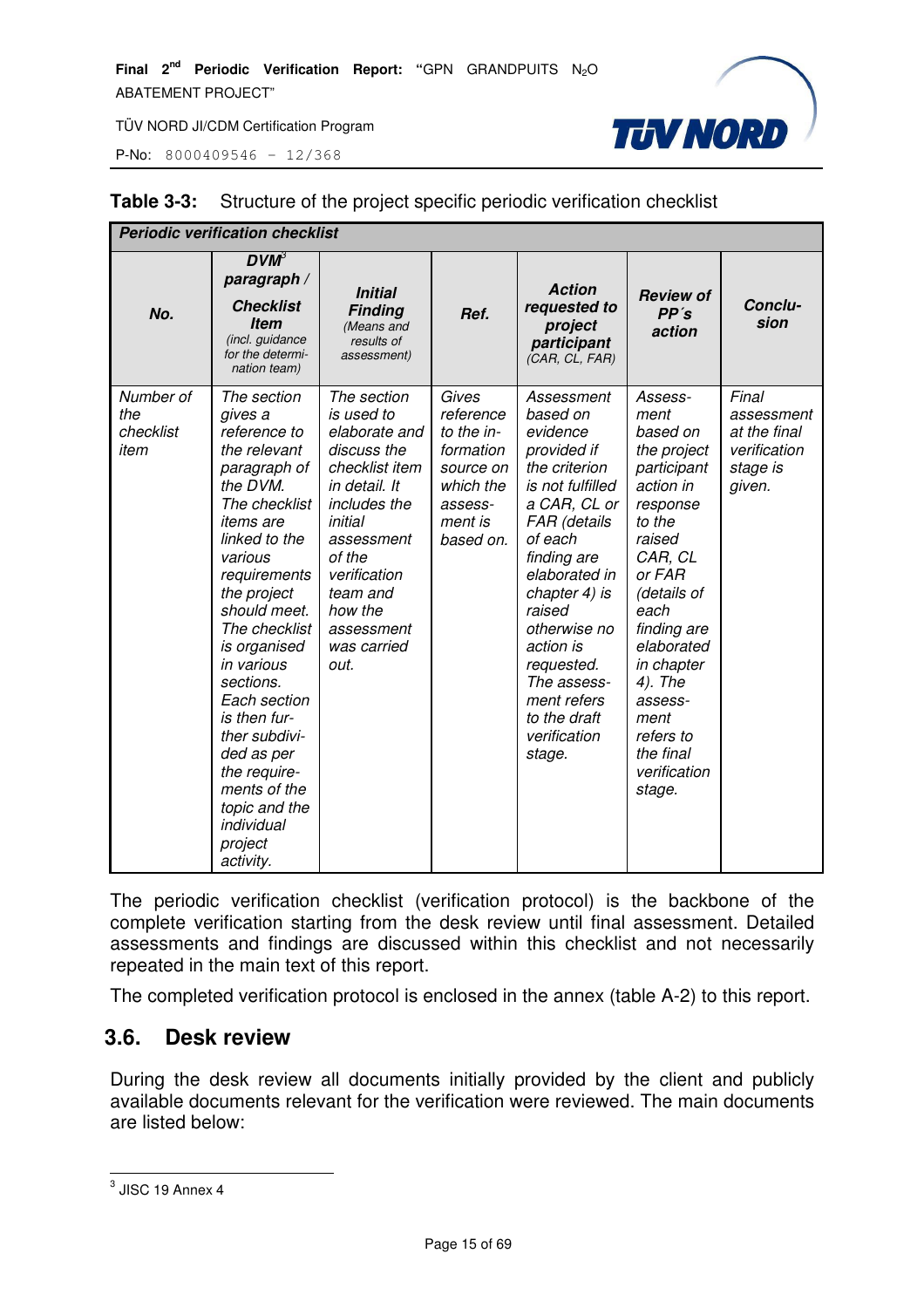TÜV NORD JI/CDM Certification Program

P-No: 8000409546 – 12/368

- **TUV NORD**
- the last revision of the PDD including the monitoring plan<sup> $PDD/$ </sup>,
- $\bullet$  the last revision of the determination report<sup> $/$ DET/</sup>,
- the monitoring report, including the claimed emission reductions for the project<sup>/MR/</sup>,
- $\bullet$  the emission reduction calculation spreadsheet<sup>/XLS/</sup>.

Other supporting documents, such as publicly available information on the UNFCCC / JI and host country website and background information were also reviewed.

# **3.7. On-site assessment**

As most essential part of the verification exercise it is indispensable to carry out an inspection on site in order to verify that the project is implemented in accordance with the applicable criteria. Furthermore the on-site assessment is necessary to check the monitoring data with respect to accuracy to ensure the calculation of emission reductions. The main tasks covered during the site visit include, but are not limited to:

- The on-site assessment included an investigation of whether all relevant equipment is installed and works as anticipated.
- The operating staff was interviewed and observed in order to check the risks of inappropriate operation and data collection procedures.
- Information processes for generating, aggregating and reporting the selected monitored parameters were reviewed.
- The duly calibration of all metering equipment was checked.
- The monitoring processes, routines and documentations were audited to check their proper application.
- The monitoring data were checked completely.
- The data aggregation trails were checked via spot sample down to the level of the meter recordings.

The following verification team member attended the site visit: U. Walter, S. Pasch.

Before and during the on-site visit the verification team performed interviews with the project participants to confirm selected information and to resolve issues identified in the document review.

Representatives of GPN Grandpuits S.A. and N.serve (project consultant) including the operational staff of the plant were interviewed. The main topics of the interviews are summarised in Table 3-4.

| Table 3-4: | Interviewed persons and interview topics |  |  |  |
|------------|------------------------------------------|--|--|--|
|------------|------------------------------------------|--|--|--|

| <b>Interviewed Persons /</b><br><b>Entities</b> | <b>Interview topics</b>           |  |
|-------------------------------------------------|-----------------------------------|--|
| Projects & Operations                           | General aspects of the project    |  |
| Personnel,                                      | Technical equipment and operation |  |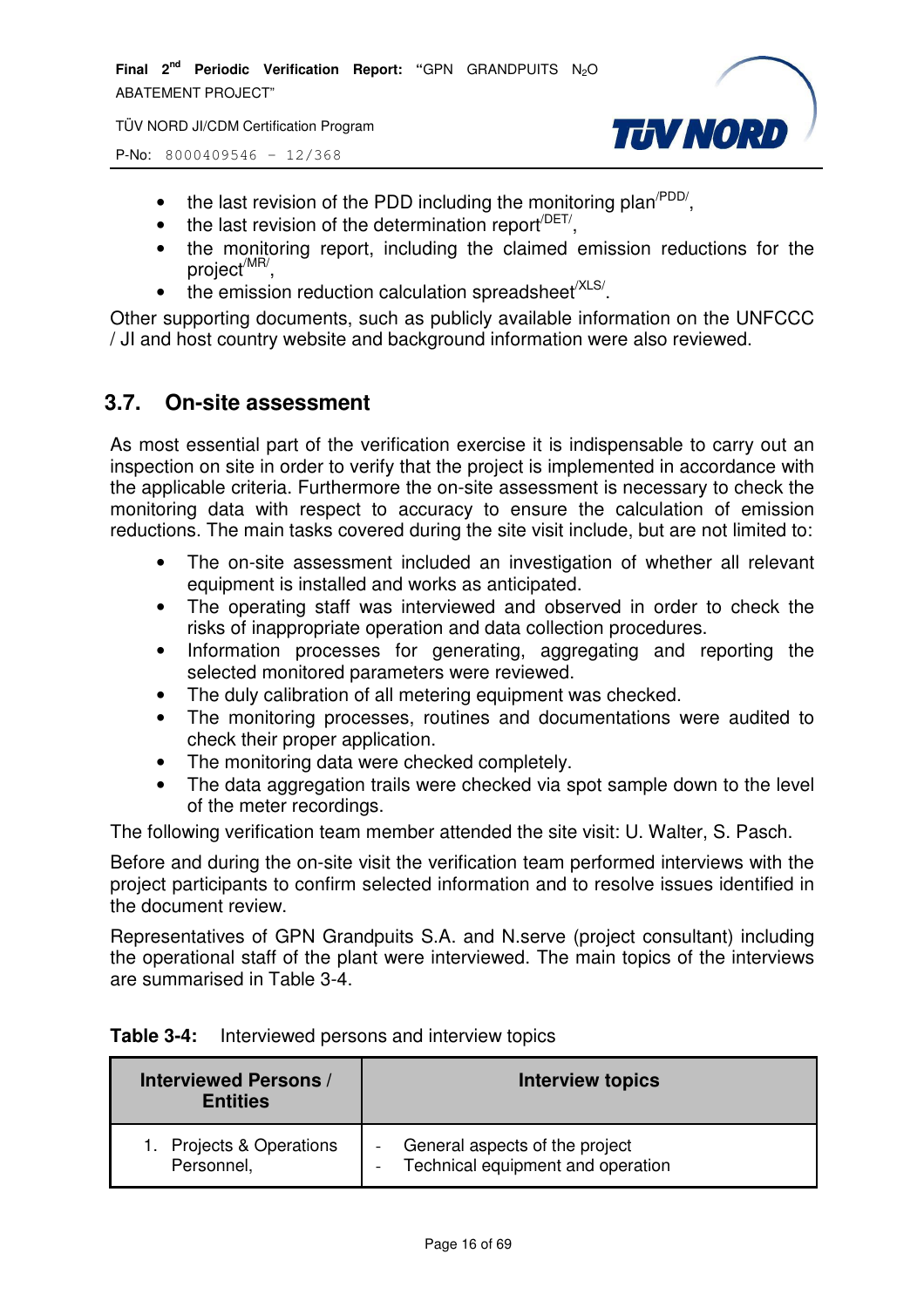

P-No: 8000409546 – 12/368

| <b>Interviewed Persons /</b><br><b>Entities</b> | <b>Interview topics</b>                                                                                                                                                                                                                                                                                                                                                                                                                                                                                              |
|-------------------------------------------------|----------------------------------------------------------------------------------------------------------------------------------------------------------------------------------------------------------------------------------------------------------------------------------------------------------------------------------------------------------------------------------------------------------------------------------------------------------------------------------------------------------------------|
| 2. Consultant                                   | Changes since determination<br>Monitoring and measurement equipment<br>Remaining issues from determination<br><b>Calibration procedures</b><br>Quality management system<br>Involved personnel and responsibilities<br>Training and practice of the operational personnel<br>Implementation of the monitoring plan<br>Monitoring data management<br>Data uncertainty and residual risks<br>GHG emission reduction calculation<br>Procedural aspects of the verification<br>-<br>Maintenance<br>Environmental aspects |

#### **3.8. Draft verification reporting**

On the basis of the desk review, the on-site visit, follow-up interviews and further background investigation the verification protocol is completed. This protocol together with a general project and procedural description of the verification and a detailed list of the verification findings from the draft verification report. This report is sent to the client for resolution of raised CARs, CLs and FARs.

# **3.9. Resolution of CARs, CLs and FARs**

Nonconformities raised during the verification can either be seen as a non-fulfilment of criteria ensuring the proper implementation of a project or where a risk to deliver high quality emission reductions is identified.

Corrective Action Requests (CARs) are issued, if:

- Non-conformities with the monitoring plan or methodology are found in monitoring and reporting, or if the evidence provided to prove conformity is insufficient;
- Mistakes have been made in applying assumptions, data or calculations of emission reductions which will impair the estimate of emission reductions;
- Issues identified in a FAR during validation or previous verifications requiring actions by the project participants to be verified during verification have not been resolved.

The verification team uses the term Clarification Request (CL), which is be issued if:

• information is insufficient or not clear enough to determine whether the applicable JI requirements have been met.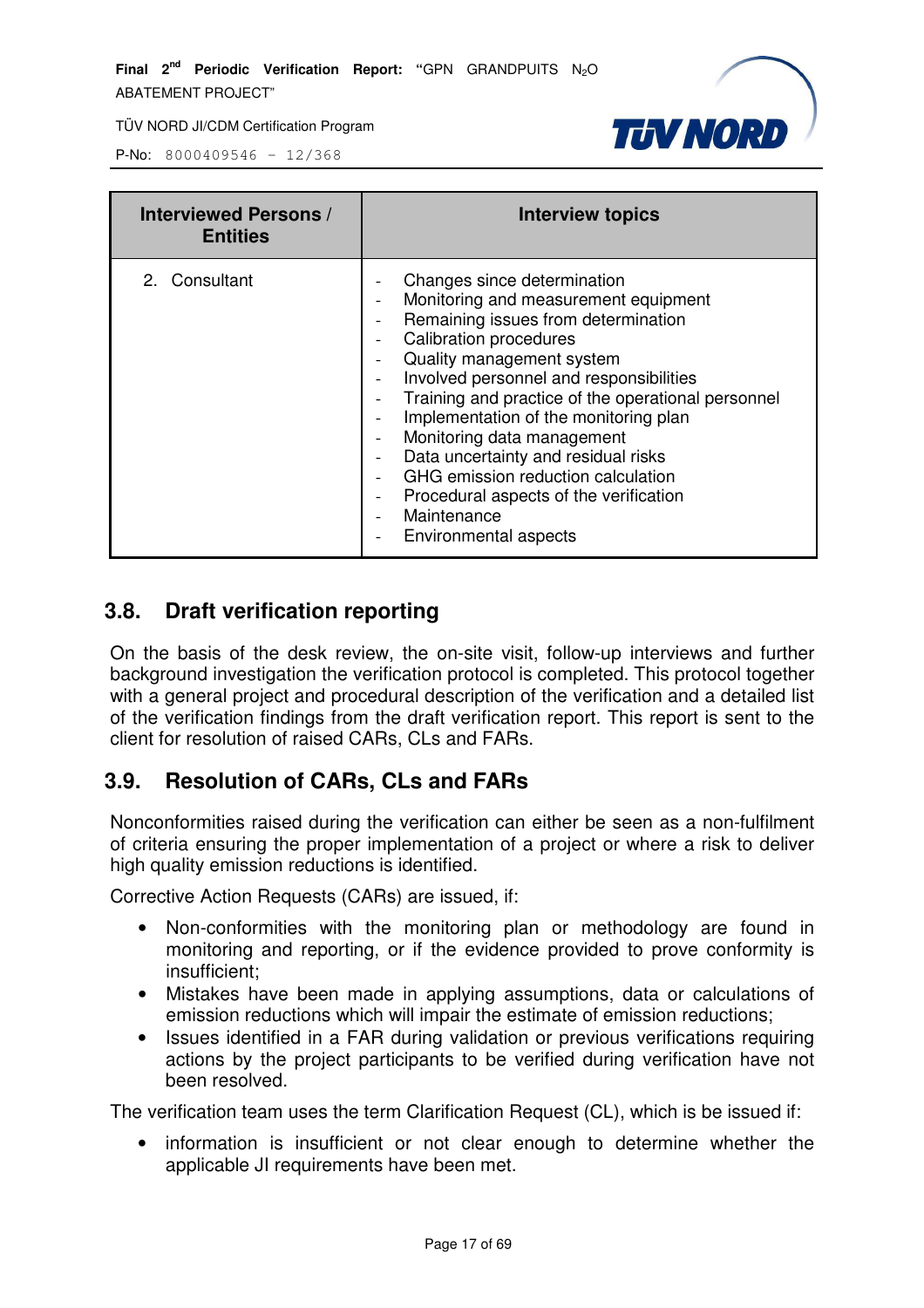TÜV NORD JI/CDM Certification Program

P-No: 8000409546 – 12/368



Forward Action Requests (FAR) indicate essential risks for further periodic verifications. Forward Action Requests are issued, if:

• the monitoring and reporting require attention and / or adjustment for the next verification period.

For a detailed list of all CARs, CLs and FARs raised in the course of the verification pl. refer to chapter 4.

# **3.10. Final reporting**

Upon successful closure of all raised CARs and CLs the final verification report including a positive verification opinion can be issued. In case not all essential issues could finally be resolved, a final report including a negative verification opinion is issued.

The final report summarizes the final assessments w.r.t. all applicable criteria.

# **3.11. Technical review**

Before submission of the final verification report a technical review of the whole verification procedure is carried out. The technical reviewer is a competent GHG auditor being appointed for the scope this project falls under. The technical reviewer is not considered to be part of the verification team and thus not involved in the decision making process up to the technical review.

As a result of the technical review process the verification opinion and the topic specific assessments as prepared by the verification team leader may be confirmed or revised. Furthermore reporting improvements might be achieved.

# **3.12. Final approval**

After successful technical review an overall (esp. procedural) assessment of the complete verification will be carried out by a senior assessor located in the accredited premises of TÜV NORD.

After this step the request for issuance can be started.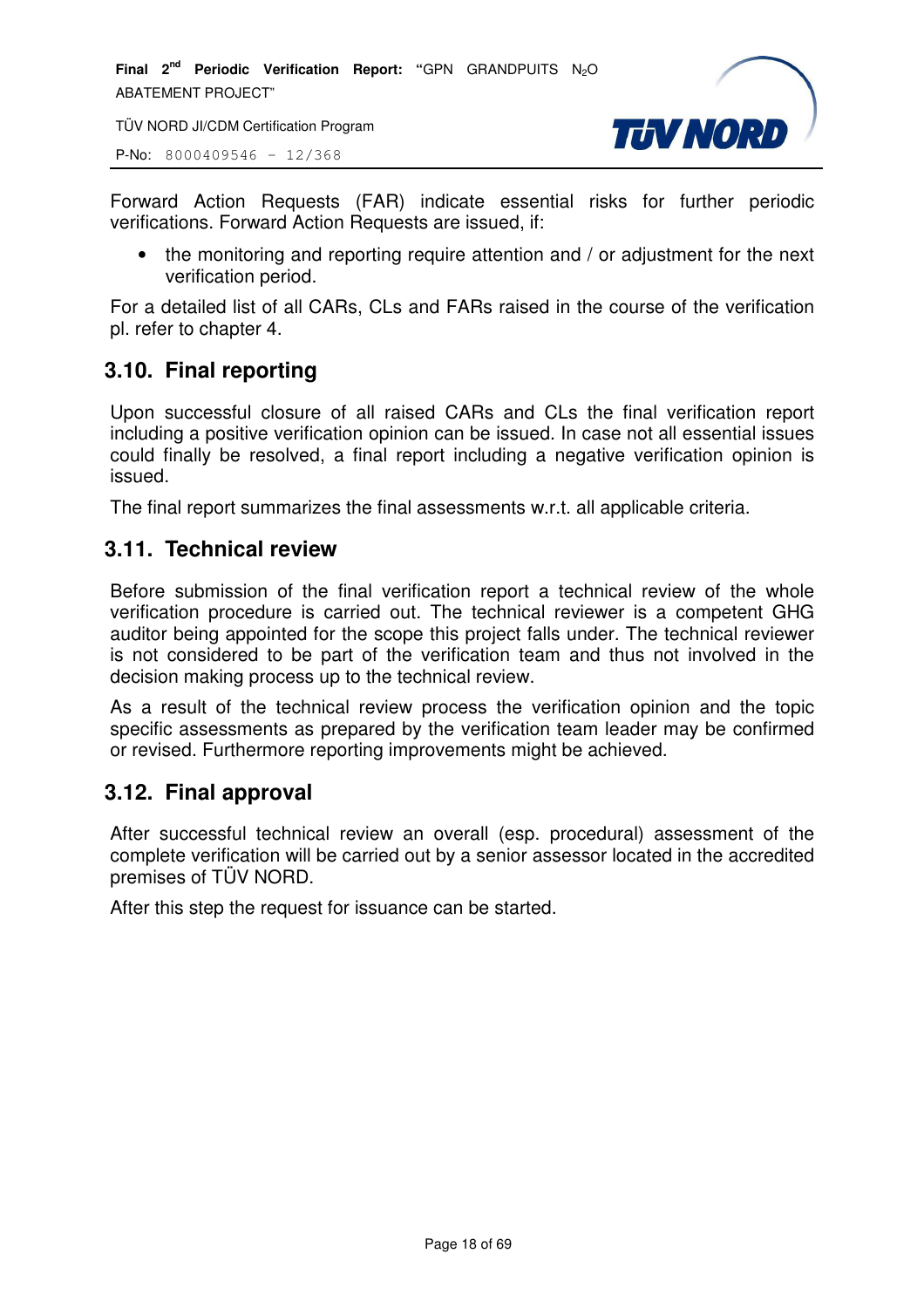TÜV NORD JI/CDM Certification Program



P-No: 8000409546 – 12/368

# **4. VERIFICATION FINDINGS**

In the following paragraphs the findings from the desk review of the monitoring report<sup>/MR/</sup>, the calculation spreadsheet<sup>/XLS/</sup>, PDD<sup>/PDD/</sup>, the Determination Report<sup>/DET/</sup> and other supporting documents, as well as from the on-site assessment and the interviews are summarised.

| <b>Verification topic</b>      | No. of CAR | No. of CL | <b>No. of FAR</b> |
|--------------------------------|------------|-----------|-------------------|
| A - Project Approvals          |            |           |                   |
| B - Project Implementation     | 0          | O         | 0                 |
| C - Monitoring Plan Compliance |            |           | O                 |
| D - Monitoring Plan Revision   | 0          |           | O                 |
| $E - Data Management$          | 2          | n         | O                 |
| F - Monitoring Report          |            |           |                   |
| <b>SUM</b>                     | 5          |           |                   |

The summary of CAR, CL and FAR issued are shown in Table 4-1:

The following tables include all raised CARs, CLs and FARs and the assessments of the same by the verification team. For an in depth evaluation of all verification items it should be referred to the verification protocols (see Annex).

| Finding                                                                                                                                 |                                                                                                    | <b>CAR A1</b>                                            |                                                                 |  |
|-----------------------------------------------------------------------------------------------------------------------------------------|----------------------------------------------------------------------------------------------------|----------------------------------------------------------|-----------------------------------------------------------------|--|
| <b>Classification</b>                                                                                                                   | $\boxtimes$ CAR                                                                                    | CL                                                       | <b>FAR</b>                                                      |  |
| <b>Description of finding</b><br>biguous style; $\vec{a}$ ddress the the MR.<br>context (e.g. section)                                  | Describe the finding in unam- All investor parties as per the most recent LoAs should be stated in |                                                          |                                                                 |  |
| <b>Corrective Action #1</b><br>This section shall be filled by<br>the PP. It shall address the cor-<br>rective action taken in details. |                                                                                                    | explained in more detail under the table in section 1.1. | The situation re host and investor parties in the LoAs has been |  |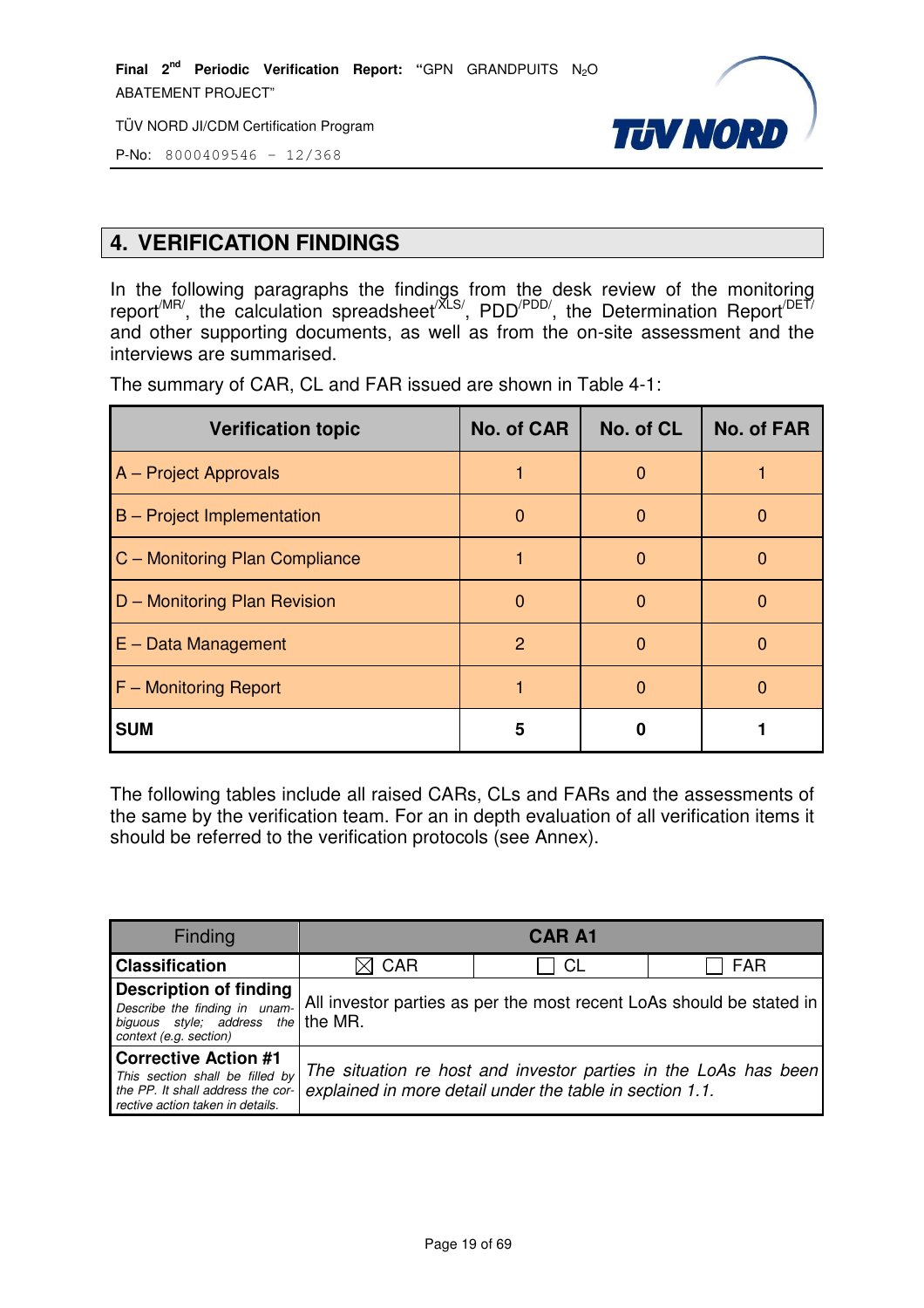

| Finding                                                                                                                                                                                                         | <b>CAR A1</b>                                                                                                                                                                                                                    |
|-----------------------------------------------------------------------------------------------------------------------------------------------------------------------------------------------------------------|----------------------------------------------------------------------------------------------------------------------------------------------------------------------------------------------------------------------------------|
| <b>DOE Assessment #1</b><br>The assessment shall encom-<br>pass all open issues in annex A-<br>In case of non-closure.<br>additional corrective action and<br>DOE assessments (#2, #3, etc.)<br>shall be added. | OK.<br>The project participants listed in the relevant section of the MR<br>correspond to the project LoAs.                                                                                                                      |
| <b>Conclusion</b><br>Tick the appropriate checkbox                                                                                                                                                              | To be checked during the first periodic verification<br>Appropriate action was taken<br>Project documentation was corrected correspondingly<br>Additional action should be taken (finding remains open)<br>The finding is closed |

| <b>Finding:</b>                                                                                                                                                                                                                         |                                                                                  | <b>FAR A2</b>                                                                                                                                                                               |            |
|-----------------------------------------------------------------------------------------------------------------------------------------------------------------------------------------------------------------------------------------|----------------------------------------------------------------------------------|---------------------------------------------------------------------------------------------------------------------------------------------------------------------------------------------|------------|
| <b>Classification</b>                                                                                                                                                                                                                   | CAR                                                                              | <b>CL</b>                                                                                                                                                                                   | <b>FAR</b> |
| <b>Description of finding</b><br>Describe the finding in unam-<br>biguous style; address the<br>context (e.g. section)                                                                                                                  |                                                                                  | The verifier should check that the total amount of verified<br>emission reductions until 2012-12-31 is limited as per host<br>country LoA to 296 047 tonnes $CO2e$ (before 10 % reduction). |            |
| <b>Corrective Action #1</b><br>This section shall be filled by<br>the PP. It shall address the cor-<br>rective action taken in details.                                                                                                 |                                                                                  |                                                                                                                                                                                             |            |
| AIE Assessment #1<br>The assessment shall encom-<br>pass all open issues in annex A-<br>In case of non-closure,<br>$\mathcal{P}_{\mathcal{P}}$<br>additional corrective action and<br>AIE assessments (#2, #3, etc.)<br>shall be added. |                                                                                  |                                                                                                                                                                                             |            |
| <b>Conclusion</b><br>Tick the appropriate checkbox                                                                                                                                                                                      | $\boxtimes$<br>Appropriate action was taken<br>Additional action should be taken | To be checked during the next periodic verification<br>Project documentation was corrected correspondingly<br>The project complies with the requirements                                    |            |

| <b>Finding</b>                                                                                                                                                                                                                                                                                          |                 | <b>CAR C1</b> |                                                                          |
|---------------------------------------------------------------------------------------------------------------------------------------------------------------------------------------------------------------------------------------------------------------------------------------------------------|-----------------|---------------|--------------------------------------------------------------------------|
| <b>Classification</b>                                                                                                                                                                                                                                                                                   | $\boxtimes$ CAR | $\sqcap$ CL   | FAR                                                                      |
| <b>Description of finding</b> QAL 2 test of the measurement equipment was only done on 8-<br>Describe the finding in unam-10/11/2011. The same rationale (maximum measurement)<br>biguous style; address the uncertainty) as applied in the first monitoring period should be<br>context (e.g. section) | date.           |               | applied for the time period of the $2^{nd}$ monitoring period up to that |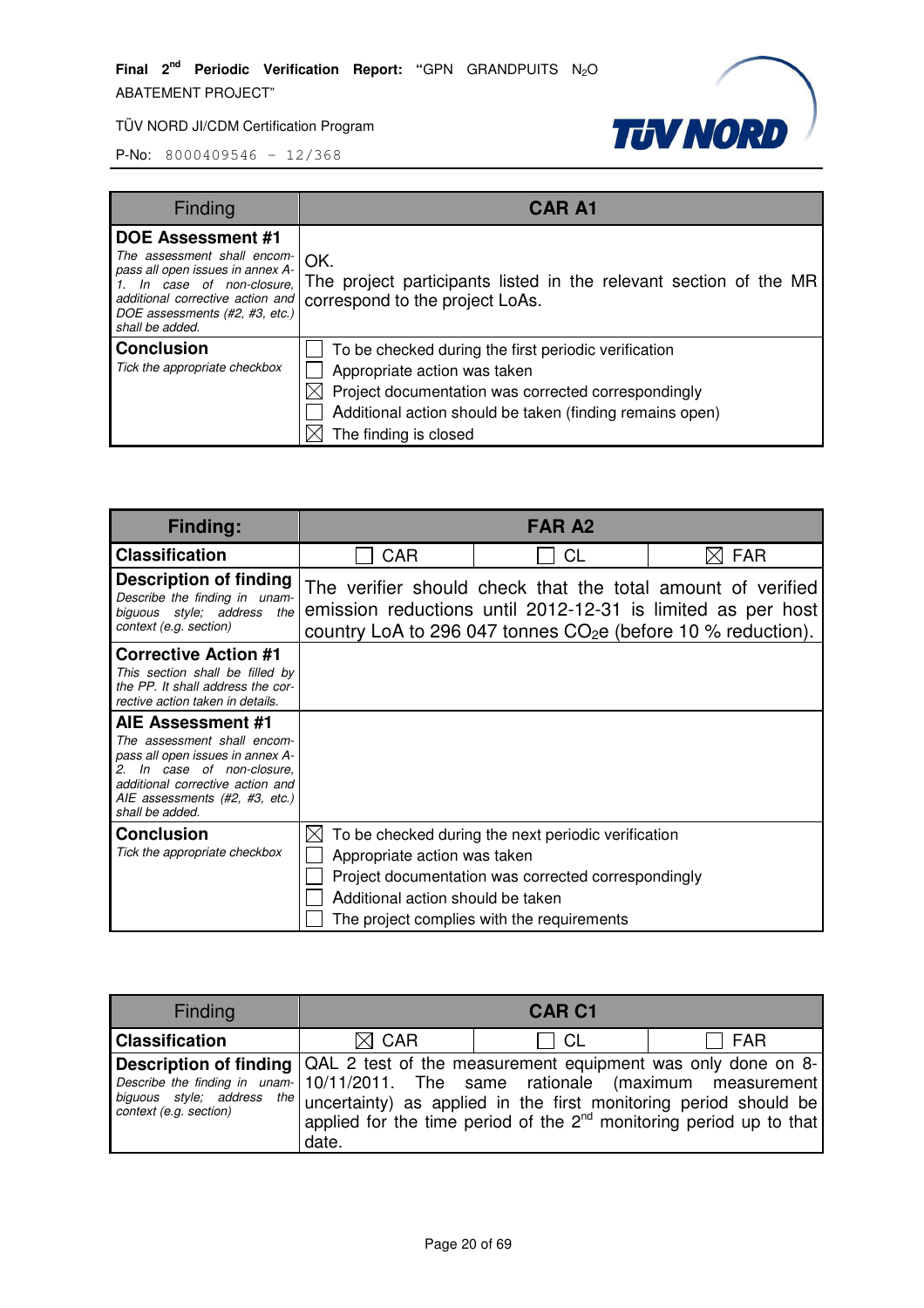

| Finding                                                                                                                                                                                                         | <b>CAR C1</b>                                                                                                                                                                                                                                                                                        |  |
|-----------------------------------------------------------------------------------------------------------------------------------------------------------------------------------------------------------------|------------------------------------------------------------------------------------------------------------------------------------------------------------------------------------------------------------------------------------------------------------------------------------------------------|--|
| <b>Corrective Action #1</b><br>This section shall be filled by<br>the PP. It shall address the cor-<br>rective action taken in details.                                                                         | For the beginning of the Verification Period, from the 01/09/2011 to<br>10/11/2011, the Finetech analyser did not have a valid QAL2 test.<br>To<br>conservativeness, the maximum<br>ensure<br>measurement<br>uncertainty of the analyser (2.31%) has been added to the NSCG<br>data for this period. |  |
| <b>DOE Assessment #1</b><br>The assessment shall encom-<br>pass all open issues in annex A-<br>In case of non-closure,<br>additional corrective action and<br>DOE assessments (#2, #3, etc.)<br>shall be added. | OK.<br>The ERU-calculation includes a conservative correction of NCSG-<br>values of 2.31 % until 2011-11-10.                                                                                                                                                                                         |  |
| <b>Conclusion</b><br>Tick the appropriate checkbox                                                                                                                                                              | To be checked during the first periodic verification<br>Appropriate action was taken<br>Project documentation was corrected correspondingly<br>Additional action should be taken (finding remains open)<br>The finding is closed                                                                     |  |

|     | <b>CARE1</b> |                                                                                                                                                                                                                                                                                                                                                                                                                                                                                                                                                                                                                                                                    |
|-----|--------------|--------------------------------------------------------------------------------------------------------------------------------------------------------------------------------------------------------------------------------------------------------------------------------------------------------------------------------------------------------------------------------------------------------------------------------------------------------------------------------------------------------------------------------------------------------------------------------------------------------------------------------------------------------------------|
| CAR | СL           | <b>FAR</b>                                                                                                                                                                                                                                                                                                                                                                                                                                                                                                                                                                                                                                                         |
|     |              |                                                                                                                                                                                                                                                                                                                                                                                                                                                                                                                                                                                                                                                                    |
|     | calculation. | <b>Emission Reduction Calculation sheet:</b><br>1. The correct verification period shall be stated in the tabs<br>"2011", "2012" and "Summary for Monitoring Report"<br>2. The linear decrease of NCSG values from $8th$ of May<br>onwards shall be clarified and corrected.<br>3. The conversion of the measured value of VSG (t/h) to<br>Nm <sup>3</sup> /h shall be clarified. In this context, the applied factor<br>of 0.02805 shall be clarified.<br>4. The non-valid NAP values of 2011-11-28 16:00 to 18:00<br>shall be corrected.<br>5. The trip point rule as observed during the onsite visit shall<br>be taken into account for the Emission reduction |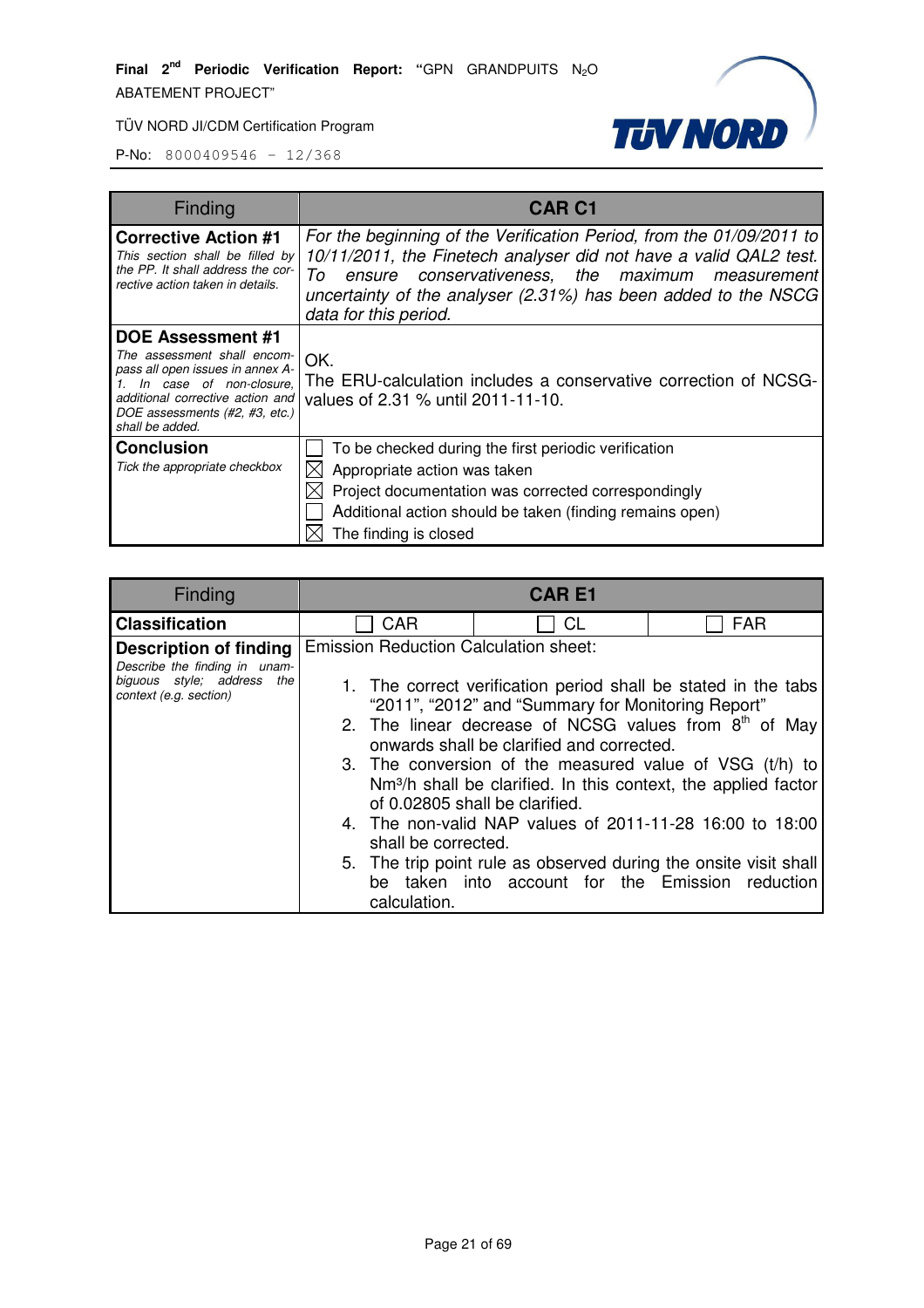

| Finding                                                                                                                              | <b>CARE1</b>                                                                                                                                                                                                                                                                                                                         |  |  |
|--------------------------------------------------------------------------------------------------------------------------------------|--------------------------------------------------------------------------------------------------------------------------------------------------------------------------------------------------------------------------------------------------------------------------------------------------------------------------------------|--|--|
| <b>Corrective Action #1</b>                                                                                                          | 1. Verification period has been corrected in all tabs of the                                                                                                                                                                                                                                                                         |  |  |
| This section shall be filled by<br>the PP. It shall address the cor-<br>rective action taken in details.                             | calculation sheet<br>2.<br>The linear decrease has been due to an error in the<br>conversion of the digital signal to the PI system.<br>Alternatively the analogue Modbus signal could be derived<br>from the system, providing correct emissions data from the<br>analyser. These data have now been applied to the<br>calculation. |  |  |
|                                                                                                                                      | 3. The conversion could be clarified and is explained in Annex<br>1, Parameter P.2.                                                                                                                                                                                                                                                  |  |  |
|                                                                                                                                      | 4. The values have been corrected by applying the average of<br>the last valid - and the consecutive valid measurement<br>value.                                                                                                                                                                                                     |  |  |
|                                                                                                                                      | The following rules apply to the application of the trip point<br>5.<br>values:                                                                                                                                                                                                                                                      |  |  |
|                                                                                                                                      | The trip point range for AOR temperature is 800 $\mathcal{C}$ to<br>920 ℃.                                                                                                                                                                                                                                                           |  |  |
|                                                                                                                                      | The temperature in all four burners has to go below 800 $\mathbb C$<br>for the plant to trip.                                                                                                                                                                                                                                        |  |  |
|                                                                                                                                      | If one burner exceeds the upper temperature of 920 $\mathcal{C}$ , the<br>plant will only trip if the maximum value of 12.5% AIFR is<br>also exceeded.                                                                                                                                                                               |  |  |
|                                                                                                                                      | The plant will trip if one burner exceeds a top temperature<br>of $930$ °C.                                                                                                                                                                                                                                                          |  |  |
| <b>DOE Assessment #1</b><br>The assessment shall encom-                                                                              | 1. OK. The correct verification period has been included in all<br>xls-tabs.                                                                                                                                                                                                                                                         |  |  |
| pass all open issues in annex A-<br>1. In case of non-closure,<br>additional corrective action and<br>DOE assessments (#2, #3, etc.) | 2. OK. The PP substituted the relevant data by the analogue<br>signals. During on-site visit, the verification team was able to<br>verify of compliance of the data sets <sup>/A-D/</sup> .                                                                                                                                          |  |  |
| shall be added.                                                                                                                      | 3. OK. The PP explained in Annex 1, Parameter P.2 that the<br>figure gives the average tail gas molecular weight in the<br>VSG-calculation according to the ideal gas law ( $p * V = n *$<br>$R * T$                                                                                                                                 |  |  |
|                                                                                                                                      | Note: The sum of gases adds up to 100.5 % vol due to<br>decimal rounding.                                                                                                                                                                                                                                                            |  |  |
|                                                                                                                                      | 4. OK. The PP replaced the non valid data.<br>5. OK. The trip point application is described in section 4.3.3.<br>The description is consistent to PCS settings as observed<br>during on site visit.                                                                                                                                 |  |  |
| <b>Conclusion</b>                                                                                                                    | To be checked during the first periodic verification                                                                                                                                                                                                                                                                                 |  |  |
| Tick the appropriate checkbox                                                                                                        | Appropriate action was taken                                                                                                                                                                                                                                                                                                         |  |  |
|                                                                                                                                      | Project documentation was corrected correspondingly                                                                                                                                                                                                                                                                                  |  |  |
|                                                                                                                                      | Additional action should be taken (finding remains open)                                                                                                                                                                                                                                                                             |  |  |
|                                                                                                                                      | The finding is closed                                                                                                                                                                                                                                                                                                                |  |  |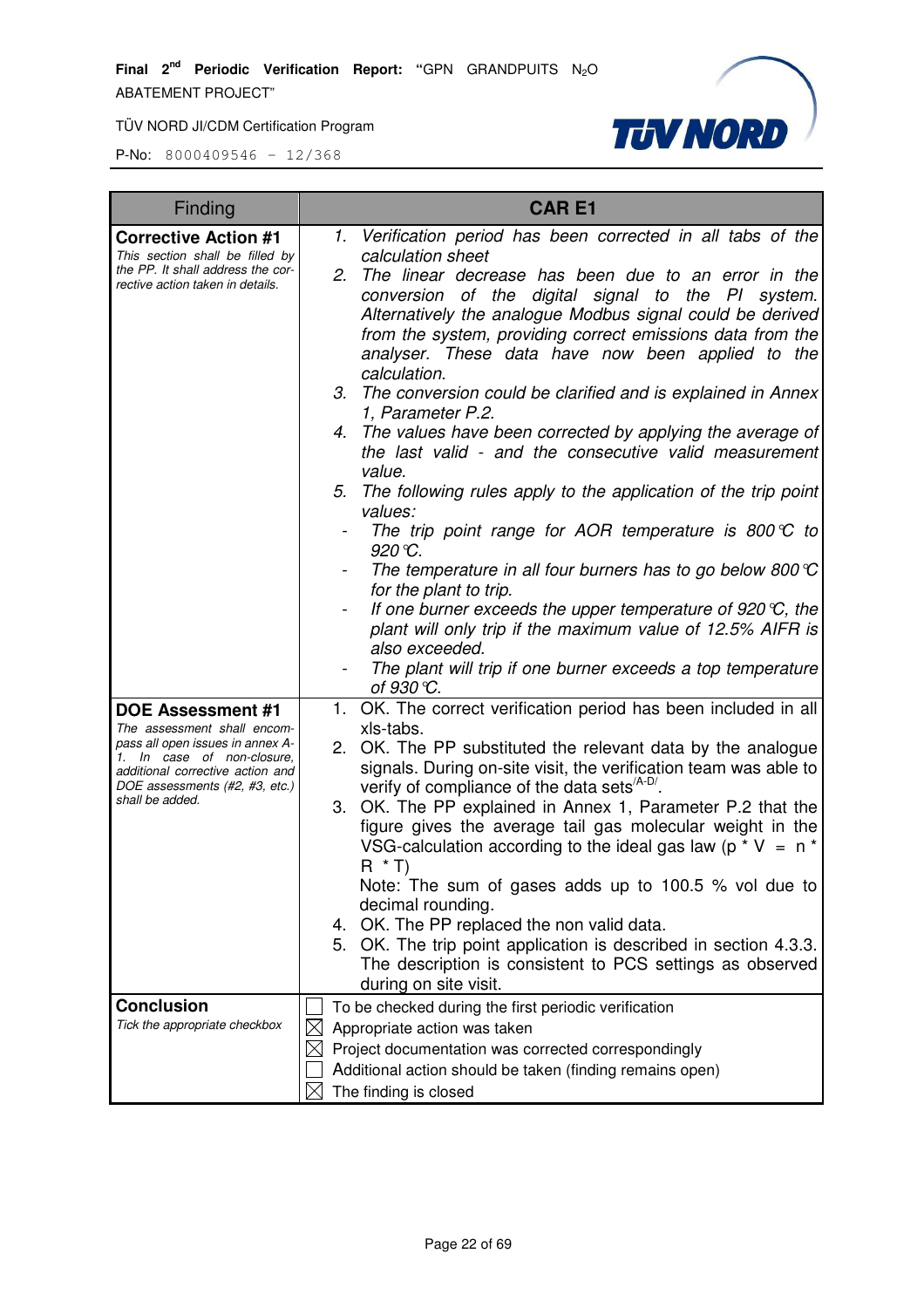

| Finding                                                                                                                                                                                                                  |                                                                               | <b>CAR E2</b>                                                                                                                                                           |            |
|--------------------------------------------------------------------------------------------------------------------------------------------------------------------------------------------------------------------------|-------------------------------------------------------------------------------|-------------------------------------------------------------------------------------------------------------------------------------------------------------------------|------------|
| <b>Classification</b>                                                                                                                                                                                                    | <b>CAR</b><br>IX.                                                             | CL                                                                                                                                                                      | <b>FAR</b> |
| Description of finding<br>Describe the finding in unam-<br>biguous style; address<br>the<br>context (e.g. section)                                                                                                       | explained in the Monitoring report.                                           | According to FAR E1 of the first verification period, the procedure<br>for the backup of the raw monitoring data shall be provided and                                  |            |
| <b>Corrective Action #1</b><br>This section shall be filled by<br>the PP. It shall address the cor-<br>rective action taken in details.                                                                                  | The procedure has been explained in section 5.3, of the monitoring<br>report. |                                                                                                                                                                         |            |
| DOE Assessment #1<br>The assessment shall encom-<br>pass all open issues in annex A-<br>In case of non-closure,<br>$\mathbf{1}$<br>additional corrective action and<br>DOE assessments (#2, #3, etc.)<br>shall be added. | OK.<br>site.                                                                  | The description given in section 5.3 corresponds to situation on                                                                                                        |            |
| <b>Conclusion</b><br>Tick the appropriate checkbox                                                                                                                                                                       | Appropriate action was taken<br>The finding is closed                         | To be checked during the first periodic verification<br>Project documentation was corrected correspondingly<br>Additional action should be taken (finding remains open) |            |

| Finding                                                                                                                | <b>CARF1</b>                           |                                                                                                                                                                                                                                                                                                                                                                                                                                                                                                                     |            |  |
|------------------------------------------------------------------------------------------------------------------------|----------------------------------------|---------------------------------------------------------------------------------------------------------------------------------------------------------------------------------------------------------------------------------------------------------------------------------------------------------------------------------------------------------------------------------------------------------------------------------------------------------------------------------------------------------------------|------------|--|
| <b>Classification</b>                                                                                                  | <b>CAR</b>                             | <b>CL</b>                                                                                                                                                                                                                                                                                                                                                                                                                                                                                                           | <b>FAR</b> |  |
| <b>Description of finding</b><br>Describe the finding in unam-<br>biguous style; address the<br>context (e.g. section) | <b>Monitoring Report:</b><br>relative? | 1. Is the pressure (3.5 bar) stated in the MR absolute or<br>2. The unit in the table on p.6 should be corrected.<br>3. A comparison of achieved emission reductions with the cap<br>for the total amount of ERUs awardable to the project<br>activity should be introduced.<br>4. p.16: The sentence about rounding the decimal places of<br>the values in the tables should be corrected.<br>5. p.20: The verification period is not correct.<br>p.6.: The comment about the trip points due to temperature<br>6. |            |  |
|                                                                                                                        | specifically.<br>be clarified.         | inside the burner shall be adjusted to the explanation<br>received onsite.<br>7. The incident in January 2012 should be described more<br>8. The details of the QAL2 test should be mentioned.<br>9. The calibration of the KROHNE meter for NAP flow should<br>10. Date of last calibration of NAP (Temp) shall be provided.                                                                                                                                                                                       |            |  |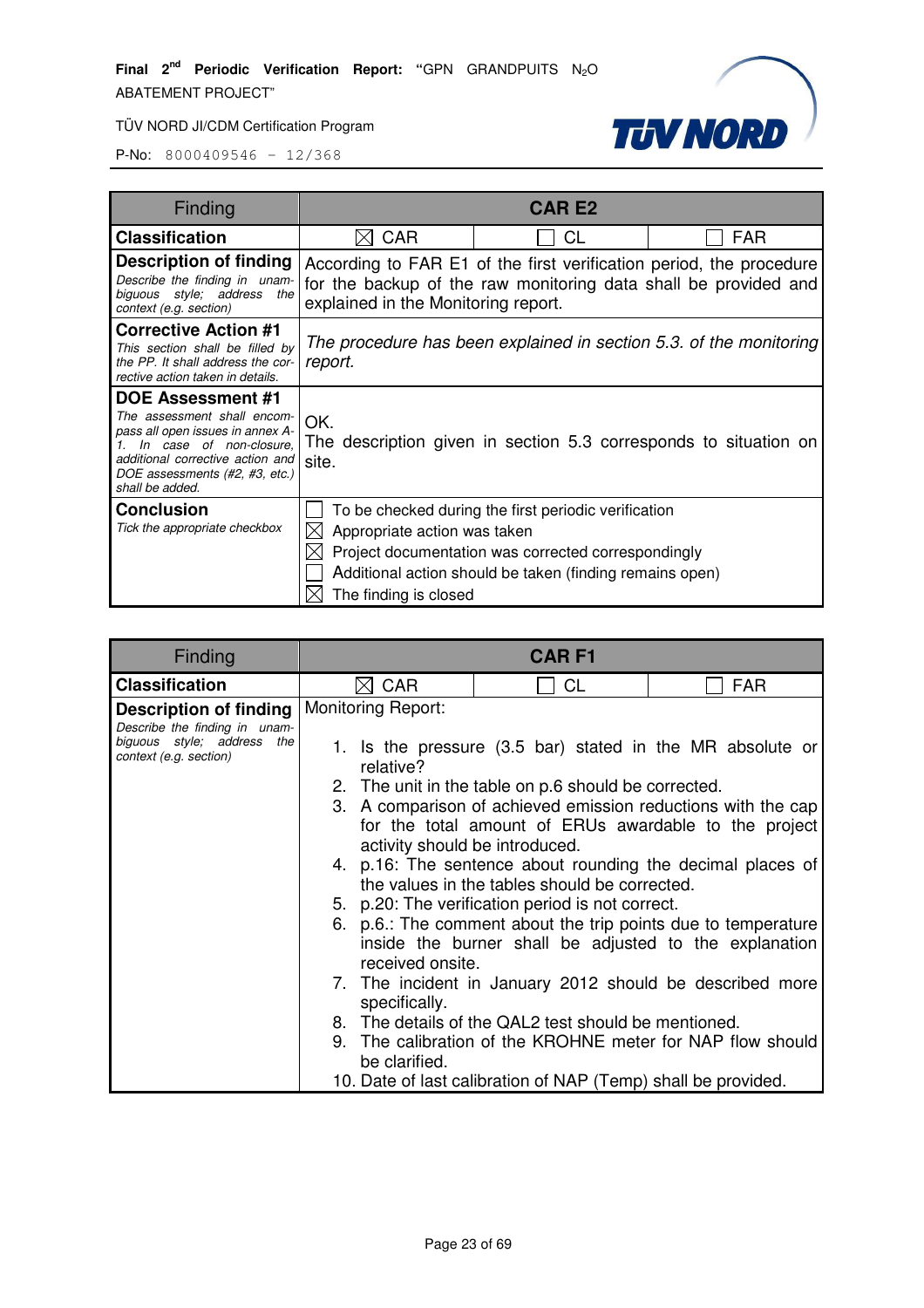

| Finding                                                               |    | <b>CARF1</b>                                                                                                          |
|-----------------------------------------------------------------------|----|-----------------------------------------------------------------------------------------------------------------------|
| <b>Corrective Action #1</b>                                           | 1. | The pressure stated in the monitoring report is 3.5 bar                                                               |
| This section shall be filled by                                       |    | gauge (relative). This has now been clarified in section 1.                                                           |
| the PP. It shall address the cor-<br>rective action taken in details. |    | 2. The units in the table in section 4.1 have now been added.                                                         |
|                                                                       | 3. | A comparison of emissions reductions achieved by the                                                                  |
|                                                                       |    | project so far against the cap imposed by the host country                                                            |
|                                                                       |    | LoA has been included in the final paragraph of section 6.2,                                                          |
|                                                                       |    | sub-heading 'Predicted vs. achieved ERUs'.<br>4. The sentence regarding rounding of figures has been                  |
|                                                                       |    | amended above the first table in section 6.2.                                                                         |
|                                                                       |    | 5. The verification period has now been corrected in parameter                                                        |
|                                                                       |    | 3 of Annex 1.                                                                                                         |
|                                                                       |    | 6. A more detailed description of the application of the trip                                                         |
|                                                                       |    | point values has been included in section 4.3.3.                                                                      |
|                                                                       |    | 7. A more detailed explanation of the incident in Jan 2012 has                                                        |
|                                                                       |    | now been added to the Events table in Annex 2.                                                                        |
|                                                                       | 8. | Details regarding the QAL2 test and correction factors have                                                           |
|                                                                       |    | been added to the Monitoring Devices table in Annex 3.                                                                |
|                                                                       | 9. | The date of the last calibration of the Krohne NAP flow                                                               |
|                                                                       |    | meter has been entered to Annex 4 of the Monitoring                                                                   |
|                                                                       |    | Report.                                                                                                               |
|                                                                       |    | 10. This date was entered to Annex 4 of the Monitoring Report.                                                        |
| <b>DOE Assessment #1</b><br>The assessment shall encom-               | 2. | 1. OK. This statement complies with plant specification<br>OK. The unit of $EF_{BM}$ is now correct ( $N_2O/tHNO_3$ ) |
| pass all open issues in annex A-                                      | 3. | OK. The section "Predicted vs. achieved ERUs" gives                                                                   |
| 1. In case of non-closure,<br>additional corrective action and        |    | sufficient info.                                                                                                      |
| DOE assessments (#2, #3, etc.)                                        |    | 4. OK. The statement has been revised and explains that the                                                           |
| shall be added.                                                       |    | figures are rounded up or down.                                                                                       |
|                                                                       |    | 5. OK. The correct period has been mentioned.                                                                         |
|                                                                       | 6. | OK. Correct explanation of trip point scenario has been                                                               |
|                                                                       |    | given.                                                                                                                |
|                                                                       |    | 7. OK. The info is consistent with details presented during                                                           |
|                                                                       |    | audit.                                                                                                                |
|                                                                       |    | 8. OK. The annex 3 now includes info to the latest QAL 2 test                                                         |
|                                                                       |    | (QAL 2 & AST, tested by Müller BBM on 08-10/11/2011,                                                                  |
|                                                                       |    | Rep No: M84 932/1, QAL2 correction factor: 1.04)<br>9. OK. The Krohne flow meter had the last calibration of meter    |
|                                                                       |    | in September 2007 by supplier. Because Krohne does not                                                                |
|                                                                       |    | provide any recommendation on how often this device                                                                   |
|                                                                       |    | should be calibrated, it is left up to the specific requirements                                                      |
|                                                                       |    | of the plant operators. Since the plant operator implemented                                                          |
|                                                                       |    | an automatically daily check of the device against mass                                                               |
|                                                                       |    | balance calculations, a good monitoring practice a sufficient                                                         |
|                                                                       |    | monitoring practice can be assumed.                                                                                   |
|                                                                       |    | 10. OK. Has been done on 2012-06-14 (annual period).                                                                  |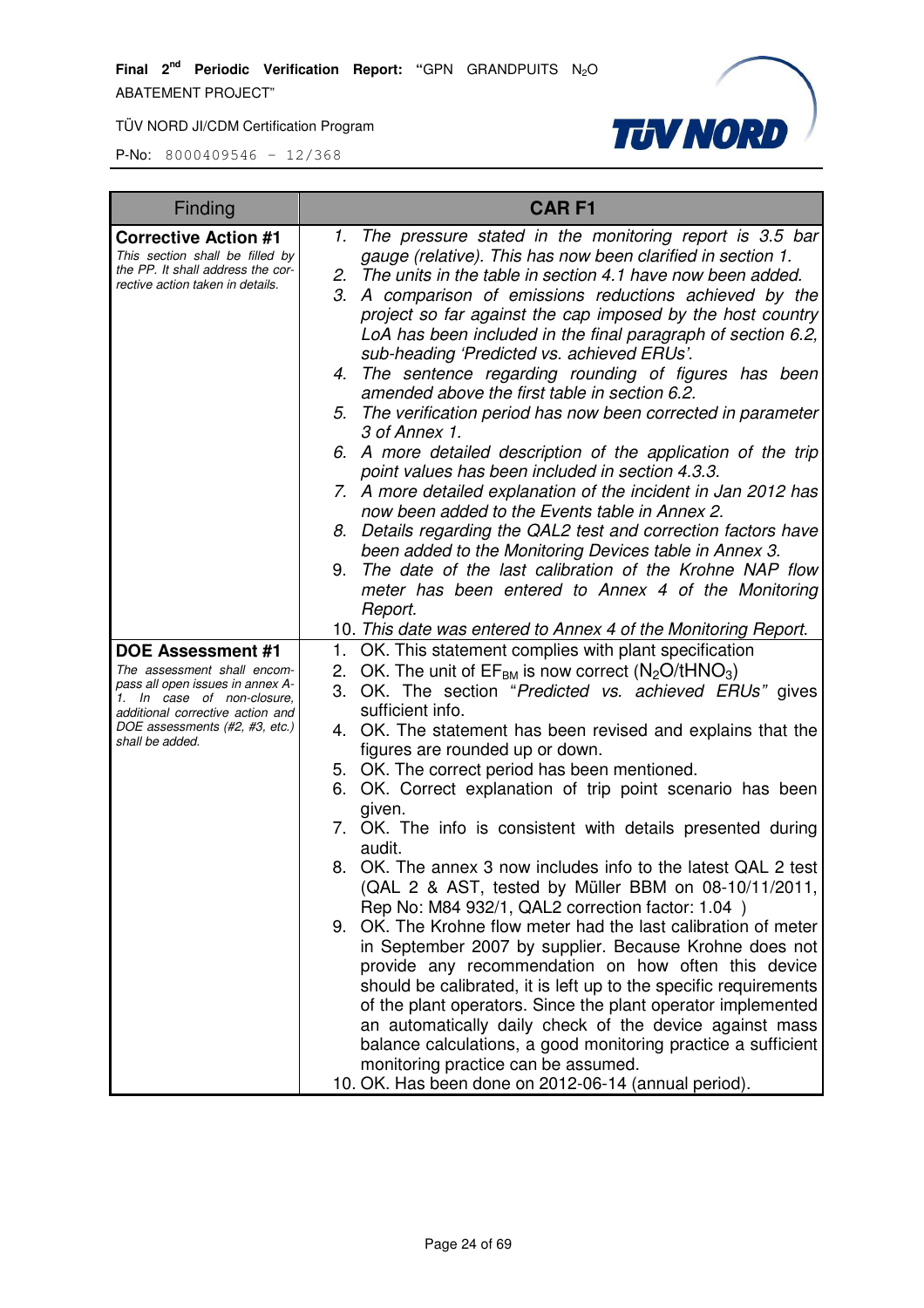

| <b>Finding</b>                                     | <b>CARF1</b>                                                                                                                                                                                                                                 |
|----------------------------------------------------|----------------------------------------------------------------------------------------------------------------------------------------------------------------------------------------------------------------------------------------------|
| <b>Conclusion</b><br>Tick the appropriate checkbox | To be checked during the first periodic verification<br>Appropriate action was taken<br>$\boxtimes$ Project documentation was corrected correspondingly<br>Additional action should be taken (finding remains open)<br>The finding is closed |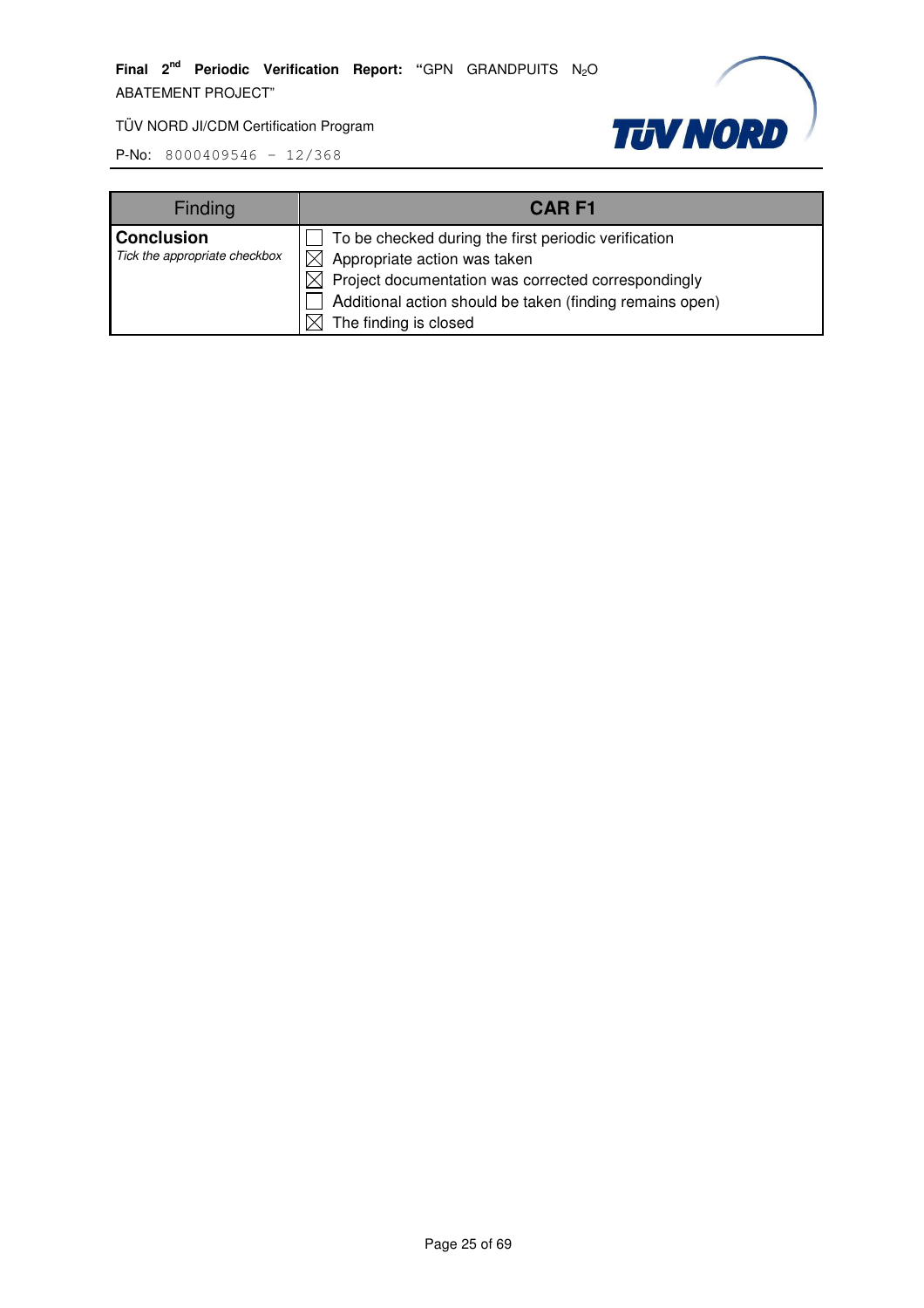



P-No: 8000409546 – 12/368

# **5. SUMMARY OF VERIFICATION ASSESSMENTS**

The following paragraphs include the summary of the final verification assessments after all CARs and CLs are closed out. For details of the assessments pl. refer to the discussion of the verification findings in chapter 4 and the verification protocol (Annex 1).

# **5.1. Implementation of the project**

During the verification a site visit was carried out. On the basis of this site visit and the reviewed project documentation it can be confirmed that w.r.t. the realized technology, the project equipments, as well as the monitoring and metering equipment, the project have been implemented.

# **5.2. Project history**

During the 1<sup>st</sup> verification the AIE raised issues that could not be closed or resolved during the validation stage. For this purpose following FAR have been raised.

Remark: At the date of verification no verification report of the  $1<sup>st</sup>$  period was available on the JI-webpage. Findings (FARs) are originated from the report provided by TÜV NORD CERT (also verifier of .<br>2<sup>nd</sup> period).

#### FAR A2 of first verification (FAR A3):

The verifier should check that the total amount of verified emission reductions until 2012-12-31 is limited as per host country LoA to 296 047 tonnes  $CO<sub>2</sub>e$  (before 10 % reduction; after 10% reduction:  $266,443$  tCO<sub>2</sub>e).

TÜV Nord concludes that verified emission reductions related first Monitoring Period  $(2010-04-18$  to 2011-08-31) are 89,511 tCO<sub>2</sub>e and 28,724 tCO<sub>2</sub>e related the second Monitoring Period (after 10 % reduction). The sum of emission reduction does not exceed the maximum amount as per host country LoA.

FAR E1 of first verification (assessed under CAR E2):

According to FAR E1 of the first verification period, the procedure for the backup of the raw monitoring data shall be provided and explained in the Monitoring report.

#### FAR C5 of first verification (assessed under Annex 1, E1):

The verifier of the next period shall check the correctness of AMS-parameterisation (e.g. QAL2 parameter, stack diameter, moisture, uncertainty).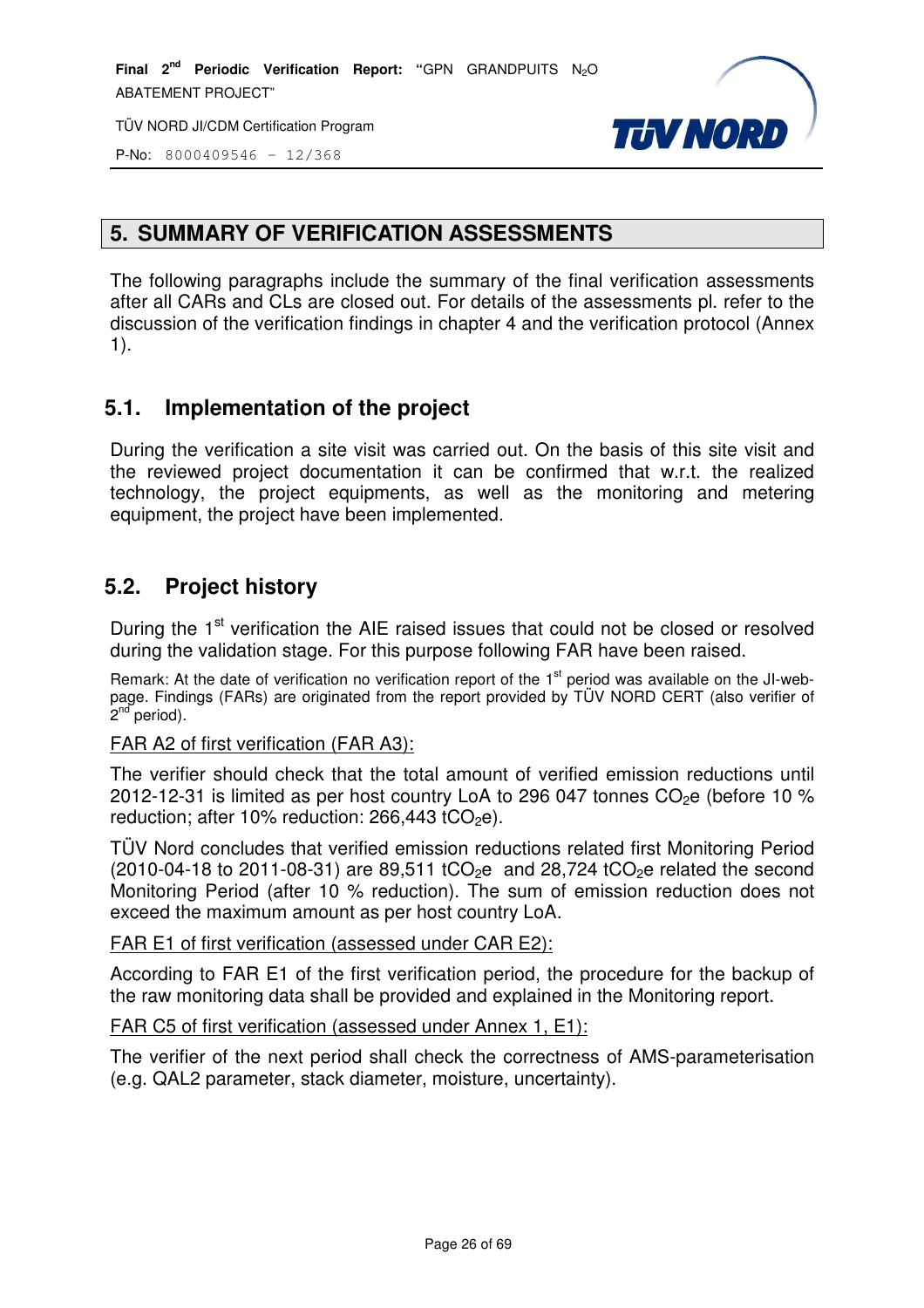

P-No: 8000409546 – 12/368

# **5.3. Special events**

Some events have taken place, which influenced the  $N_2O$ -emissions from the plant and as an effect of this, catalyst performance and  $N_2O$  release to the atmosphere:

| <b>Date</b>      | <b>Event</b>                                                                                                                                                           |
|------------------|------------------------------------------------------------------------------------------------------------------------------------------------------------------------|
| <b>September</b> |                                                                                                                                                                        |
| 2011-09-05       | Plant shutdown due to $NH3$ shortage.                                                                                                                                  |
| 2011-09-26       | Plant re-start.                                                                                                                                                        |
| <b>November</b>  |                                                                                                                                                                        |
| 2011-11-17       | Work on PI server.                                                                                                                                                     |
| 2011-11-21       | Work on PI server.                                                                                                                                                     |
| 2011-11-28       | Work on PI server.                                                                                                                                                     |
| January          |                                                                                                                                                                        |
| 2012-0120 to 24  | Unexplained bug on PI system.                                                                                                                                          |
| <b>February</b>  |                                                                                                                                                                        |
| 2012-02-12       | Emergency plant shutdown. High pressure<br>trip on $NH3$ valve due to freezing of<br>instrumentation.                                                                  |
| 2012-02-14       | Re-start of plant.                                                                                                                                                     |
| <b>March</b>     |                                                                                                                                                                        |
| 2012-21-13       | Low gauze temperature, leading to reduced<br>production and higher $N_2O$ emissions,<br>caused by problems with steam supply of<br>turbine and with cooling tower fan. |
| June             | Plant shut down for whole month.                                                                                                                                       |

# **5.4. Compliance with the monitoring plan**

The monitoring system and all applied procedures are completely in compliance to the registered monitoring plan.

The monitoring system and all applied QA/QC procedures are completely in compliance to the registered monitoring plan.

| <b>Parameter</b> | <b>Measurement device</b>                                            | <b>QA/QC-Measures</b> |              |
|------------------|----------------------------------------------------------------------|-----------------------|--------------|
|                  |                                                                      | Last                  | <b>Next</b>  |
| N2O              | -FINETECH FTIR Orbital   Calibration.<br>  2011-11-08 and Subsequent | Calibration:          | Calibration: |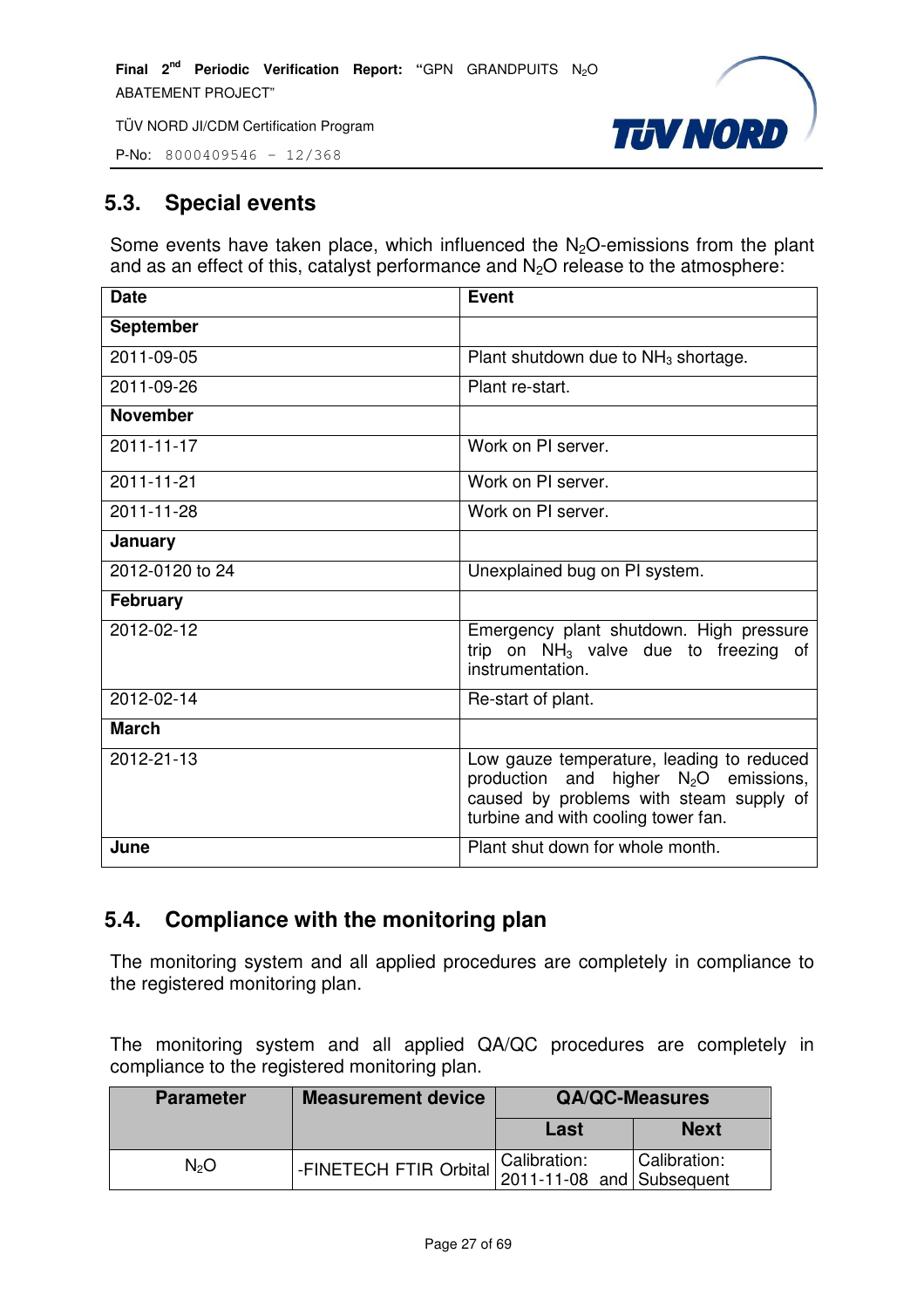

P-No: 8000409546 – 12/368

| <b>Parameter</b>                  | <b>Measurement device</b>                                                        |                                                                                                                                                                                      | <b>QA/QC-Measures</b>             |
|-----------------------------------|----------------------------------------------------------------------------------|--------------------------------------------------------------------------------------------------------------------------------------------------------------------------------------|-----------------------------------|
|                                   | AIT Anafin 5000<br>-Yokogawa IBF <sup>/QAL2/</sup>                               | 2011-11-10<br>(QAL2)                                                                                                                                                                 | year (AST<br>scheduled in<br>2012 |
| Calibration gas:<br>100 ppm $N2O$ | Bottle No:<br>BN20691F <sup>/CGC/</sup>                                          | Bottled:<br>2012-03-09                                                                                                                                                               | Valid:<br>2014-03-11              |
| <b>NAP</b>                        | Flow:<br>KROHNE<br>Electro-<br>magnetic IFM 4080                                 | Calibration:<br>September 2007<br>by supplier<br>Automatic daily<br>crosscheck<br>against mass<br>balance<br>calculation<br>$(HNO3$ -<br>consumption<br>and tank/stock<br>variation) |                                   |
| <b>NAP</b>                        | Concentration<br>(via<br>density meter):<br>Bopp & Reuther DIMF<br><b>2.0TVS</b> | Concentration<br>checked by<br>operators twice<br>per shift and by<br>laboratory once<br>per week.                                                                                   |                                   |
| <b>NAP</b>                        | Temperature:<br>Thermocouple K Type                                              | 2012-06-14                                                                                                                                                                           | Subsequent<br>year                |

# **5.5. Monitoring parameters**

During the verification all relevant monitoring parameters (as listed in the PDD) have been verified with regard to the appropriateness of the applied measurement / determination method, the correctness of the values applied for ER calculation, the accuracy, and applied QA/QC measures. The results as well as the verification procedure are described parameter-wise in the project specific verification checklist.

After appropriate corrections to raised CARs and CLs were carried out by the project participant it can be confirmed that all monitoring parameters have been measured / determined without material misstatements and in line with all applicable standards and relevant requirements.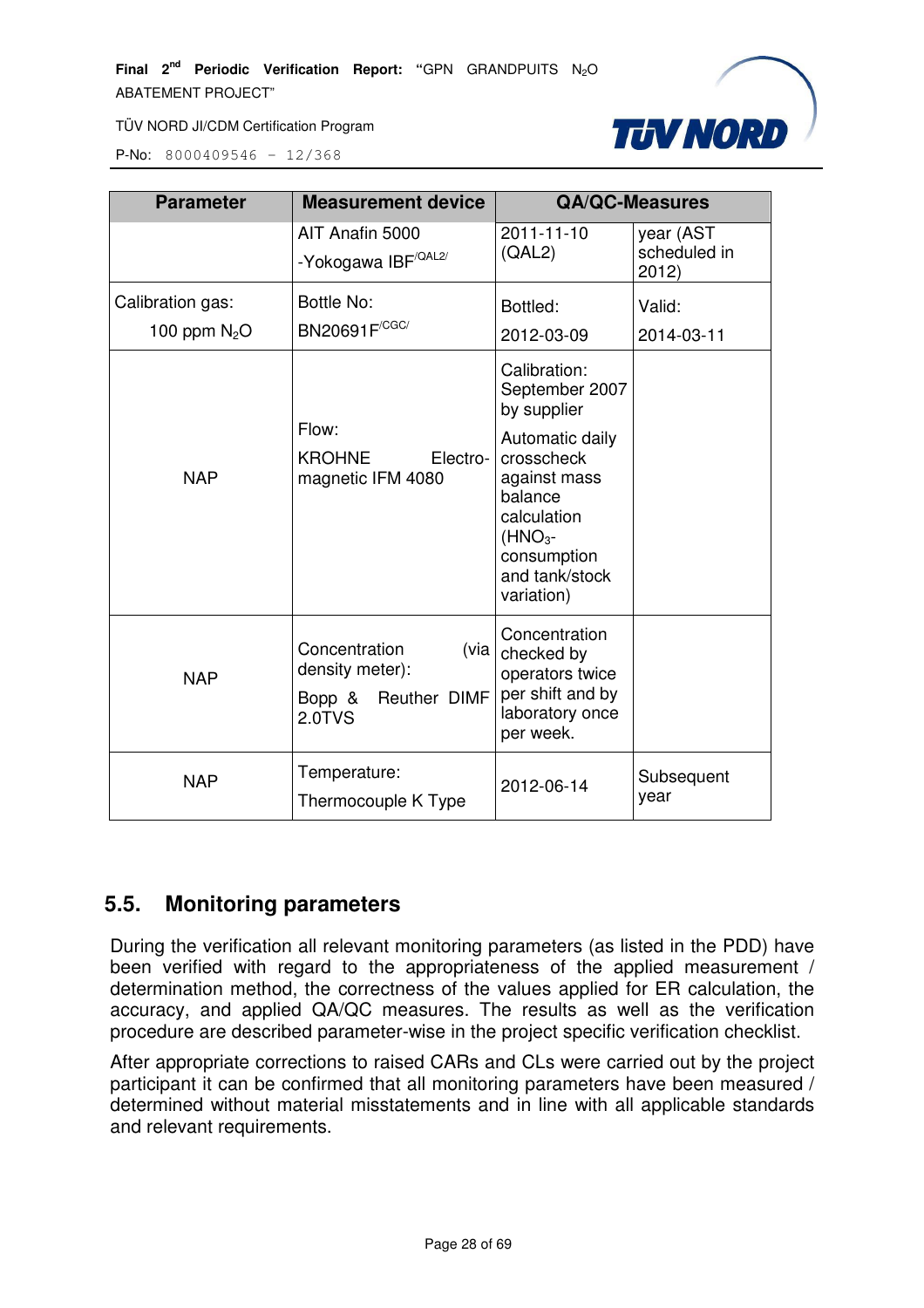

P-No: 8000409546 – 12/368

| <b>Parameter:</b> | <b>Unit/Value:</b>                 | <b>Comment:</b>                                |
|-------------------|------------------------------------|------------------------------------------------|
| NCSG <sub>n</sub> | mgN <sub>2</sub> O/Nm <sup>3</sup> |                                                |
|                   | 447.45                             | mean                                           |
|                   | 352.23                             | limit<br>of<br>confidence<br>lower<br>interval |
|                   | 530.02                             | limit of confidence<br>upper<br>interval       |
|                   |                                    |                                                |
| $VSG_n$           | $[Nm^3/h]$                         |                                                |
|                   | 130,803.31                         | mean                                           |
|                   | 106,660.00                         | limit<br>confidence<br>of<br>lower<br>interval |
|                   | 153,244.00                         | confidence<br>limit<br>οf<br>upper<br>interval |

Table 5.5.1.1: Upper/Lower limit and mean value of and substitute Value for NCSG and VSG according to statistical analysis applied for ER-calculation for the subperiod 2.1

| <b>Parameter:</b> | <b>Unit/Value:</b>                 | <b>Comment:</b>                                |
|-------------------|------------------------------------|------------------------------------------------|
| NCSG <sub>n</sub> | mgN <sub>2</sub> O/Nm <sup>3</sup> |                                                |
|                   | 575.94                             | mean                                           |
|                   | 432.07                             | limit<br>confidence<br>of<br>lower<br>interval |
|                   | 730.73                             | confidence<br>limit of<br>upper<br>interval    |
|                   |                                    |                                                |
| $VSG_n$           | $[Nm^3/h]$                         |                                                |
|                   | 124,045.67                         | mean                                           |
|                   | 100,864.00                         | limit<br>of<br>confidence<br>lower<br>interval |
|                   | 147,327.00                         | limit<br>confidence<br>of<br>upper<br>interval |

Table 5.5.1.2: Upper/Lower limit and mean value of and substitute Value for NCSG and VSG according to statistical analysis applied for ER-calculation for the subperiod 2.2

| <b>Parameter</b> | Unit | <b>Applied value</b> |  |
|------------------|------|----------------------|--|
|------------------|------|----------------------|--|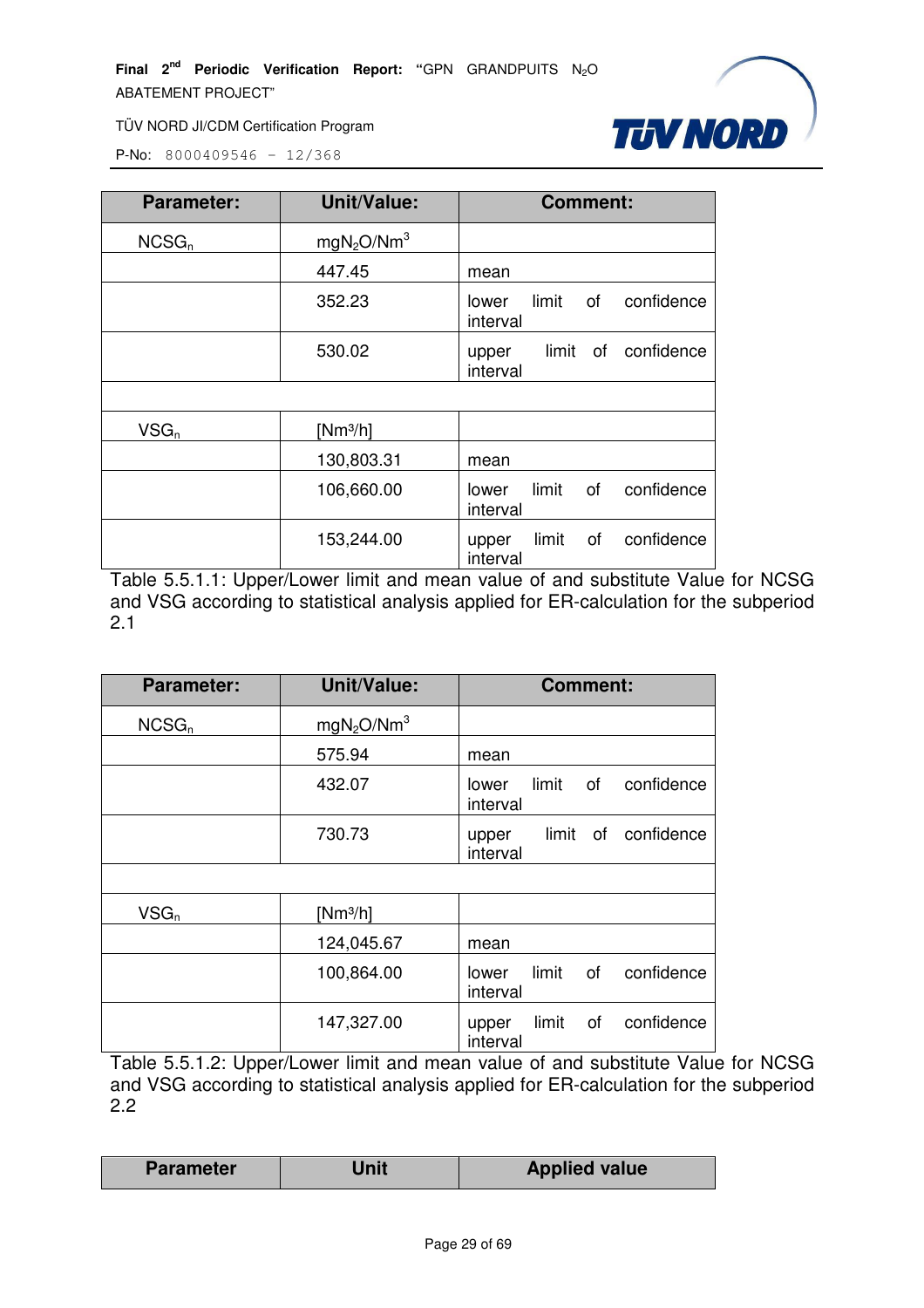

TÜV NORD JI/CDM Certification Program

P-No: 8000409546 – 12/368

| OH <sub>n</sub>    | h                                    | 2,420          |
|--------------------|--------------------------------------|----------------|
| NAP <sub>n</sub>   | tHNO <sub>3</sub>                    | 97,246         |
| ОT                 | $\mathcal{C}$                        | Not applicable |
| <b>AIFR</b>        | $\%$                                 | Not applicable |
| <b>TSG</b>         | $\mathrm{C}$                         | Not applicable |
| <b>PSG</b>         | Pa                                   | Not applicable |
| $EF_n$             | kgN <sub>2</sub> O/tHNO <sub>3</sub> | 1.45650        |
| $EF_{BM}$          | kgN <sub>2</sub> O/tHNO <sub>3</sub> | 2.50           |
| GWP <sub>N2O</sub> | $tCO2e$ / $tHNO3$                    | 310            |
| PE <sub>n</sub>    | kgN <sub>2</sub> O                   | 141,639.04     |

Table 5.5.2.1: Monitored plant parameter/input for ER calculation for Subperiod 2.1

| <b>Parameter</b>   | <b>Unit</b>                          | <b>Applied value</b> |
|--------------------|--------------------------------------|----------------------|
| OH <sub>n</sub>    | h                                    | 3,474                |
| NAP <sub>n</sub>   | tHNO <sub>3</sub>                    | 134,959              |
| <b>OT</b>          | °C                                   | Not applicable       |
| <b>AIFR</b>        | $\%$                                 | Not applicable       |
| <b>TSG</b>         | $\mathrm{C}$                         | Not applicable       |
| <b>PSG</b>         | Pa                                   | Not applicable       |
| $EF_n$             | kgN <sub>2</sub> O/tHNO <sub>3</sub> | 1.83904              |
| EF <sub>BM</sub>   | kgN <sub>2</sub> O/tHNO <sub>3</sub> | 1.85                 |
| GWP <sub>N2O</sub> | $tCO_{2e}/tHNO3$                     | 310                  |
| PE <sub>n</sub>    | kgN <sub>2</sub> O                   | 248,194.57           |

Table 5.5.2.1: Monitored plant parameter/input for ER calculation for Subperiod 2.2

#### **5.6. Monitoring report**

A draft monitoring report was submitted to the verification team by the project participants. The team has made this report publicly available prior to the start of the verification activities. No comments were received.

During the verification, mistakes and needs for clarification were identified. The PP has carried out the requested corrections so that it can be confirmed that the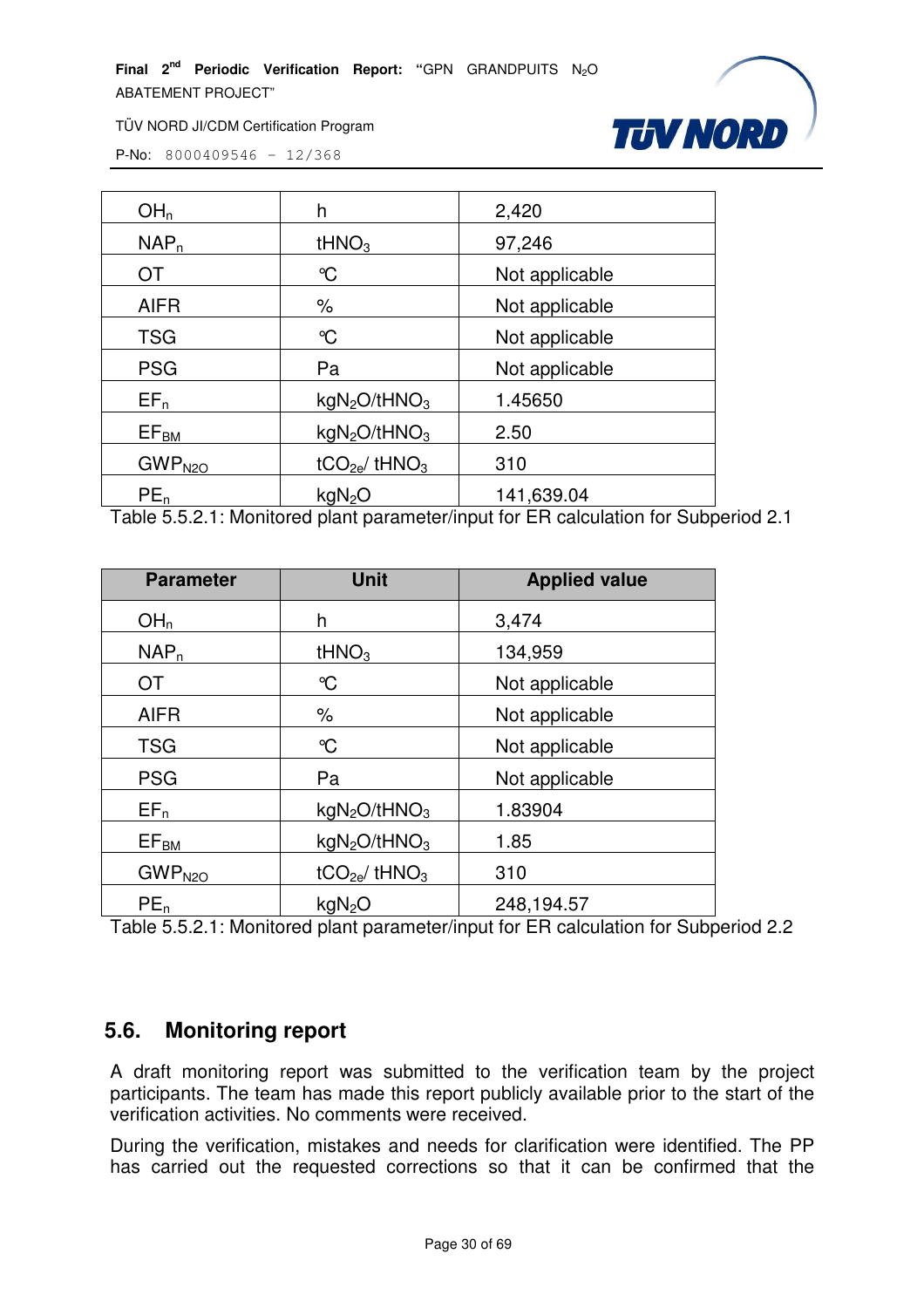TÜV NORD JI/CDM Certification Program



P-No: 8000409546 – 12/368

monitoring report is complete and transparent and in accordance with the registered PDD, the request for deviation of the Monitoring Plan and other relevant requirements.

# **5.7. ER Calculation**

According to the request for deviation of the Monitoring Plan accepted by the French Designated Focal Point the PP should revise the ER calculation. Corresponding CAR was raised. The accordingly adjusted ER calculation was prepared by the PP and presented to the verification team. All raised issues were addressed appropriately so the corresponding CAR could be closed out. Thus it is confirmed that the ER calculation is overall correct.

| <b>Parameter</b>                                                  | <b>Value</b>            | <b>Unit</b>                          |
|-------------------------------------------------------------------|-------------------------|--------------------------------------|
| Nitric Acid Production (100% concentrate)                         | 232,205.34              | tHNO <sub>3</sub>                    |
| <b>Project Emissions</b>                                          | 389,833.61              | kg N <sub>2</sub> O                  |
| <b>Emission Factor</b>                                            | See tables<br>5.5.2.1/2 | kgN <sub>2</sub> O/tHNO <sub>3</sub> |
| Governmental ERU deduction                                        | 10                      | $\%$                                 |
| <b>Emission Reductions Subperiod 2.1</b>                          | 28,312                  | tCO <sub>2</sub> e                   |
| <b>Emission Reductions Subperiod 2.2</b>                          | 412                     | tCO <sub>2</sub> e                   |
| Emissions Reduction this $2^{nd}$ period (after 10%<br>deduction) | 28,724                  | $tCO2$ e                             |
| Reduction $(1st$ period) (after 10%<br>Emission<br>deduction)     | 89,511                  | $tCO2$ e                             |
| Sum of emission reductions (after 10% deduction)                  | 118,235                 | tCO <sub>2e</sub>                    |
| LoA-cap <sup><math>LOA</math></sup> (with deduction)              | 266,443                 | $tCO2$ e                             |
| Max. emission reduction below cap                                 | Yes                     |                                      |

Table 5.7: Relevant data and outcome of ER-calculation

Table 5.7.1: Relevant data and outcome of ER-calculation

# **5.8. Quality Management**

Quality Management procedures for measurements, calibration, maintenance and training of personnel in the framework of this JI project activity have been defined. The procedures defined can be assessed as appropriate for the purpose.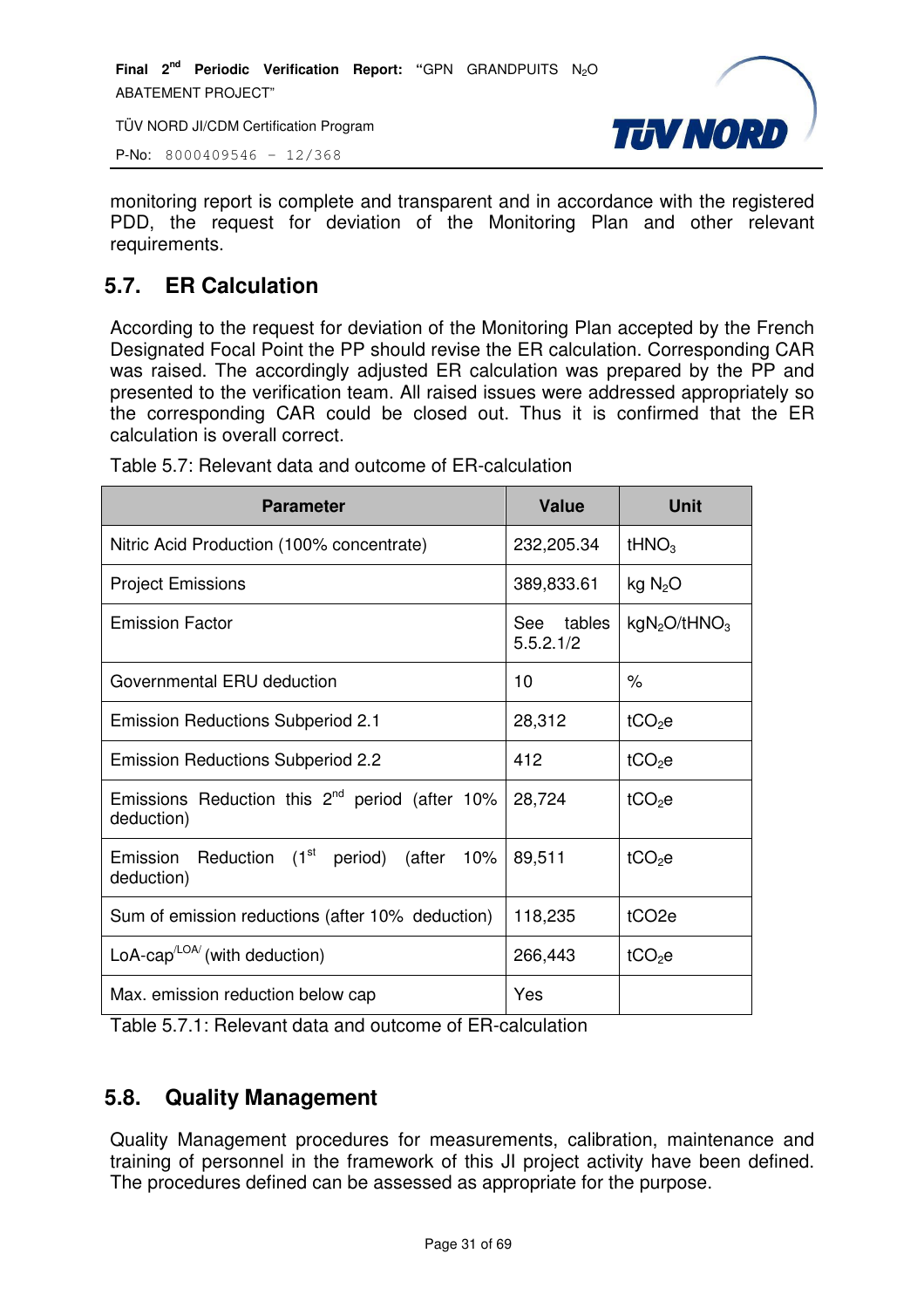TÜV NORD JI/CDM Certification Program

P-No: 8000409546 – 12/368



# **5.9. Overall Aspects of the Verification**

All necessary and requested documentation was provided by the project participants so that a complete verification of all relevant issues could be carried out.

Access was granted to all installations of the plant which are relevant for the project performance and the monitoring activities.

No issues have been identified indicating that the implementation of the project activity and the steps to claim emission reductions are not compliant with the UNFCCC / host country criteria and relevant guidance provided by the COP/CMP and the JISC (clarifications and/or guidance).

#### **5.10. Hints for next periodic Verification**

One Forward Action Request has been raised for the next verification.

#### FAR A2:

The verifier should check that the total amount of verified emission reductions until 2012-12-31 is limited as per host country LoA to 296 047 tonnes  $CO<sub>2</sub>e$  (before 10 % reduction).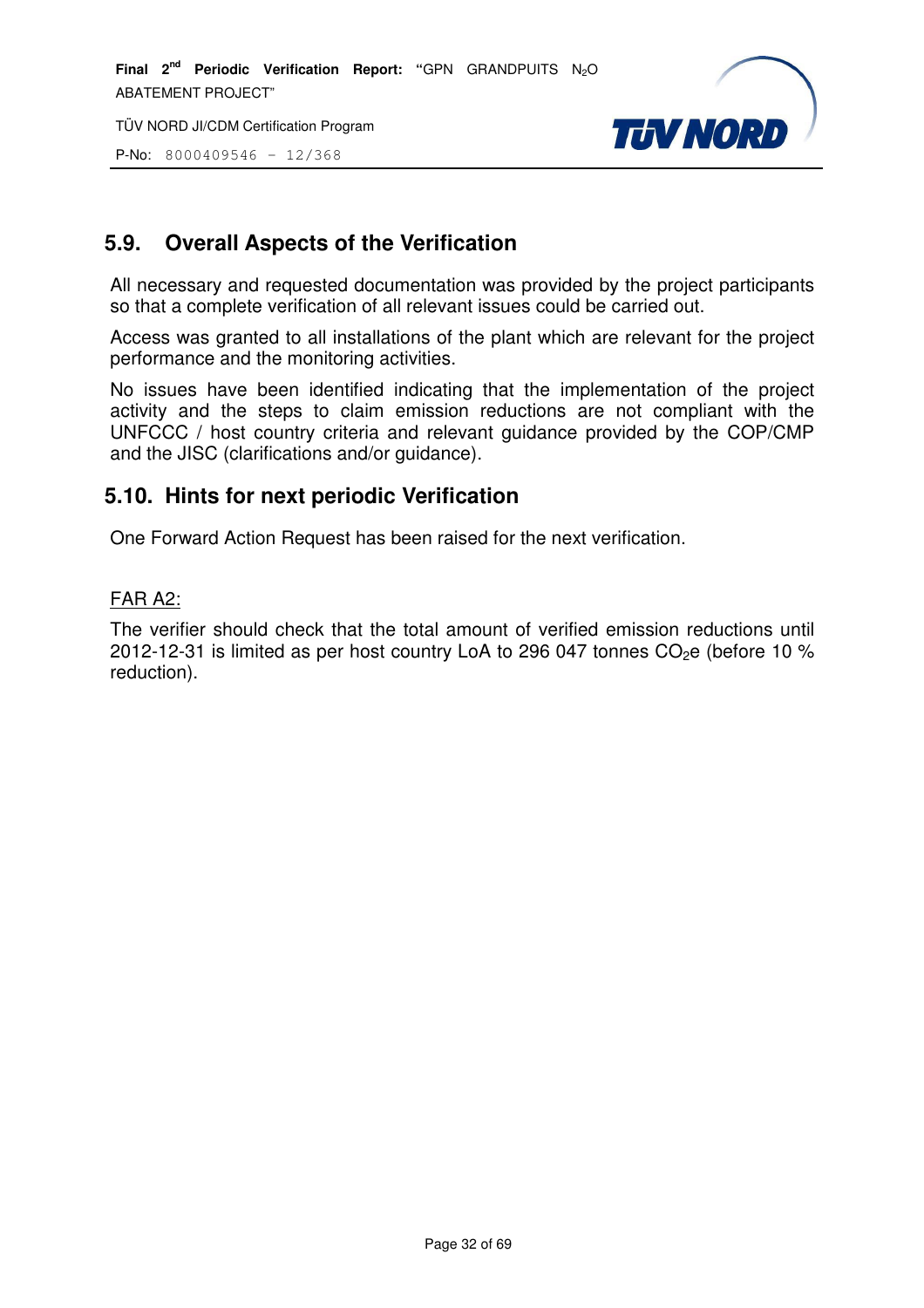**Final 2nd Periodic Verification Report: "**GPN GRANDPUITS N2O ABATEMENT PROJECT"

TÜV NORD JI/CDM Certification Program



P-No: 8000409546 - 12/368

# **6. VERIFICATION OPINION**

GPN S.A. has commissioned the TÜV NORD JI/CDM Certification Program to carry out the 2<sup>nd</sup> periodic verification of the project: "GPN Grandpuits N<sub>2</sub>O abatement project", with regard to the relevant requirements for JI (Track 1) project activities. The project reduces GHG emissions by means of the implementation of a secondary catalyst in the ammonia reactor that allows the catalytic decomposition of nitrous oxide. This verification covers the period from 2011-09-01 to 2012-06-30 30 (including both days).

In the course of the verification 5 Corrective Action Requests (CAR) and no Clarification Requests (CL) were raised and successfully closed. Furthermore 1 FAR was raised. The verification is based on the draft monitoring report, revised monitoring report, the monitoring plan as set out in the registered PDD, the determination report, emission reduction calculation spreadsheet and supporting documents made available to the TÜV NORD JI/CDM CP by the project participant. ication is based on the draft monitoring report, revised monitoring report, the monitoring as set out in the registered PDD, the determination report, emission reduced ulation spreadsheet and supporting documents made avai

As a result of this verification, the verifier confirms that:

- all operations of the project are implemented and installed as planned and described in the project design document.
- the project monitoring is in accordance with the applied approved monitoring plan.
- the installed equipment essential for measuring parameters required for calculating emission reductions are calibrated appropriately.
- the monitoring system is in place and functional. The project has generated GHG emission reductions.

As the result of the  $2^{nd}$  periodic verification, the verifier confirms that the GHG emission reductions are calculated without material misstatements in a conservative and appropriate manner. TUV NORD JI/CDM CP herewith confirms that the project has achieved emission reductions in the above mentioned reporting period as follows: th the appliec<br>asuring para<br>priately.<br>unctional. Th<br>ne verifier co<br>atements in a<br>rms that the

**Emission reductions: 28,724 724 t CO2e**

Essen, 2012-11-07

Ulrich Walter TÜV NORD JI/CDM CP Verification Team Leader

Essen, 2011-11-07

Martin Saalmann TÜV NORD JI/CDM CP Final Approval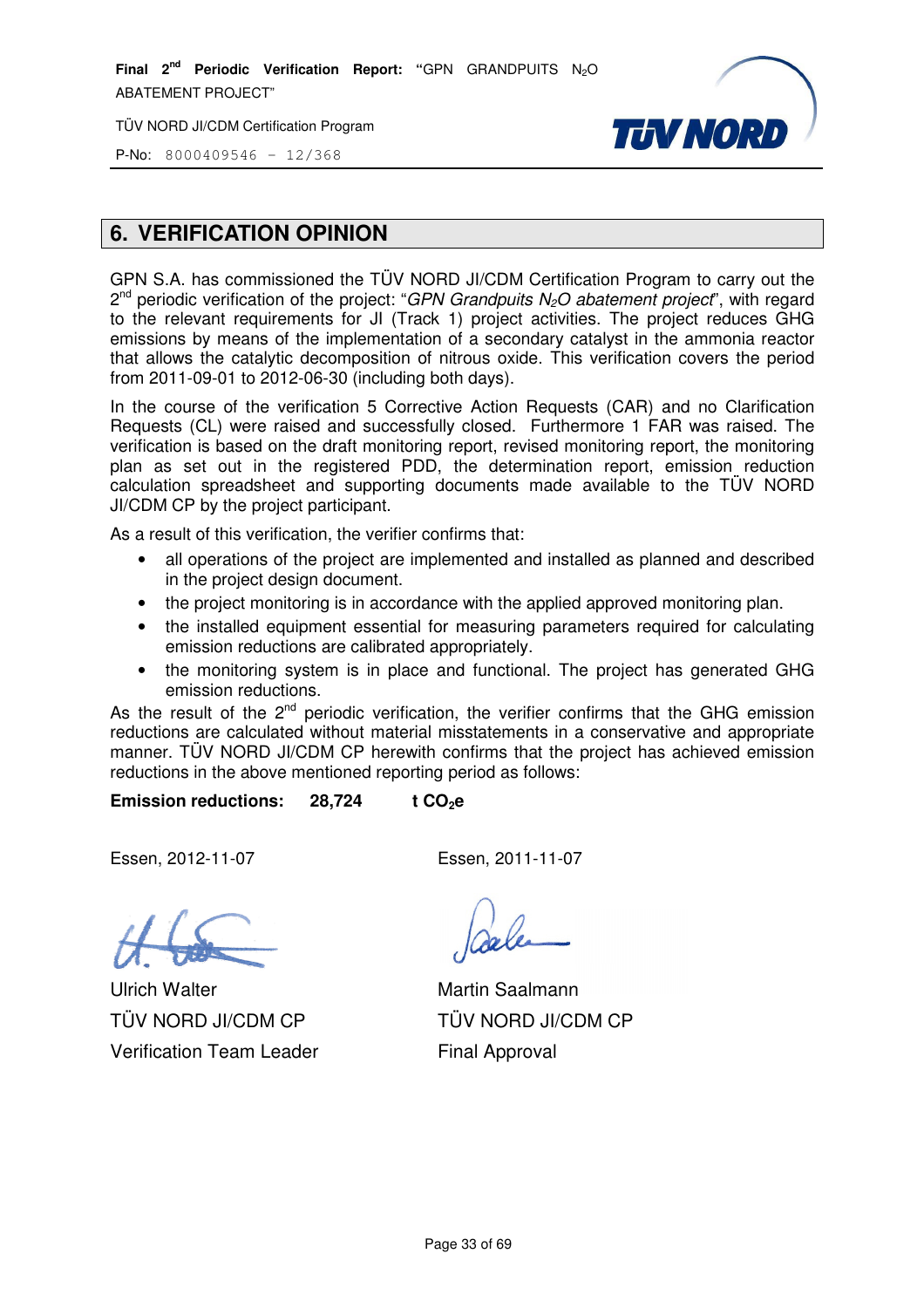

**P-No:** 8000409546 -  $12/368$ 

# **7. REFERENCES**

#### **Table 7-1:** Documents provided by the project participant(s)

| <b>Reference</b> | <b>Document</b>                                                                                                                                                                                                                                    |
|------------------|----------------------------------------------------------------------------------------------------------------------------------------------------------------------------------------------------------------------------------------------------|
| /14001/          | ISO 14001 certificate of the plant valid until 2014-12-25.                                                                                                                                                                                         |
| /9001/           | ISO 9001 certificate of the plant valid until 2014-12-25.                                                                                                                                                                                          |
| /ABSORB/         | P&I-Flowsheet with instrumentation of the absorption tower.                                                                                                                                                                                        |
| $/A-D/$          | Graphic shows that NCSG signal transported via BUS vs. analogue<br>signal is exactly the same.                                                                                                                                                     |
| /AMS_CAL/        | (QAL3): AMS manual calibration documentation for<br>-FINETECH FTIR Orbital AIT Anafin 5000.                                                                                                                                                        |
| AP/              | Arrete prefecoral n° 09 DAIDD IC 142 limiting the maximum plant<br>capacity on 1,250 t HNO <sub>3</sub> /a, and limiting $N_2O$ emissions to a maximum<br>of 4kg $N_2O/tHNO_3$ from the start of the next production campaign in<br>December 2009. |
| /BURNERS/        | P&I-Flowsheet with instrumentation of the Ammonia burners.                                                                                                                                                                                         |
| /CGC/            | Calibration gas certificate for the AMS<br>PRAXair, bottle No.: BN20691F, 100 (103.4) ppm $N_2O$ , valid until<br>2014-03-11.                                                                                                                      |
| /CONC/           | Fuelle d'analyses journalière nitrate / acide nitrate (template to be<br>completed with lab results i.e. $HNO3$ -concentration).                                                                                                                   |
| /DENS/           | Technical description of the Bopp & Reuther density meter.                                                                                                                                                                                         |
| /EMISS/          | ISO 9001 documents/procedures of the emission determination                                                                                                                                                                                        |
| /FICHE/          | Control chart and calibration check Specification for instrumentation<br>"Fiche de contrôle", control card                                                                                                                                         |
| /FLOW/           | Technical description of the KROHNE Nitric Acid flow meter                                                                                                                                                                                         |
| /FSTRIP/         | Principle P&I-Flowsheet with trip-points measurement-instrumentation                                                                                                                                                                               |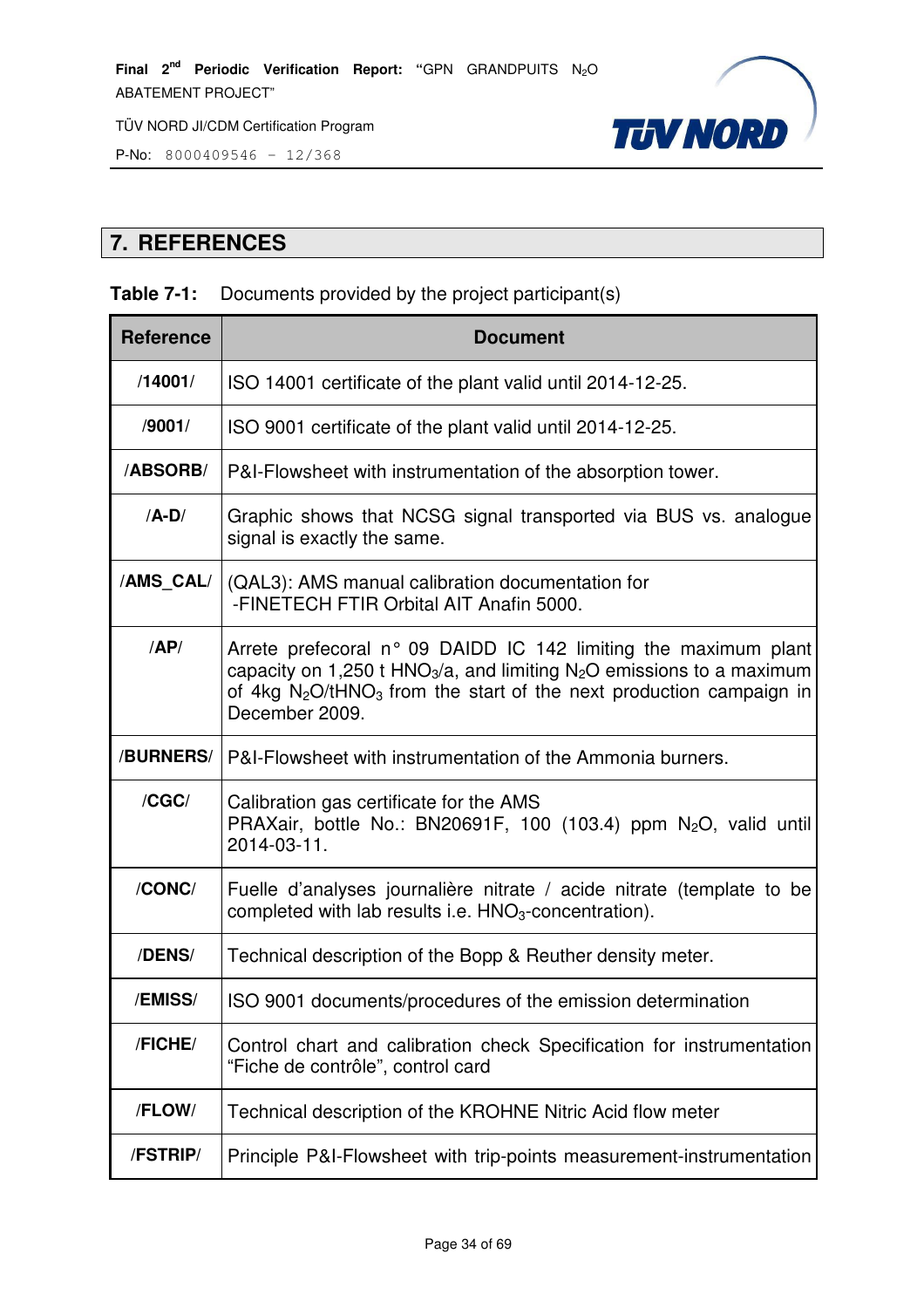

| <b>Reference</b> | <b>Document</b>                                                                                                                                                                                                                                                                                                                                                                                                                                                                                                                                                                                                                                                                                                                   |
|------------------|-----------------------------------------------------------------------------------------------------------------------------------------------------------------------------------------------------------------------------------------------------------------------------------------------------------------------------------------------------------------------------------------------------------------------------------------------------------------------------------------------------------------------------------------------------------------------------------------------------------------------------------------------------------------------------------------------------------------------------------|
|                  | and tag-numbers                                                                                                                                                                                                                                                                                                                                                                                                                                                                                                                                                                                                                                                                                                                   |
| /INSTALL/        | Technical drawings<br>regarding the installation of the catalyst<br>basket/catalyst                                                                                                                                                                                                                                                                                                                                                                                                                                                                                                                                                                                                                                               |
| /LOA/            | Host country:<br>LoA issued by the French "Ministère de l'Écologie, de l'Énergie,<br>du Développement Durable et de la Mer, en charge des<br>Technologies vertes et des Négociations sur le climat" on 2010-<br>06-21, Ref-No.: 1D10011529.<br>Authorization letter issued by the French "Ministère de<br>l'Écologie, de l'Énergie, du Développement Durable et de la<br>Mer, en charge des Technologies vertes et des Négociations<br>sur le climat" on 2011-11-10, Ref-No.: 11-1064 5E DNbis to<br>authorise Total Petrochemicals Antwerpen to participate in the<br>project activity.<br>Investor country:<br>LoA issued by the Belgian « National Climate Commission » on<br>2011-04-04, Ref-No.: NKC/FP/5 issued to GPN S.A. |
| /MR/             | First and published Monitoring report of GHGs emission<br>reductions (Track1) (2011-09-01 to 2012-06-30) "GPN<br>Grandpuits N <sub>2</sub> O abatement project" Track 1" dated 2012-07-17<br>issued by N.serve (version 1).<br>Monitoring report of GHGs emission reductions (Track1) (2011-<br>09-01 to 2012-06-30) "GPN Grandpuits N <sub>2</sub> O abatement<br>project" Track 1" dated 2012-08-02 issued by N.serve (version<br>2).<br>Final Monitoring report of GHGs emission reductions (Track1)<br>$(2011-09-01)$ to 2012-06-30) "GPN Grandpuits N <sub>2</sub> O abatement<br>project" Track 1" dated 2012-11-07 issued by N.serve (version<br>3).                                                                       |
| /PRES/           | Company/Project presentation:<br><b>Site Characteristics</b><br>Production diagram<br>$\bullet$<br>Production capacity<br><b>Nitric Acid Scheme</b><br>$\bullet$<br>JI Project : organisation & responsibilities<br>Project: History                                                                                                                                                                                                                                                                                                                                                                                                                                                                                              |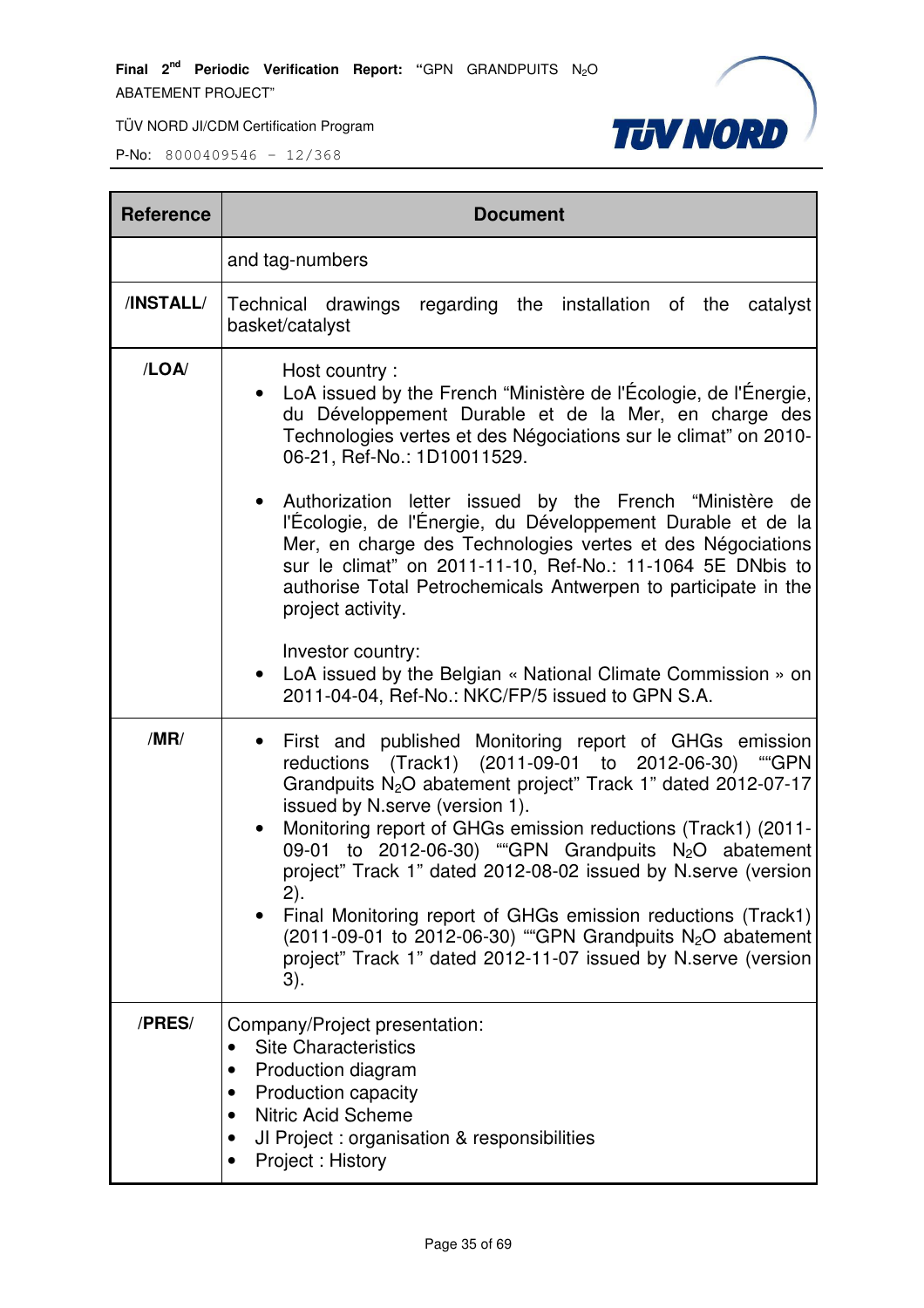TÜV NORD JI/CDM Certification Program



P-No: 8000409546 – 12/368

| <b>Reference</b> | <b>Document</b>                                                                                                                                                                 |
|------------------|---------------------------------------------------------------------------------------------------------------------------------------------------------------------------------|
|                  | Trip point<br>$\bullet$<br><b>Monitoring Devices</b><br>Maintenance and calibration AMS JI GPN GQ<br>$\bullet$<br>Special Events (2011-09-01 to 2012-06-30                      |
| /PROC1/          | Quality procedure: Mesure de la concentration de l'acide nitrique<br>(Methodology for measurement of Nitric Acid concentration, No.:<br>ENG/3/111-Q, ver.: 9, dated 2010-06-15. |
| /SDS/            | Safety Data Sheet HRSC Heraeus Secondary Catalyst.                                                                                                                              |
| /STACK/          | Technical drawing stack diameter 1,100<br>drawing<br>$No.$ :<br>mm<br>944142021030004003.                                                                                       |
| /SYNF/           | Fiche de synchro transmetteur (comparison of stack gas flow meter<br>signal with DCS-display.                                                                                   |
| /SYNP/           | Fiche de synchro transmetteur (comparison of stack gas pressure<br>meter signal with DCS-display.                                                                               |
| /SYNT/           | Fiche de synchro transmetteur (comparison of stack gas temperature<br>meter signal with DCS-display.                                                                            |
| /TRIP/           | Trip point parameters, listed in a plant-safety document.                                                                                                                       |
| /XLS/            | Emission reduction calculation:<br>Draft: ERU calculation grandpuits VP2 v01<br>$\bullet$<br>Final: ER grandpuits VP2 v2<br>$\bullet$                                           |
| QAL <sub>2</sub> | QAL2 report issued by Müller BBM, Report No.M84 932/1 (2011-12-<br>$(09)$ .                                                                                                     |

#### **Table 7-2:** Background investigation and assessment documents

| Reference | <b>Document</b>                                                                                                                                               |
|-----------|---------------------------------------------------------------------------------------------------------------------------------------------------------------|
| /BREF/    | Reference Document on Best Available Techniques for the<br>Manufacture of Large Volume Inorganic Chemicals - Ammonia, Acids<br>and Fertilizers (August 2007). |
| /AM0034/  | Approved CDM Methodology AM0034, version 03.4: "Catalytic                                                                                                     |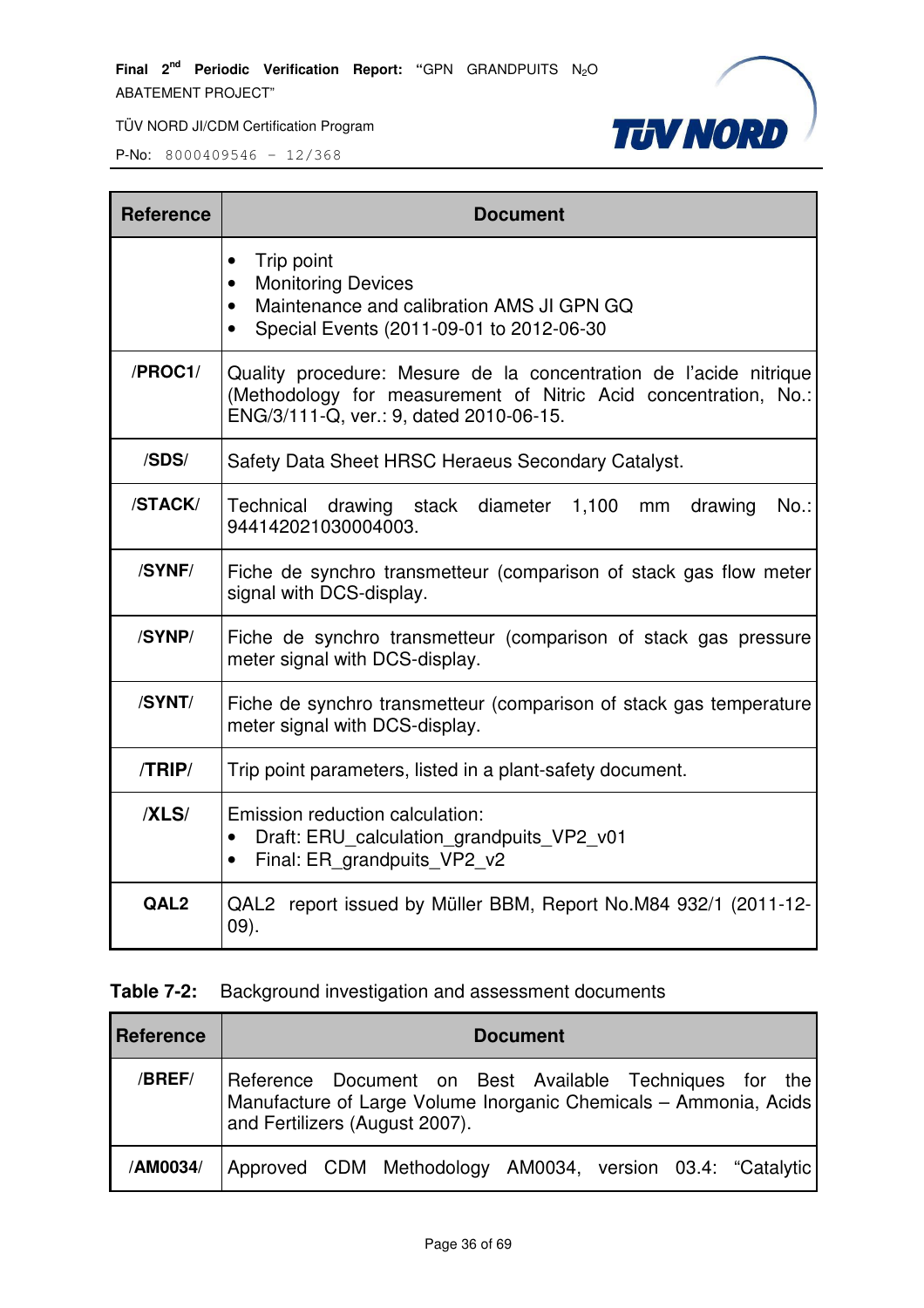

**P-No:** 8000409546 - 12/368

| <b>Reference</b> | <b>Document</b>                                                                                                                                                                                               |
|------------------|---------------------------------------------------------------------------------------------------------------------------------------------------------------------------------------------------------------|
|                  | reduction of $N_2O$ inside the ammonia burner of nitric acid plants.                                                                                                                                          |
| <b>/AFNOR/</b>   | Monitoring standard BP X30-331 of the AFNOR-normalisation<br>association of France.                                                                                                                           |
| /CPM/            | TUV NORD JI / CDM CP Manual (incl. CP procedures and forms).                                                                                                                                                  |
| /DET/            | <b>N2O</b><br>Determination Report for JI project, GPN GRANDPUITS<br>ABATEMENT PROJECT, Report No:: 8000376788 - 09/444<br>Date: 2010-06-24, issued by TÜV NORD.                                              |
| /DVM/            | <b>JI Determination and Verification Manual.</b>                                                                                                                                                              |
| IPCC/            | 1. 1996 IPCC Guidelines for National Greenhouse Gas Inventories:<br>work book.<br>2. 2006 IPCC Guidelines for National Greenhouse Gas Inventories:<br>work book.                                              |
| /KP/             | Kyoto Protocol (1997).                                                                                                                                                                                        |
| /MA/             | Decision 3/CMP. 1 (Marrakesh - Accords).                                                                                                                                                                      |
| /METH/           | Méthode pour les Projets Domestiques<br>Réduction catalytique du $N2O$ dans des usines d'acide nitrique<br>(Projet Domestique Methodology: Catalytic reduction of N <sub>2</sub> O at nitric<br>acid plants). |
| /METHE/          | Projet Domestique Methodology:<br>Catalytic reduction of $N_2O$ at nitric acid plants (Translation of $^{METH}$ ).                                                                                            |
| /PDD/            | Project Design Document for JI project: GPN GRANDPUITS N2O<br><b>ABATEMENT PROJECT,</b><br>Date: 19th January 2010, Version: 04.                                                                              |

#### **Table 7-3:** Websites used

| Reference | Link       | Organisation                                                                                                                                                                                 |
|-----------|------------|----------------------------------------------------------------------------------------------------------------------------------------------------------------------------------------------|
| /bref/    | reference/ | http://eippcb.jrc.ec.europa.eu/ Website of the European Commission, Joint<br>Research Centre, Institute for Prospective<br>Technological Studies (Provision of BAT-<br>Reference documents). |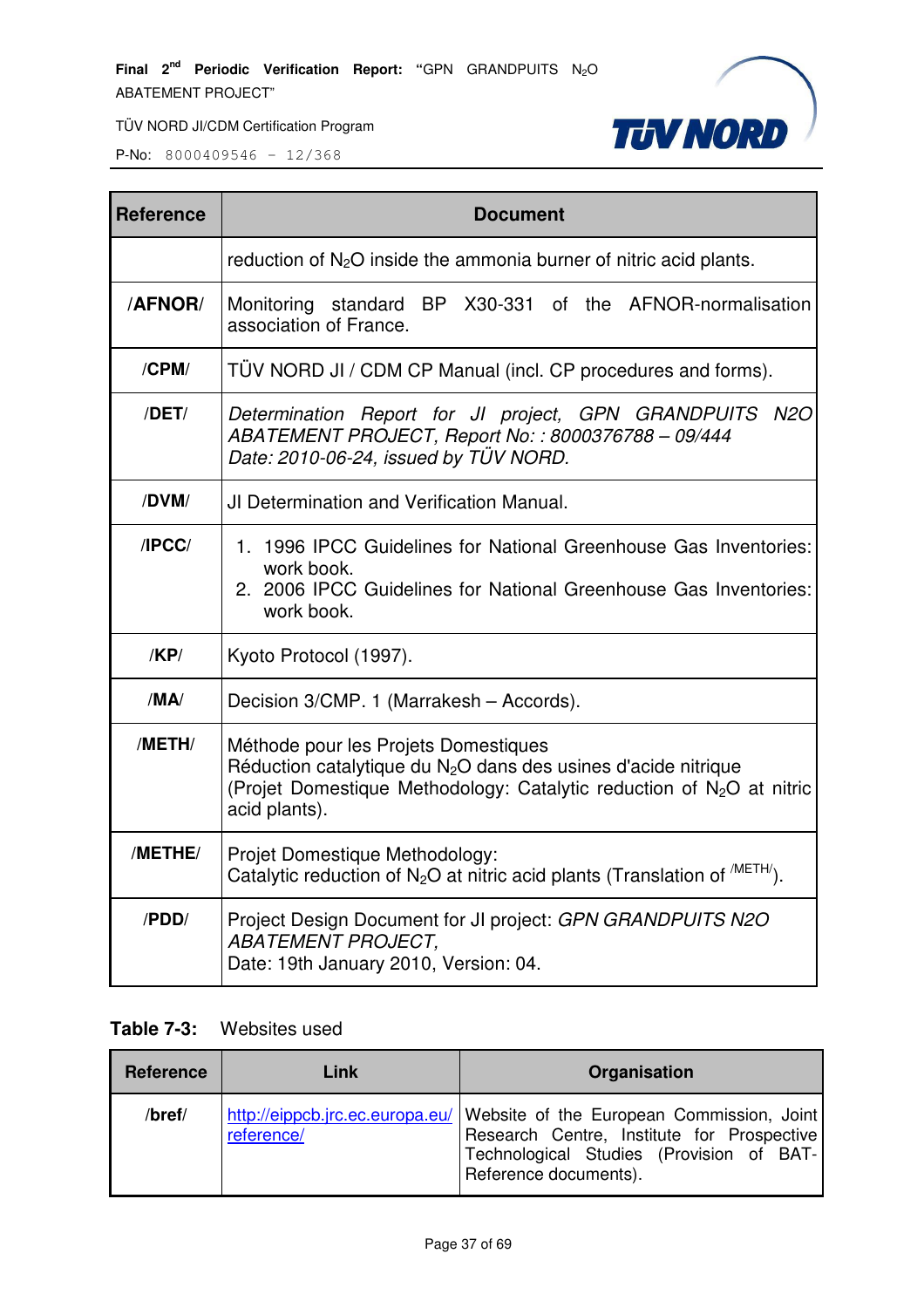

| <b>Reference</b>                                                        | Link                                                                          | Organisation                                                                                                                                                                   |
|-------------------------------------------------------------------------|-------------------------------------------------------------------------------|--------------------------------------------------------------------------------------------------------------------------------------------------------------------------------|
| /cdm/                                                                   | http://cdm.unfccc.int/Referenc<br>e/tools/index.html                          | Web page of the UNFCCC.                                                                                                                                                        |
| /dfp/                                                                   | http://www.developpement-<br>durable.gouv.fr/                                 | Ministère de l'Écologie, de l'Énergie,<br>du<br>Développement Durable et de la Mer,<br>en<br>charge des Technologies vertes et des<br>Négociations sur le climat (French DFP). |
| /douane/                                                                | http://www.douane.gouv.fr/da<br>ta/file/6146.pdf                              | Web-file regarding $N_2O$ emission taxation.                                                                                                                                   |
| /dehst/                                                                 | http://www.dehst.de                                                           | German Emissions Trading Authority (DEHSt)<br>at the Federal Environment Agency.                                                                                               |
| /                                                                       | http://www.legifrance.gouv.fr/                                                | Site of the Legifrance (La service public de la<br>diffusion du droit).                                                                                                        |
| /mist/<br>http://www.ecologie.gouv.fr/M<br>ethodologies-de-projets.html |                                                                               | Ministère de l'Écologie,<br>de l'Énergie,<br>du<br>durable<br>Développement<br>de<br>la<br>et<br>Mer<br>(Ministry<br>sustainable<br>ecology<br>of<br>and<br>development).      |
| /efma/                                                                  | www.efma.org                                                                  | Web<br>of the European<br>Fertilizer<br>page<br>Manufacturers Association.                                                                                                     |
| /eu/                                                                    | http://ec.europa.eu/environ<br>ment/climat/emission/imple<br>mentation en.htm | EC legal database.                                                                                                                                                             |
| $/$ ipcc $/$                                                            | http://www.ipcc.ch/publicati<br>ons and data/publications<br>and data.shtml   | IPCC publications.                                                                                                                                                             |
| /ji/                                                                    | http://ji.unfccc.int                                                          | UNFCCC JI-website with relevant JI related<br>documents/guidances.                                                                                                             |
| /jir/                                                                   | http://www.jirulebook.org/trac<br>k1                                          | JI-Rulebook, Practice and Procedures.                                                                                                                                          |

| Table 7-4: | List of interviewed persons |
|------------|-----------------------------|
|------------|-----------------------------|

| Reference $\vert$ Mol <sup>1</sup><br><b>Organisation / Function</b><br><b>Name</b> |
|-------------------------------------------------------------------------------------|
|-------------------------------------------------------------------------------------|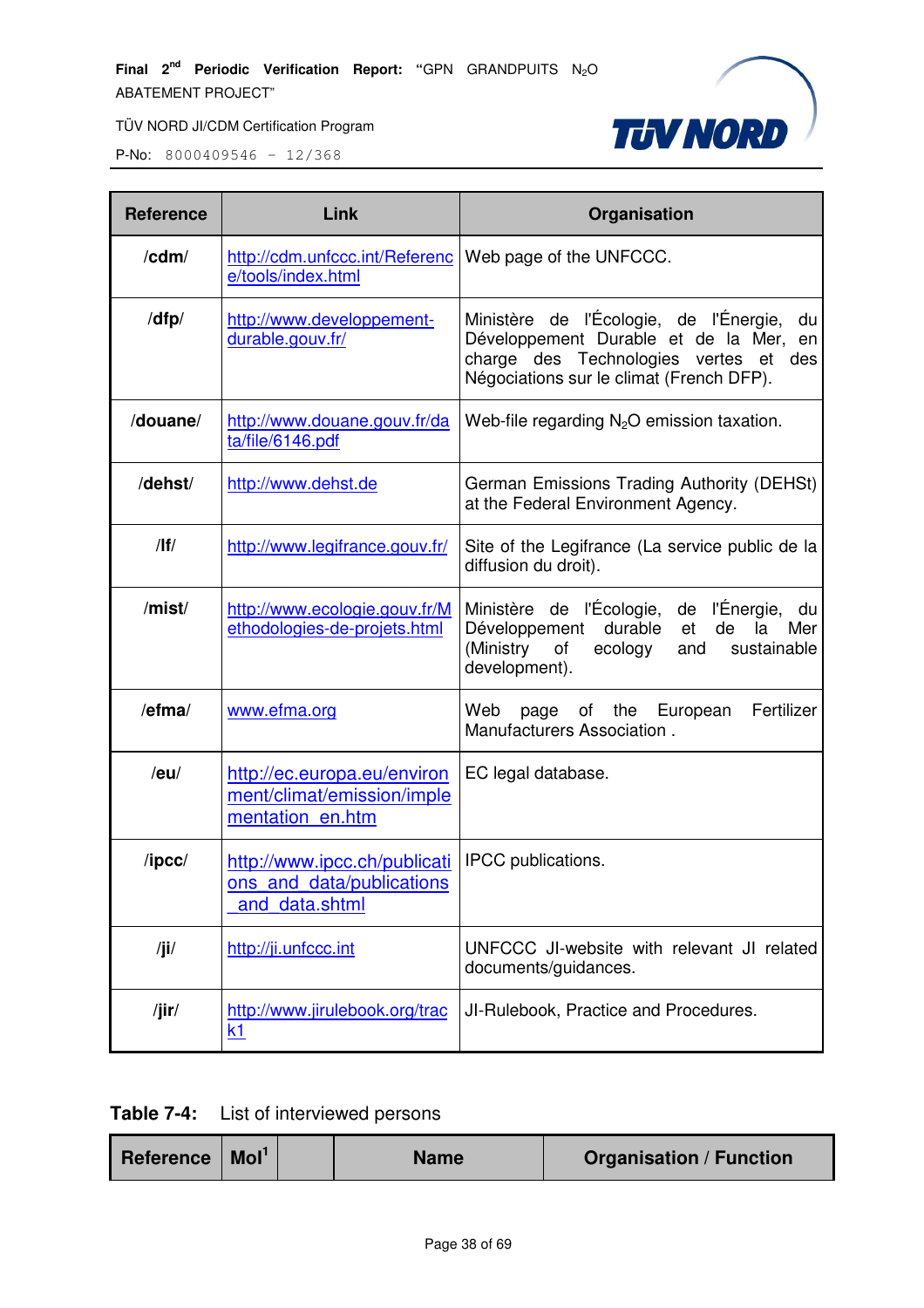

TÜV NORD JI/CDM Certification Program

P-No: 8000409546 – 12/368

| <b>Reference</b> | Mol <sup>1</sup> |                              | <b>Name</b>                 | <b>Organisation / Function</b>              |  |  |
|------------------|------------------|------------------------------|-----------------------------|---------------------------------------------|--|--|
| /IM01/           | v                | $\boxtimes$ Mr.<br>Ms<br>Fт  | <b>Bertrand Walle</b>       | GPN, Operational manager                    |  |  |
| /IMO1/           | v                | $\boxtimes$ Mr.<br>$\Box$ Ms | <b>Yannick Quenon</b>       | GPN, Maintenance Manager                    |  |  |
| /IM01/           | v                | $\boxtimes$ Mr.<br>$\Box$ Ms | <b>Thierry Malet</b>        | GPN,<br>Fertilizer<br>Production<br>Manager |  |  |
| /IMO1/           | V                | $\Box$ Mr.<br>$\boxtimes$ Ms | Marie Hiernard              | GPN, Environmental Technician               |  |  |
| /IM01/           | V                | $\boxtimes$ Mr.<br>$\Box$ Ms | Benjamin Lefevbre           | Secauto, Technician for analyser            |  |  |
| /IM01/           | v                | $\boxtimes$ Mr.<br>$\Box$ Ms | <b>Mohammed Boutkhil</b>    | Secauto, Technician for analyser            |  |  |
| /IM02/           | V                | $\Box$ Mr.<br>$\boxtimes$ Ms | Rebecca Cardani-<br>Strange | N.serve, Project manager                    |  |  |
| /IM02/           | v                | $\boxtimes$ Mr.<br>Ms        | Wolfgang Brückner           | N.serve, Project manager                    |  |  |

1) Means of Interview: (**T**elephone, **E**-Mail, **V**isit)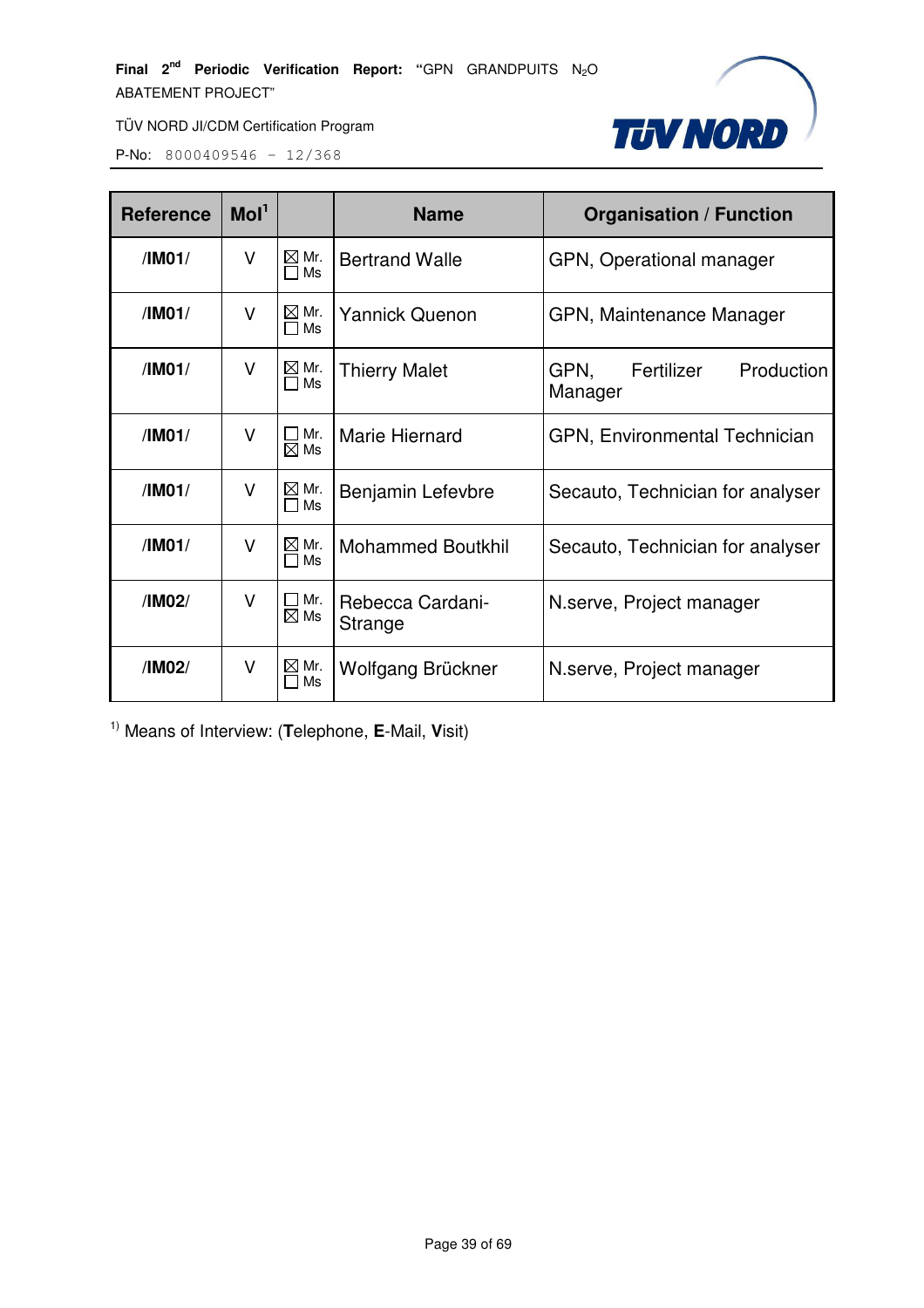P-No: 8000409546 – 12/368



# **ANNEX**

# **A1:** Verification Protocol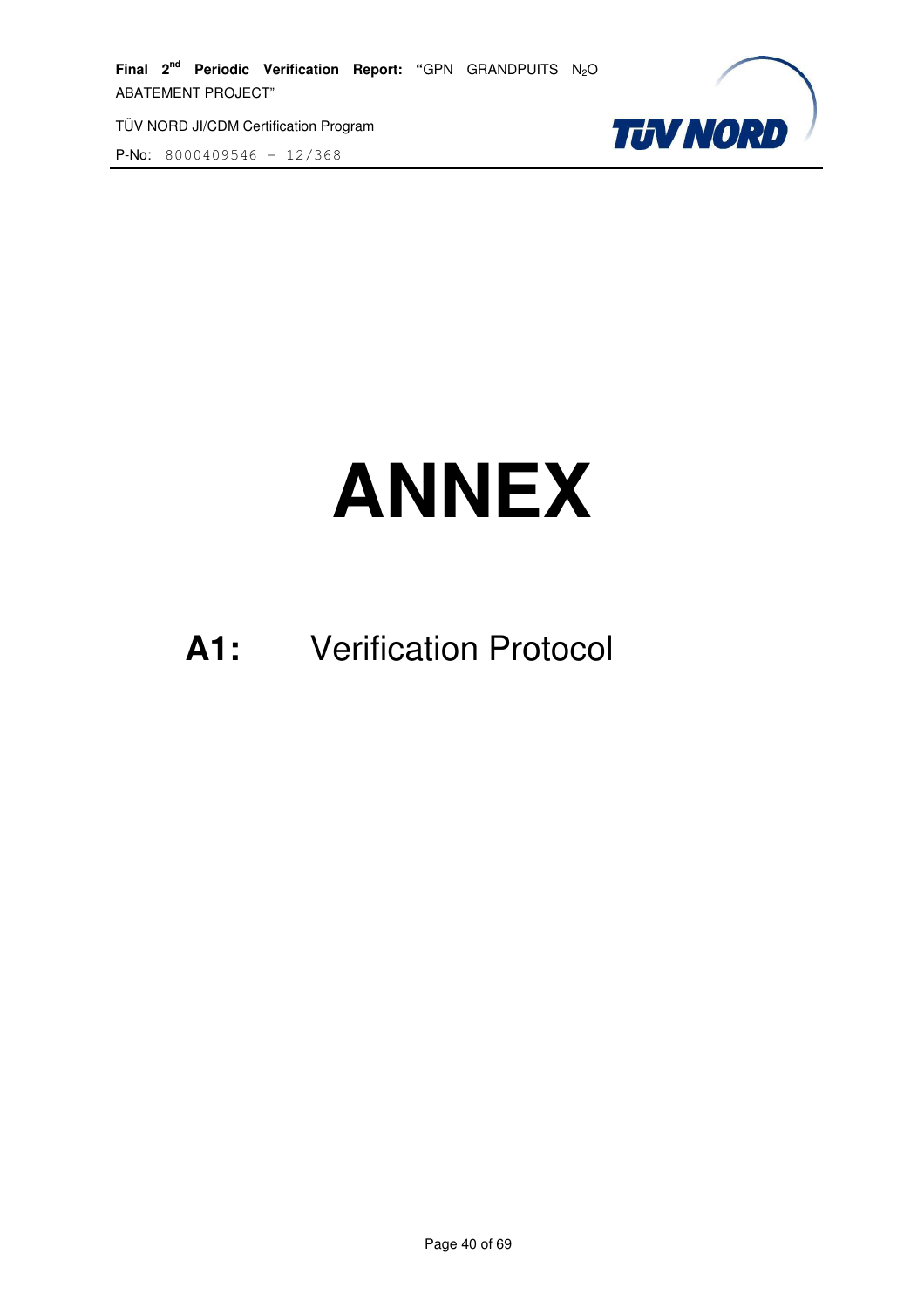P-No: 8000409546 – 12/368



# **ANNEX 1: VERIFICATION PROTOCOL**

**Table A-1:** GHG calculation procedures and management control testing / detailed audit testing of residual risk areas and random testing

|                 | <b>Identification of</b><br>potential reporting risk                              | Identification,<br>assessment and testing<br>of management controls                                         | Areas of residual risks                                                                                                  | <b>Additional verification</b><br>testing                                                         | <b>Conclusions and</b><br><b>Areas Requiring</b><br>Improvement<br>(including Forward<br><b>Action Requests)</b> |
|-----------------|-----------------------------------------------------------------------------------|-------------------------------------------------------------------------------------------------------------|--------------------------------------------------------------------------------------------------------------------------|---------------------------------------------------------------------------------------------------|------------------------------------------------------------------------------------------------------------------|
|                 |                                                                                   |                                                                                                             | Raw data generation                                                                                                      |                                                                                                   |                                                                                                                  |
| l o             | Installation of<br>measuring equipment                                            | Installation<br>modern<br>0f<br>$\bullet$<br>the<br>and state<br>0f<br>art<br>equipment                     | • Inadequate<br>installation<br>operation of the monitoring<br>equipment                                                 | • Site – visit (maintenance<br>dept., lab)                                                        | • See Table A-2                                                                                                  |
| $\bullet$<br>I۰ | Dysfunction of<br>installed equipment<br>Maloperation by<br>operational personnel | <b>Process</b><br>control<br>$\bullet$<br>automation<br>Internal data review                                | • Inadequate<br>exchange<br>0f<br>equipment<br>• Change of personnel                                                     | • Check of equipment<br>• Check of technical data<br>sheets<br>$\bullet$ Check<br>suppliers<br>0f |                                                                                                                  |
| l o             | Downtimes of<br>equipment                                                         | Regular visual inspect-<br>$\bullet$<br>ions of installed equip-                                            | • Undetected<br>measurement<br>errors                                                                                    | information / guarantees<br>calibration<br>$\bullet$ Check<br>0f                                  |                                                                                                                  |
| l o             | Exchange of<br>equipment                                                          | ment<br>Only skilled and trained<br>$\bullet$                                                               | • Inappropriateness<br>0f<br>Management<br>system                                                                        | records, if applicable<br>• Check of maintenance                                                  |                                                                                                                  |
| $\bullet$       | Change of<br>measurement<br>equipment<br>characteristic                           | personnel operates the<br>relevant equipment<br>Daily raw data checks<br>$\bullet$<br>Immediate exchange of | procedures w.r.t. monitoring<br>requirements<br>(e.g.<br>plan<br>substitute value strategies)<br>• Non-application<br>0f | records<br>• Counter-check<br>of raw<br>data<br>and<br>commercial<br>data                         |                                                                                                                  |
| $\bullet$       | Insufficient accuracy<br>Change of                                                | dysfunctional<br>equipment                                                                                  | management<br>system<br>procedures                                                                                       | • Check of<br>JI<br>manage-<br>ment system                                                        |                                                                                                                  |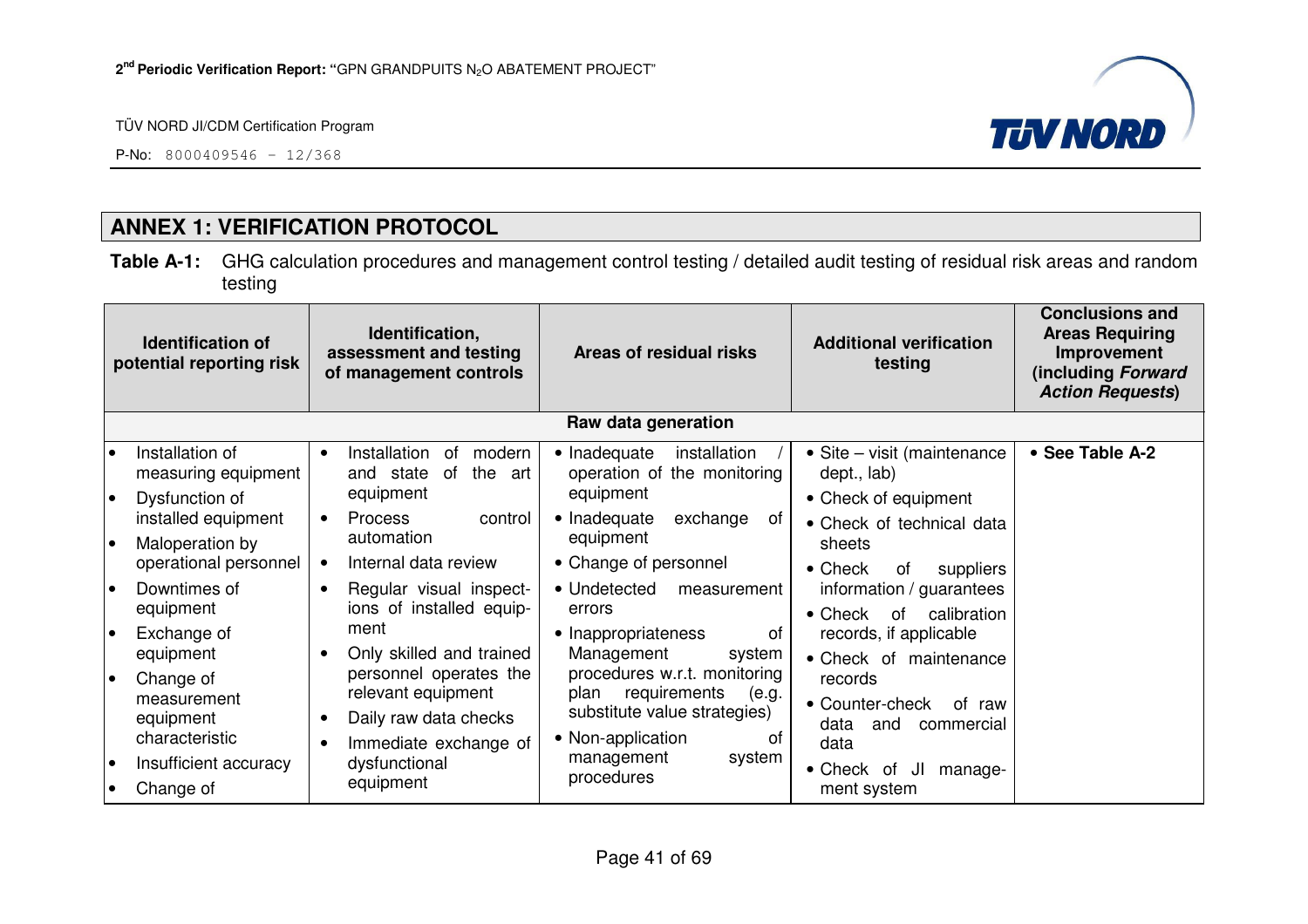



| <b>Identification of</b><br>potential reporting risk                                                                                                                                                       | Identification,<br>assessment and testing<br>of management controls                                                                                                                                                                                       | Areas of residual risks                                                                                                                                                                                                                                           | <b>Additional verification</b><br>testing                                                                                                                                                                                                                                              | <b>Conclusions and</b><br><b>Areas Requiring</b><br>Improvement<br>(including Forward<br><b>Action Requests)</b> |
|------------------------------------------------------------------------------------------------------------------------------------------------------------------------------------------------------------|-----------------------------------------------------------------------------------------------------------------------------------------------------------------------------------------------------------------------------------------------------------|-------------------------------------------------------------------------------------------------------------------------------------------------------------------------------------------------------------------------------------------------------------------|----------------------------------------------------------------------------------------------------------------------------------------------------------------------------------------------------------------------------------------------------------------------------------------|------------------------------------------------------------------------------------------------------------------|
| technology<br>Accuracy of values<br>$\bullet$<br>supplied by Third<br>Parties                                                                                                                              | is<br>Stand-by<br>duty<br>$\bullet$<br>organized<br>Training<br>$\bullet$<br>Internal<br>audit<br>$\bullet$<br>procedures<br>Internal<br>check<br>0f<br>QA/QC<br>0f<br>measures<br>involved Third Parties                                                 | • Insufficient accuracy<br>QA/QC<br>• Inappropriate<br>measures of Third Parties                                                                                                                                                                                  | JI<br>related<br>$\bullet$ Check<br>of<br>procedures<br>• Application<br>of<br>JI<br>management<br>system<br>procedures<br>• Check of trainings<br>• Check of responsibilities<br>$\bullet$ Check<br>QA/QC<br>of<br>documentation / eviden-<br>ces of involved Third<br><b>Parties</b> |                                                                                                                  |
|                                                                                                                                                                                                            |                                                                                                                                                                                                                                                           | Raw data collection and data aggregation                                                                                                                                                                                                                          |                                                                                                                                                                                                                                                                                        |                                                                                                                  |
| Wrong data transfer<br>from raw data to daily<br>and monthly<br>aggregated reporting<br>forms<br><b>IT Systems</b><br>Spread sheet<br>$\bullet$<br>programming<br>Manual data<br>$\bullet$<br>transmission | Cross-check of data<br>$\bullet$<br>Plausibility checks<br>of<br>$\bullet$<br>various parameters.<br>Appropriate<br>archiving<br>system<br>Clear<br>allocation<br>of<br>responsibilities<br>Application<br>of<br>JI<br>Management<br>system<br>procedures | • Unintended usage of old<br>data that has been revised<br>• Incomplete documentation<br>$\bullet$ Ex-post<br>corrections<br>of<br>records<br>• Ambiguous<br>of<br>sources<br>information<br><b>of</b><br>• Non-application<br>management<br>system<br>procedures | $\bullet$ Check<br>of<br>data<br>aggregation steps<br>• Counter-calculation<br>• Data integrity checks by<br>means of graphical data<br>analysis and calculation<br>of specific performance<br>figures<br>• Check of management<br>system certification                                | • See Table A-2                                                                                                  |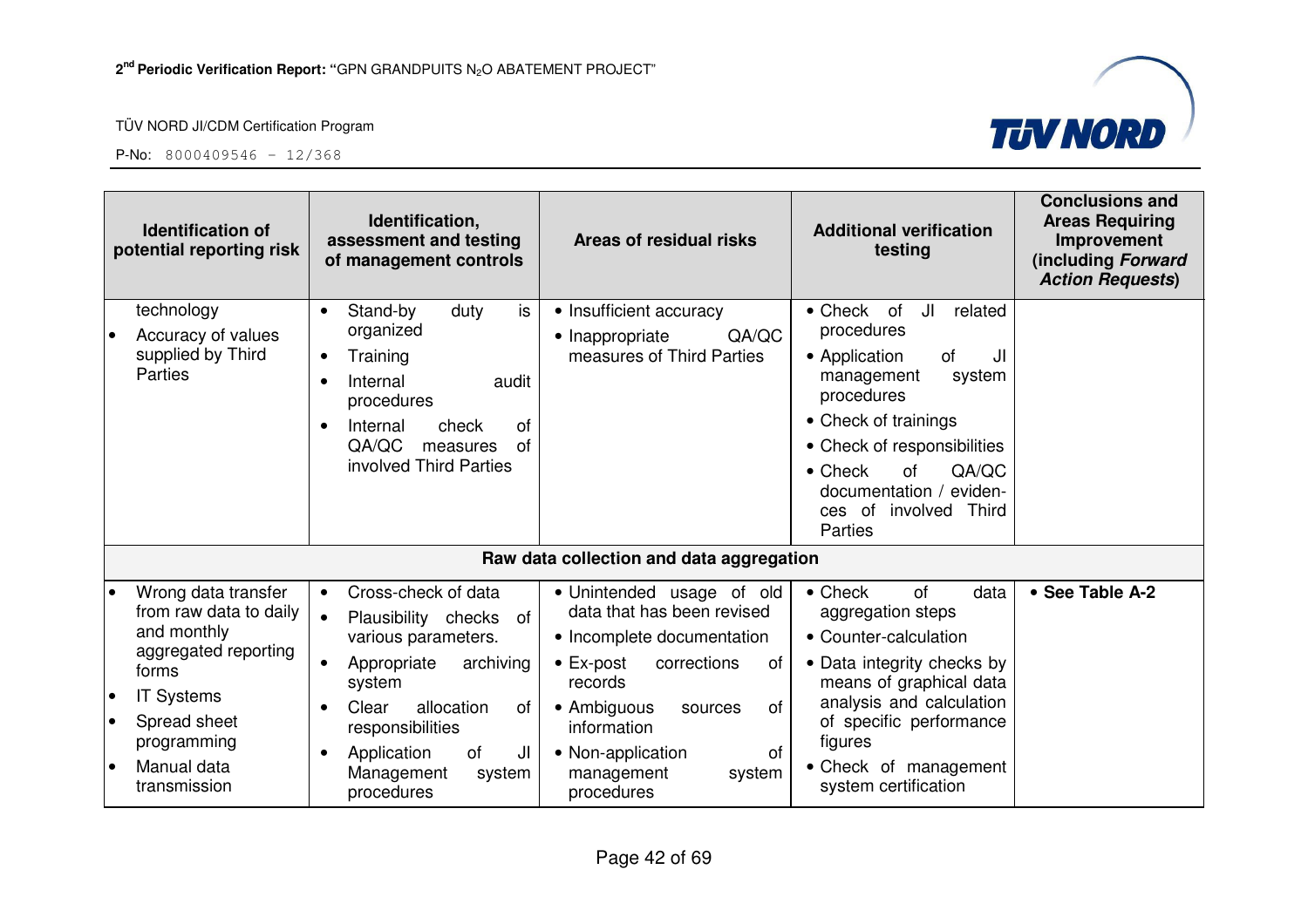



| Identification,<br><b>Identification of</b><br>assessment and testing<br>potential reporting risk<br>of management controls |                                                                                                                                                                     | Areas of residual risks                                                                                                                                                                                                                                                                                     | <b>Additional verification</b><br>testing                                                                                                    | <b>Conclusions and</b><br><b>Areas Requiring</b><br>Improvement<br>(including Forward<br><b>Action Requests)</b> |
|-----------------------------------------------------------------------------------------------------------------------------|---------------------------------------------------------------------------------------------------------------------------------------------------------------------|-------------------------------------------------------------------------------------------------------------------------------------------------------------------------------------------------------------------------------------------------------------------------------------------------------------|----------------------------------------------------------------------------------------------------------------------------------------------|------------------------------------------------------------------------------------------------------------------|
| Data protection<br>$\bullet$<br>Responsibilities                                                                            | of<br>standard<br>Usage<br>$\bullet$<br>software<br>solutions<br>(Spreadsheets)<br>Limited access to IT<br>systems<br>Data<br>protection<br>$\bullet$<br>procedures | • Manual<br>data<br>transfer<br>mistakes<br>• Unintended<br>change<br>ot<br>spread sheet programming<br>or data base entries<br>• Problems<br>by<br>caused<br>updating/upgrading<br>or<br>change of applied software                                                                                        | • Check of data archiving<br>system<br>• Check of application of<br>Management<br>system<br>procedures                                       |                                                                                                                  |
|                                                                                                                             |                                                                                                                                                                     | Other calculation parameters                                                                                                                                                                                                                                                                                |                                                                                                                                              |                                                                                                                  |
| Emission factors,<br>$\bullet$<br>oxidation factors,<br>coefficients                                                        | The values and<br>data<br>$\bullet$<br>applied<br>sources<br>are<br>defined in the PDD and<br>monitoring plan                                                       | • Unintended<br>intended<br><b>or</b><br>Modification<br>of calculation<br>parameters<br>• Wrong application of values<br>• Misinterpretations of<br>the<br>applied methodology and/<br>or the PDD<br>• Missing<br>0f<br>update<br>regulatory<br>applicable<br><b>IPCC</b><br>framework<br>(e.g.<br>values) | • Update-check<br>0f<br>regulatory framework<br>• Countercheck<br>of<br>the<br>applied MP in the MR<br>the<br>against<br>approved<br>version | • See Table A-2                                                                                                  |
|                                                                                                                             |                                                                                                                                                                     | <b>Calculation Methods</b>                                                                                                                                                                                                                                                                                  |                                                                                                                                              |                                                                                                                  |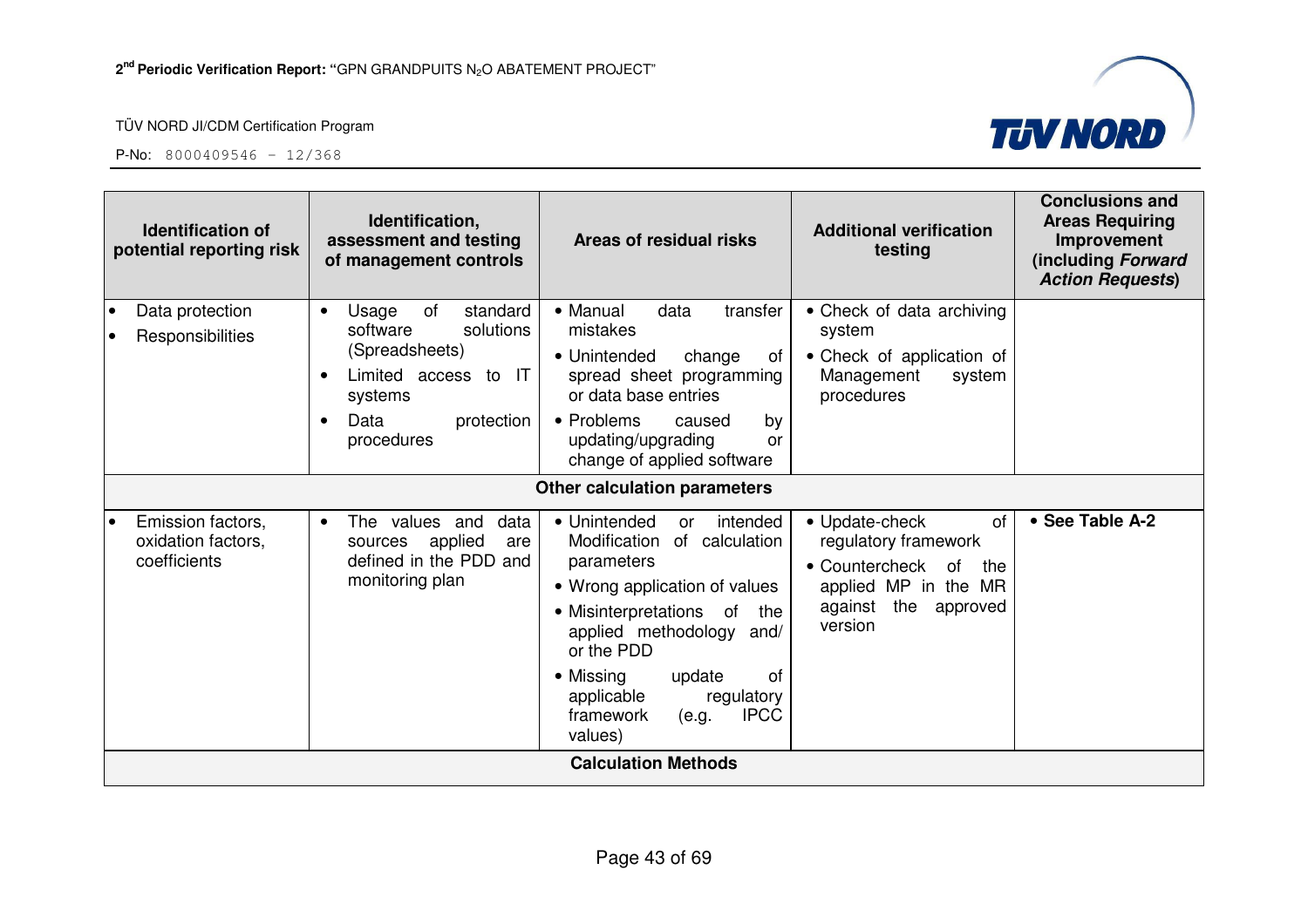

|                               | <b>Identification of</b><br>potential reporting risk                                                                                              | Identification,<br>assessment and testing<br>of management controls                                                                                                                                                           | Areas of residual risks                                                                                                         | <b>Additional verification</b><br>testing                                                                                                      | <b>Conclusions and</b><br><b>Areas Requiring</b><br>Improvement<br>(including Forward<br><b>Action Requests)</b> |
|-------------------------------|---------------------------------------------------------------------------------------------------------------------------------------------------|-------------------------------------------------------------------------------------------------------------------------------------------------------------------------------------------------------------------------------|---------------------------------------------------------------------------------------------------------------------------------|------------------------------------------------------------------------------------------------------------------------------------------------|------------------------------------------------------------------------------------------------------------------|
| $\bullet$<br>$\bullet$<br>ه ا | Applied formulae<br>Miscalculation<br>Mistakes in spread-<br>sheet calculation                                                                    | Advanced<br>calculation<br>$\bullet$<br>and reporting tools<br>A JI coordinator is in<br>charge of the JI related<br>calculations<br>Usage of<br>tested<br>counterchecked<br>Excel<br>spreadsheets<br>Involvement of external | $\bullet$ The<br>danger<br>of<br>miscal-<br>culation<br>only<br>can<br>be<br>minimized.                                         | • Countercheck<br>the<br>on<br>basis of own calculation.<br>• Spread<br>sheet<br>walk-<br>trough.<br>• Plausibility checks<br>• Check of plots | • See Table A-2                                                                                                  |
|                               |                                                                                                                                                   | consultants                                                                                                                                                                                                                   | <b>Monitoring reporting</b>                                                                                                     |                                                                                                                                                |                                                                                                                  |
| l e<br>١o<br>$\bullet$        | Data transfer to the<br>author of the<br>monitoring report<br>Data transfer to the<br>monitoring report<br>Unintended use of<br>outdated versions | JI<br>An<br>experienced<br>$\bullet$<br>consultant<br>is<br>responsible<br>for<br>monitoring reporting.<br>JI QMS procedures are<br>defined                                                                                   | • The danger of data transfer<br>mistakes<br>can<br>only<br>be<br>minimized<br>• Inappropriate application of<br>QMS procedures | with<br>• Counter<br>check<br>evidences provided.<br>• Audit<br>of<br>procedure<br>application                                                 | • See Table A-2                                                                                                  |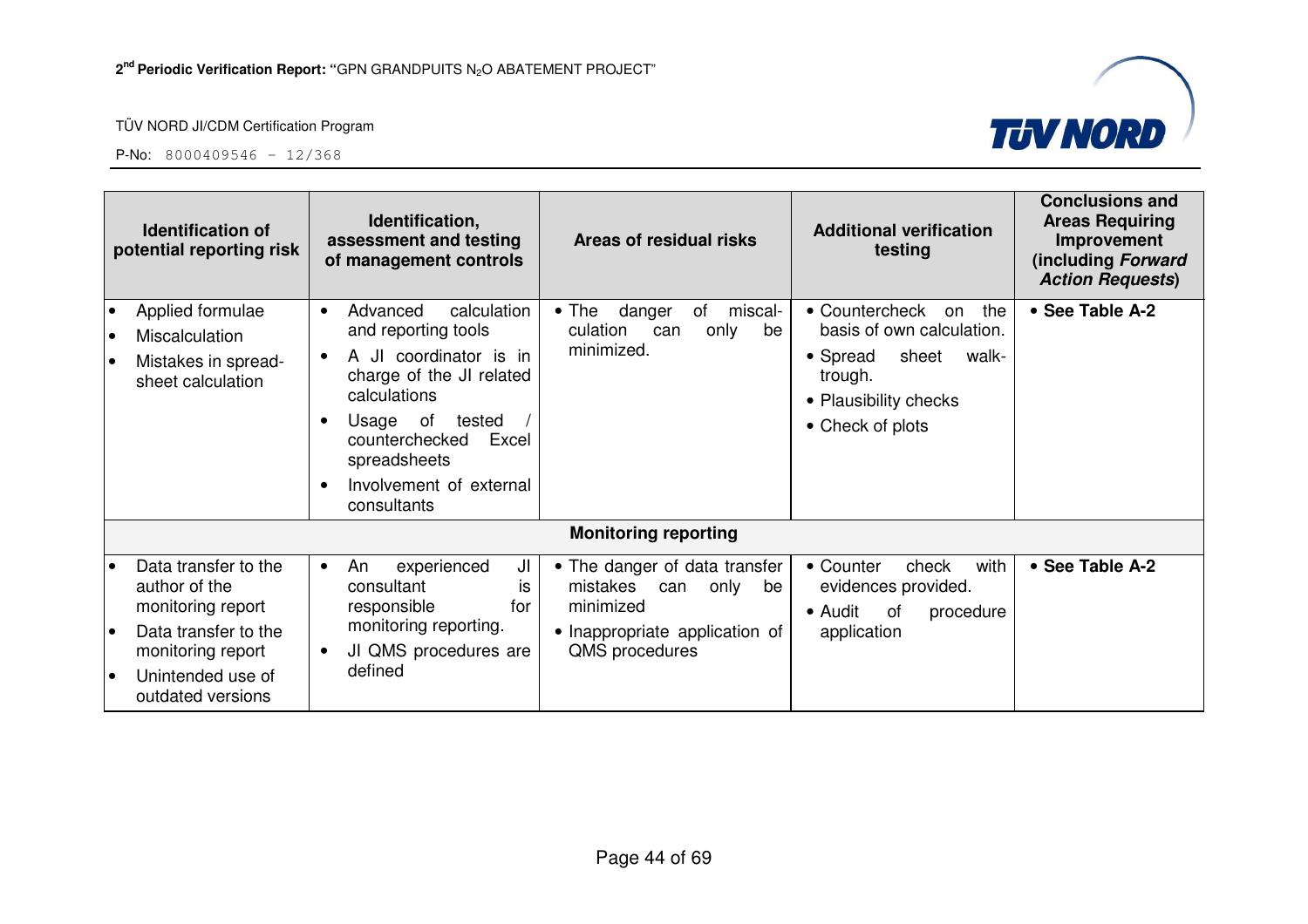

P-No: 8000409546 – 12/368

## **Table A-2:** (Project specific) Periodic Verfication Checklist

| No.          | $DWM4$ paragraph /<br><b>Checklist Item</b><br>(incl. guidance for the determination<br>team)                                                                                                                                                                                                                                         | <b>Initial Finding</b><br>(Means and results of assessment)                                                                                                                                                                                                                                                                                                                                        | Ref.                       | <b>Action</b><br>requested<br>to PPs<br>(CAR, CL,<br>FAR) | <b>Review</b><br>of PP's<br>action | Con-<br>clu-<br>sion |
|--------------|---------------------------------------------------------------------------------------------------------------------------------------------------------------------------------------------------------------------------------------------------------------------------------------------------------------------------------------|----------------------------------------------------------------------------------------------------------------------------------------------------------------------------------------------------------------------------------------------------------------------------------------------------------------------------------------------------------------------------------------------------|----------------------------|-----------------------------------------------------------|------------------------------------|----------------------|
| $\mathbf{A}$ | <b>Project Approvals by Parties involved</b>                                                                                                                                                                                                                                                                                          |                                                                                                                                                                                                                                                                                                                                                                                                    |                            |                                                           |                                    |                      |
| A.1          | DVM § 90<br>Has the DFPs of at least one<br>Party involved, other than the<br>host Party, issued a written<br>project<br>when $\vert \bullet \vert$<br>approval<br>submitting the first verification<br>the secretariat for<br>report to<br>publication in accordance with<br>paragraph 38 of the<br>JI<br>guidelines, at the latest? | Description:<br>The letters of approval from the host (France) and<br>investor country (Belgium) are available.<br>The report will be submitted directly to the DFP by the<br>PP because it is a track 1 project.<br>Means of determination: DFP-website, LoA, Unfccc-website,<br>MR.<br>Conclusion:<br>CAR A1:<br>All investor parties as per the most recent LoAs should be<br>stated in the MR. | /LOA/<br>/dfp/<br>/unfccc/ | GAR A1                                                    | Pls. See<br>section<br>4           | <b>OK</b>            |
| A.2          | $DVM \, \S\, 91$<br>Are all the written project<br>approvals by Parties involved<br>unconditional?                                                                                                                                                                                                                                    | Description: The French LoA has two conditions, which<br>need to be taken into account:<br>Only 90 % of the verified emission reductions of one<br>$\bullet$                                                                                                                                                                                                                                       | /LOA/<br>/PDD/<br>/MR/     | FAR A <sub>2</sub>                                        |                                    | <b>FAR</b><br>A2     |

 $<sup>4</sup>$  JISC 19 Annex 4</sup>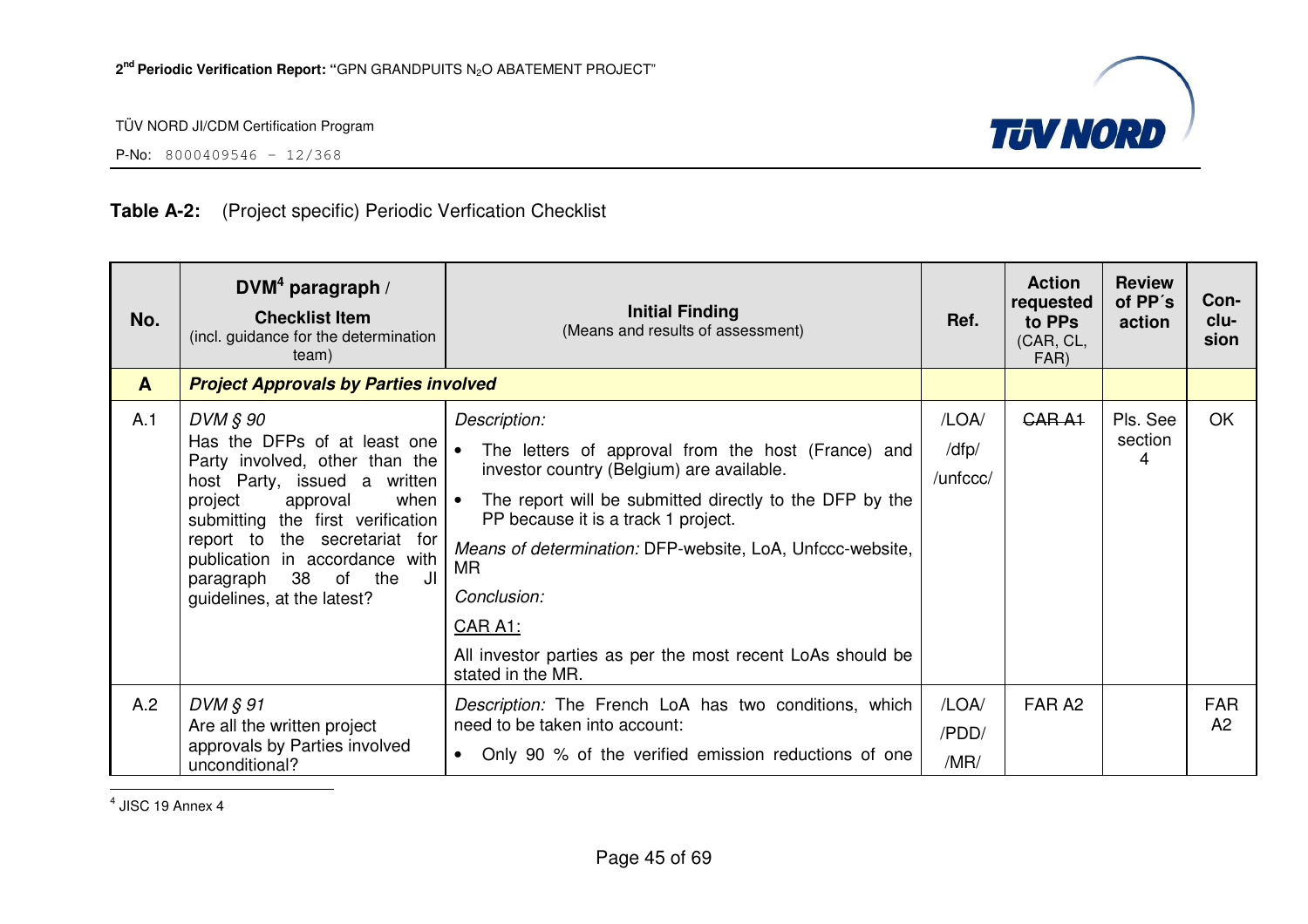

| No. | DVM <sup>4</sup> paragraph /<br><b>Checklist Item</b><br>(incl. guidance for the determination<br>team) | <b>Initial Finding</b><br>(Means and results of assessment)                                                                                                                                    | Ref.  | <b>Action</b><br>requested<br>to PPs<br>(CAR, CL,<br>FAR) | <b>Review</b><br>of PP's<br>action | Con-<br>clu-<br>sion |
|-----|---------------------------------------------------------------------------------------------------------|------------------------------------------------------------------------------------------------------------------------------------------------------------------------------------------------|-------|-----------------------------------------------------------|------------------------------------|----------------------|
|     |                                                                                                         | period shall be claimed by the PP. The ERU quantity<br>stated in this report already takes into account the 10%<br>deduction.                                                                  |       |                                                           |                                    |                      |
|     |                                                                                                         | The total amount of verified emission reductions until<br>$\bullet$<br>2012-12-31 is limited to 296,047 tonnes $CO2e$ (before 10<br>% reduction) and 266,443 tonnes after deduction.           |       |                                                           |                                    |                      |
|     |                                                                                                         | Means of determination: By checking the host country LoA                                                                                                                                       |       |                                                           |                                    |                      |
|     |                                                                                                         | Conclusion: OK, the calculation of the ERUs by PP has<br>been done in compliance with the LoA conditions.                                                                                      |       |                                                           |                                    |                      |
|     |                                                                                                         | 10 % of the emission reductions are subtracted from the<br>$\bullet$<br>initial result. The ERU quantity stated in this report<br>already takes into account the 10% deduction.                |       |                                                           |                                    |                      |
|     |                                                                                                         | The sum of emission reduction does not exceed the<br>$\bullet$<br>maximum amount.                                                                                                              |       |                                                           |                                    |                      |
|     |                                                                                                         | FAR A2 was raised in this context:                                                                                                                                                             |       |                                                           |                                    |                      |
|     |                                                                                                         | The verifier should check that the total amount of verified<br>emission reductions until 2012-12-31 is limited as per host<br>country LoA to 296,047 tonnes $CO2e$ (before 10 %<br>reduction). |       |                                                           |                                    |                      |
| B.  | <b>Project implementation</b>                                                                           |                                                                                                                                                                                                |       |                                                           |                                    |                      |
| B.1 | DVM § 92                                                                                                | Description:                                                                                                                                                                                   | /PDD/ |                                                           |                                    |                      |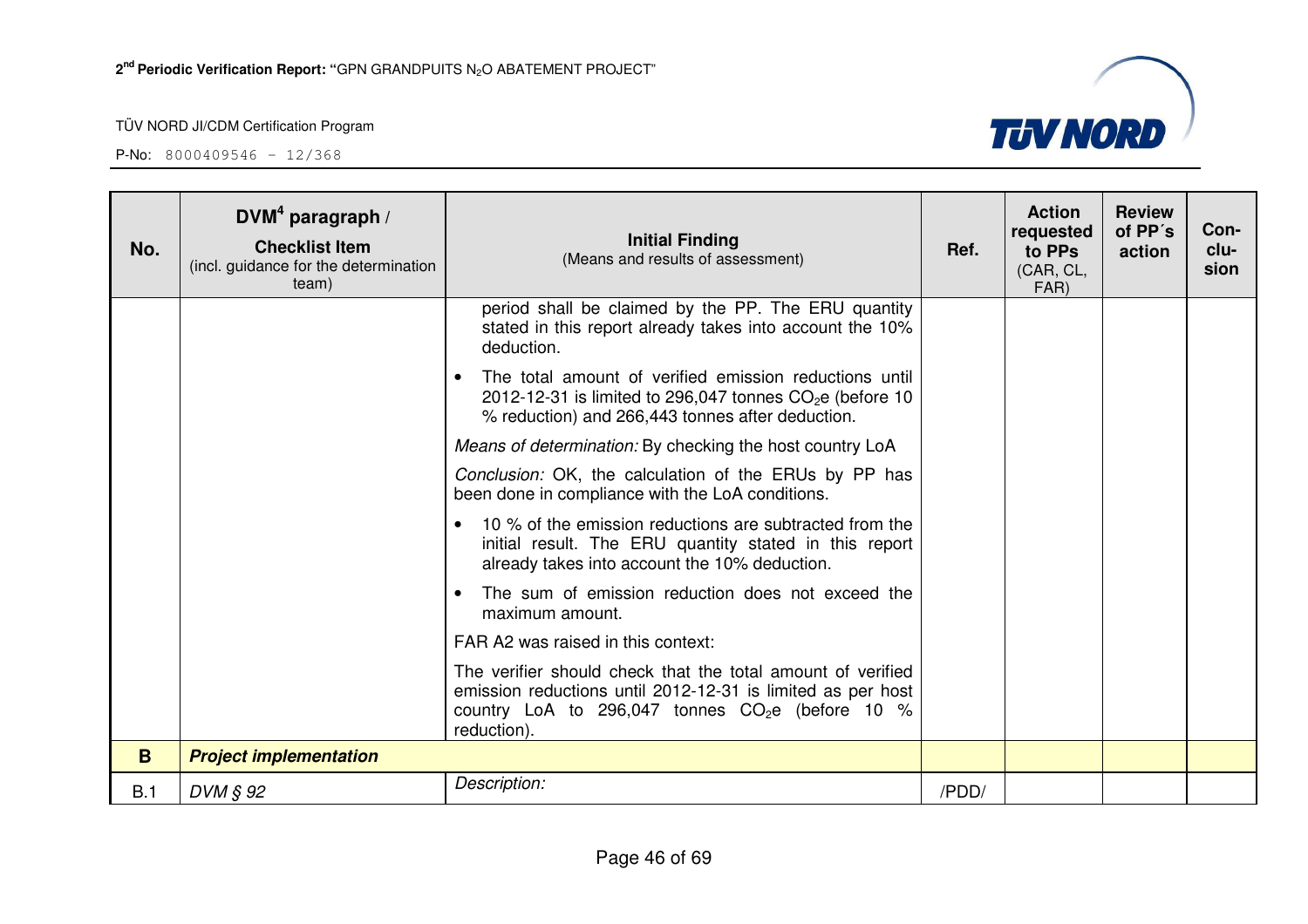

| No. | DVM <sup>4</sup> paragraph /<br><b>Checklist Item</b><br>(incl. guidance for the determination<br>team)                          | <b>Initial Finding</b><br>(Means and results of assessment)                                                                                                                                                                                                                                                                                | Ref.            | <b>Action</b><br>requested<br>to PPs<br>(CAR, CL,<br>FAR) | <b>Review</b><br>of PP's<br>action | Con-<br>clu-<br>sion |
|-----|----------------------------------------------------------------------------------------------------------------------------------|--------------------------------------------------------------------------------------------------------------------------------------------------------------------------------------------------------------------------------------------------------------------------------------------------------------------------------------------|-----------------|-----------------------------------------------------------|------------------------------------|----------------------|
|     | Has the project been imple-<br>mented in accordance with the                                                                     | The project activity involves the installation of 2,744 kg of<br>secondary $N_2O$ abatement catalyst. The catalyst is installed                                                                                                                                                                                                            | /MR/            |                                                           |                                    |                      |
|     | <b>PDD</b><br>regarding which the<br>determination has been deemed<br>final and is so listed on the<br><b>UNFCCC JI website?</b> | inside the 4 ammonia oxidation reactors, underneath the<br>precious metal gauzes).                                                                                                                                                                                                                                                         | /PLAN/<br>/SDS/ |                                                           |                                    |                      |
|     |                                                                                                                                  | For the purpose of monitoring the actual $N_2O$ emissions                                                                                                                                                                                                                                                                                  | /PRES/          |                                                           |                                    |                      |
|     |                                                                                                                                  | during the course of the project, GPN Grandpuits is<br>operating an Automated Monitoring System in accordance<br>with EU standards (EN 14181).                                                                                                                                                                                             | /IMO1/          |                                                           |                                    |                      |
|     |                                                                                                                                  | The project's installations (abatement catalyst and AMS<br>instrumentation) were checked by the verification team and<br>compared with the description given in the registered PDD.                                                                                                                                                        |                 |                                                           |                                    |                      |
|     |                                                                                                                                  | The installation of the abatement catalyst is full in line with<br>the description given in the PDD. It is evidenced that the<br>abatement system was in place and running for the entire<br>period. The Heraeus secondary catalyst system was<br>positioned below the standard precious metal gauze packs<br>in the four ammonia burners. |                 |                                                           |                                    |                      |
|     |                                                                                                                                  | Means of determination: PDD, MR, on-site visit, documents<br>and certificates provided by the PP,                                                                                                                                                                                                                                          |                 |                                                           |                                    |                      |
|     |                                                                                                                                  | Conclusion:<br>The project's installations (abatement catalyst and AMS<br>instrumentation) were checked by the verification team and<br>compared with the description given in the registered PDD.                                                                                                                                         |                 |                                                           |                                    |                      |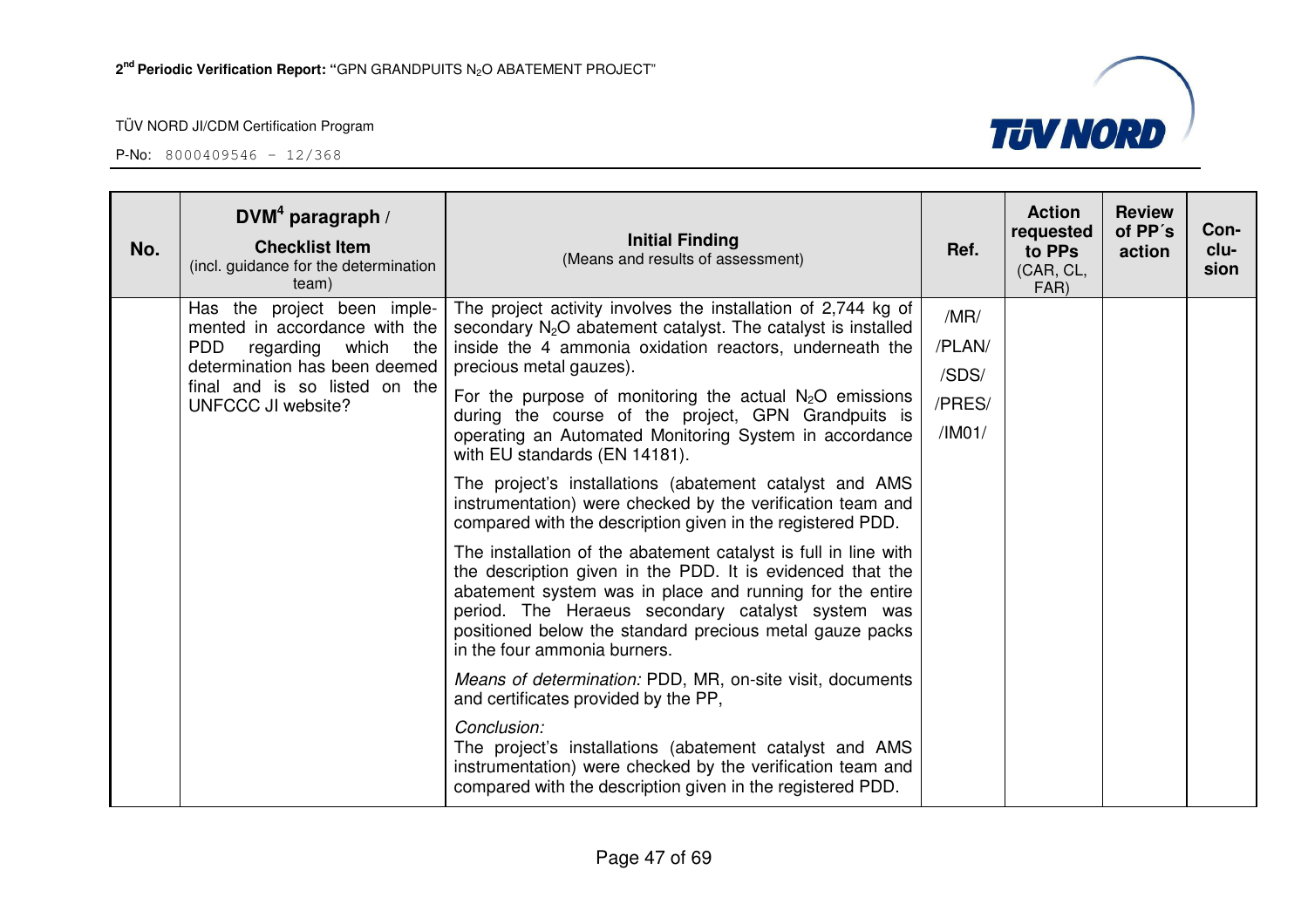| No. | DVM <sup>4</sup> paragraph /<br><b>Checklist Item</b><br>(incl. guidance for the determination<br>team) | <b>Initial Finding</b><br>(Means and results of assessment)                                                                                                                                                                                                                                                                                                                                                                                                                                                                                                                                                                                                                                                                                                                                                                                                                                                                                             | Ref.                                                 | <b>Action</b><br>requested<br>to PPs<br>(CAR, CL,<br>FAR) | <b>Review</b><br>of PP's<br>action | Con-<br>clu-<br>sion |
|-----|---------------------------------------------------------------------------------------------------------|---------------------------------------------------------------------------------------------------------------------------------------------------------------------------------------------------------------------------------------------------------------------------------------------------------------------------------------------------------------------------------------------------------------------------------------------------------------------------------------------------------------------------------------------------------------------------------------------------------------------------------------------------------------------------------------------------------------------------------------------------------------------------------------------------------------------------------------------------------------------------------------------------------------------------------------------------------|------------------------------------------------------|-----------------------------------------------------------|------------------------------------|----------------------|
|     |                                                                                                         | The installation of the abatement catalyst and AMS is full in<br>line with the description given in the PDD. It is evidenced<br>that the abatement system was in place and running for the<br>entire period. The Heraeus secondary catalyst system was<br>positioned below the standard precious metal gauze packs<br>in the four ammonia burners.                                                                                                                                                                                                                                                                                                                                                                                                                                                                                                                                                                                                      |                                                      |                                                           |                                    |                      |
| B.2 | DVM § 93<br>What is the status of operation<br>the project<br>during the<br>of<br>monitoring period?    | Description:<br>The suitability and accuracy of the Finetech analyser<br>was proven in the QAL2 test, which was delayed and<br>performed only between 8-10/11/2011 and not during<br>start/before of the crediting period.<br>The project emissions factor was slightly higher than<br>estimated in the PDD, and les ERUs were generated<br>due to the main reason of a 22-day shutdown of the<br>plant during September 2011. During March 2012, there<br>were problems with the steam supply of the turbine and<br>also with the cooling tower fan. This meant that the plant<br>had to reduce the temperature on the gauzes, which<br>lead to higher N <sub>2</sub> O emissions and reduced production.<br>The abatement efficiency of the catalyst was particularly<br>poor during this period. It is expected that these<br>problems will be solved during the shutdown in June/July<br>2012.<br>The status of operation of the project during the | /MR/<br>/PLAN/<br>/SDS/<br>/PRES/<br>/IM01/<br>/XLS/ | <b>CARF1</b>                                              | Pls see<br>chapter<br>4            | OK.                  |

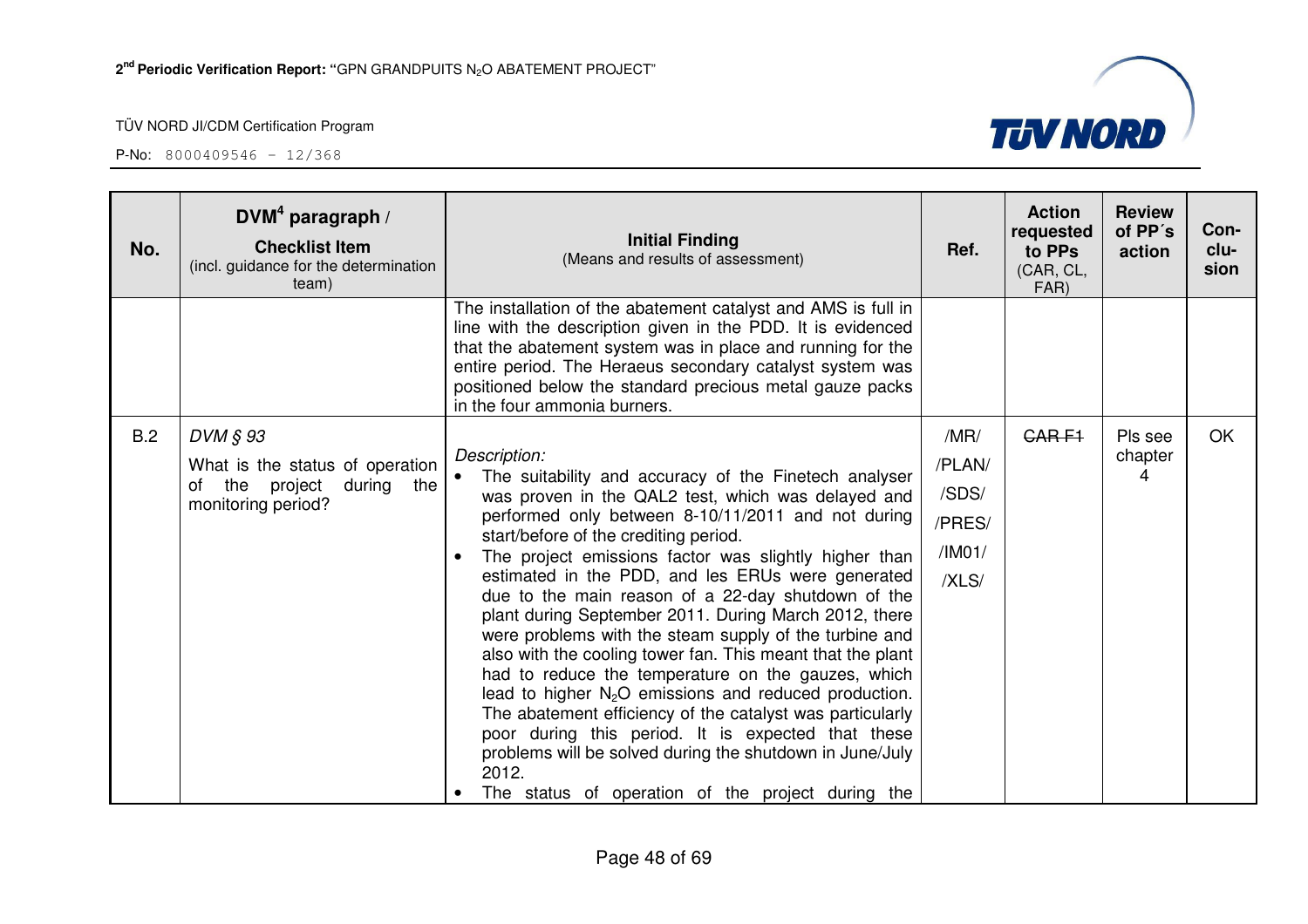

| No. | DVM <sup>4</sup> paragraph /<br><b>Checklist Item</b><br>(incl. guidance for the determination<br>team) | <b>Initial Finding</b><br>(Means and results of assessment)                                                                                                                                                                                                                                                                                                                                                                                                                                                                                                                                                                                                                 | Ref. | <b>Action</b><br>requested<br>to PPs<br>(CAR, CL,<br>FAR) | <b>Review</b><br>of PP's<br>action | Con-<br>clu-<br>sion |
|-----|---------------------------------------------------------------------------------------------------------|-----------------------------------------------------------------------------------------------------------------------------------------------------------------------------------------------------------------------------------------------------------------------------------------------------------------------------------------------------------------------------------------------------------------------------------------------------------------------------------------------------------------------------------------------------------------------------------------------------------------------------------------------------------------------------|------|-----------------------------------------------------------|------------------------------------|----------------------|
|     |                                                                                                         | monitoring period has been included in the current<br>monitoring report.<br>Means of determination: Calculation sheets annexed to the<br>monitoring report, on-site visit and inspection of<br>implementations, plant history, PDD, DCS-data<br><i>Conclusion:</i> The project (destruction of $N_2O$ ) is running<br>according to the description provided in the PDD. Some<br>unexpected situations appeared which are normal business<br>events, checked by the verification team and found to be<br>noted in the report. The verification team raised CAR F1 to<br>give clear and correct info of the $2nd$ verification period in the<br>monitoring report:<br>CAR F1: |      |                                                           |                                    |                      |
|     |                                                                                                         | 1. Is the pressure (3.5 bar) stated in the MR absolute or<br>relative?<br>2. The unit in the table on p.6 should be corrected.<br>3. A comparison of achieved emission reductions with<br>the cap for the total amount of ERUs awardable to<br>the project activity should be introduced.<br>4. p.16: The sentence about rounding the decimal<br>places of the values in the tables should be<br>corrected.<br>5. p.20: The verification period is not correct.                                                                                                                                                                                                             |      |                                                           |                                    |                      |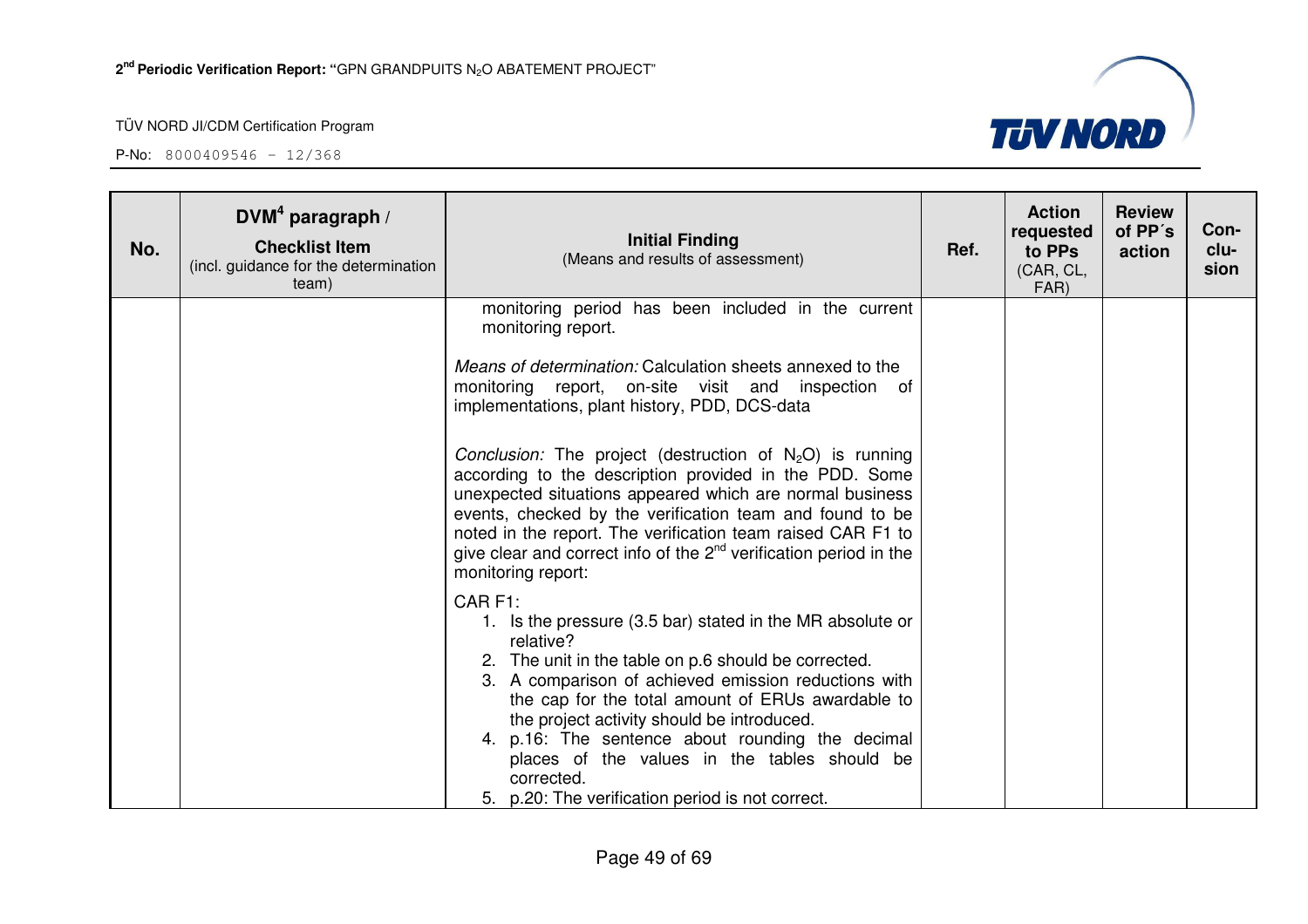

| No.         | $DVM4$ paragraph /<br><b>Checklist Item</b><br>(incl. guidance for the determination<br>team)                                                                                                                                        |                                                                                                                                                                                                                         | <b>Initial Finding</b><br>(Means and results of assessment)                                                                                                    |                                                                                                                                                                                                                                                                                                                             | Ref.                                                                               | <b>Action</b><br>requested<br>to PPs<br>(CAR, CL,<br>FAR) | <b>Review</b><br>of PP's<br>action | Con-<br>clu-<br>sion |
|-------------|--------------------------------------------------------------------------------------------------------------------------------------------------------------------------------------------------------------------------------------|-------------------------------------------------------------------------------------------------------------------------------------------------------------------------------------------------------------------------|----------------------------------------------------------------------------------------------------------------------------------------------------------------|-----------------------------------------------------------------------------------------------------------------------------------------------------------------------------------------------------------------------------------------------------------------------------------------------------------------------------|------------------------------------------------------------------------------------|-----------------------------------------------------------|------------------------------------|----------------------|
|             |                                                                                                                                                                                                                                      | 6.<br>8.<br>provided                                                                                                                                                                                                    | the explanation received onsite.<br>more specifically.<br>should be clarified.                                                                                 | p.6.: The comment about the trip points due to<br>temperature inside the burner shall be adjusted to<br>7. The incident in January 2012 should be described<br>The details of the QAL2 test should be mentioned.<br>The calibration of the KROHNE meter for NAP flow<br>10. Date of last calibration of NAP (Temp) shall be |                                                                                    |                                                           |                                    |                      |
| $\mathbf C$ | <b>Compliance with monitoring plan</b>                                                                                                                                                                                               |                                                                                                                                                                                                                         |                                                                                                                                                                |                                                                                                                                                                                                                                                                                                                             |                                                                                    |                                                           |                                    |                      |
| C.1         | DVM § 94<br>Did the monitoring occur in<br>accordance with the monitoring<br><b>PDD</b><br>plan included in the<br>which<br>the<br>regarding<br>determination has been deemed<br>final and is so listed on the<br>UNFCCC JI website? | calculation are:<br>NCSG <sub>n</sub><br>$\bullet$<br>$VSG_n$<br>$PE_n$<br>OH <sub>n</sub><br>$\bullet$<br>$NAP_n$<br>$\bullet$<br>$\mathsf{EF}_\mathsf{BM}$<br>$\bullet$<br>$\mathsf{GWP}_{\mathsf{N2O}}$<br>$\bullet$ | [mg $N_2O/Nm^3$ ]<br>$[Nm^3/h]$<br>[kgN2O]<br>[h]<br>[tHNO <sub>3</sub> ]<br>[kgN <sub>2</sub> O/tHNO <sub>3</sub> ]<br>[tCO <sub>2</sub> e/tN <sub>2</sub> O] | Description: Monitored parameters and parameters used for<br>monitored<br>monitored<br>calculated<br>monitored<br>monitored<br>used for calculation<br>used for calculation                                                                                                                                                 | /PDD/<br>/MR/<br>/XLS/<br>/IM01/<br>/14181/<br>/PRES/<br>/IM01/<br>/XLS/<br>/FLOW/ | CAR <sub>C1</sub>                                         | Pls see<br>Chapter<br>4            | <b>OK</b>            |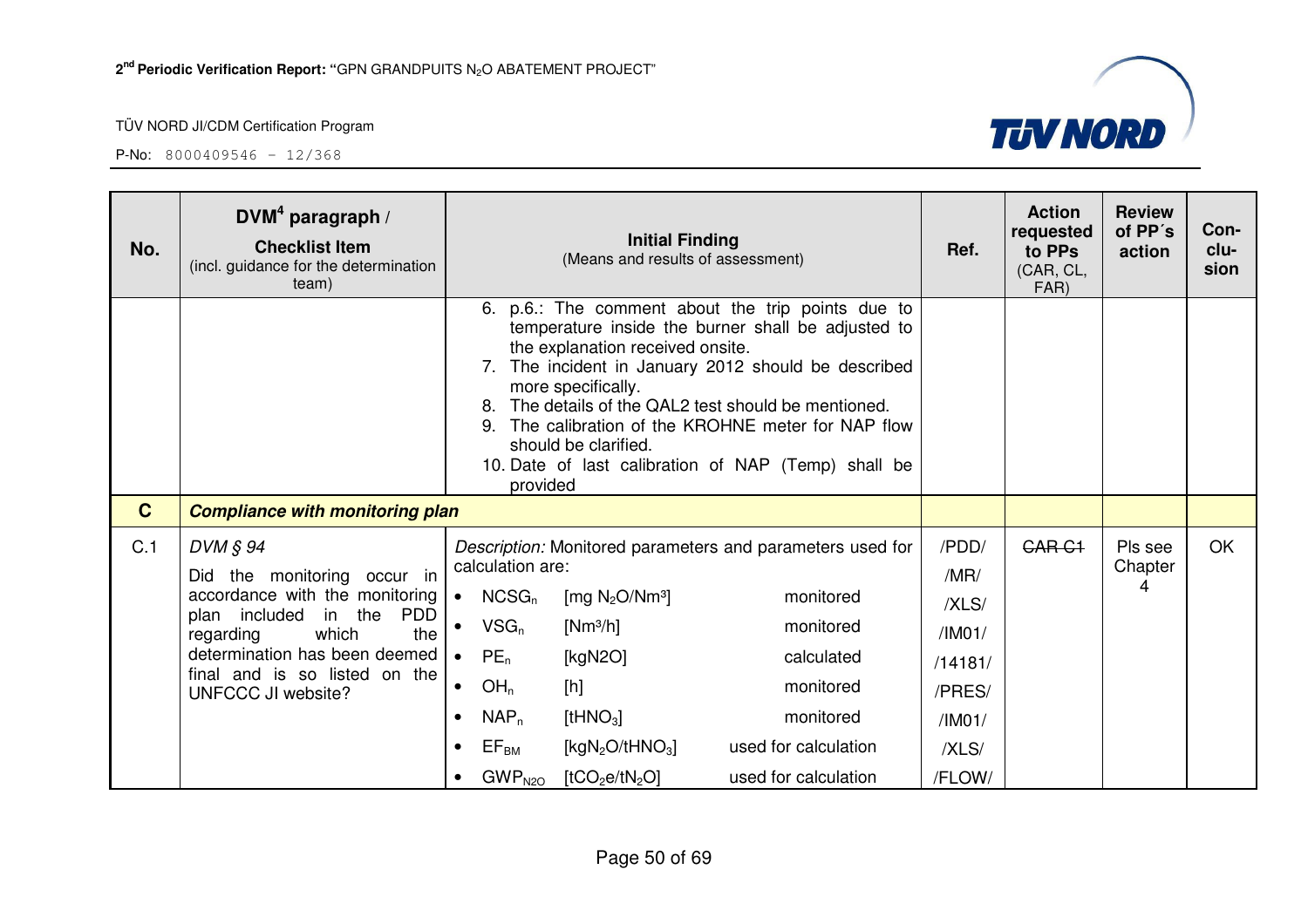

| No. | DVM <sup>4</sup> paragraph /<br><b>Checklist Item</b><br>(incl. guidance for the determination<br>team) |           |                                           | <b>Initial Finding</b><br>(Means and results of assessment)                                                                                                                                                                                                                                                                                                                                                                                                                                                                                                                                                                                                                                |            | Ref.    | <b>Action</b><br>requested<br>to PPs<br>(CAR, CL,<br>FAR) | <b>Review</b><br>of PP's<br>action | Con-<br>clu-<br>sion |
|-----|---------------------------------------------------------------------------------------------------------|-----------|-------------------------------------------|--------------------------------------------------------------------------------------------------------------------------------------------------------------------------------------------------------------------------------------------------------------------------------------------------------------------------------------------------------------------------------------------------------------------------------------------------------------------------------------------------------------------------------------------------------------------------------------------------------------------------------------------------------------------------------------------|------------|---------|-----------------------------------------------------------|------------------------------------|----------------------|
|     |                                                                                                         | $\bullet$ | ERU                                       | [ERUs (tCO <sub>2</sub> e)]                                                                                                                                                                                                                                                                                                                                                                                                                                                                                                                                                                                                                                                                | calculated | /FICHE/ |                                                           |                                    |                      |
|     |                                                                                                         | $\bullet$ | <b>TSG</b>                                | [°C]                                                                                                                                                                                                                                                                                                                                                                                                                                                                                                                                                                                                                                                                                       | monitored  |         |                                                           |                                    |                      |
|     |                                                                                                         | $\bullet$ | <b>PSG</b>                                | [Pa]                                                                                                                                                                                                                                                                                                                                                                                                                                                                                                                                                                                                                                                                                       | monitored  |         |                                                           |                                    |                      |
|     |                                                                                                         | $\bullet$ | $EF_n$                                    | [ $kgN2O/tHNO3$ ]                                                                                                                                                                                                                                                                                                                                                                                                                                                                                                                                                                                                                                                                          | calculated |         |                                                           |                                    |                      |
|     |                                                                                                         | $\bullet$ | procedures.<br>Conclusion:<br>Data source | The PP refers to the project methodology and European<br>standard 14181 regarding implementation of monitoring<br>equipment and procedures and quality<br>Means of determination: Project documentation, MR, on-site<br>inspections and interviews and the approved monitoring<br>plan. Further DIN EN 14181, applied methodology, quality<br>related procedures provided by the plant staff.<br>The verification team can confirm that the monitoring of the<br>relevant parameter implemented in the project and the<br>referenced standards are in accordance with the monitoring<br>plan of the final PDD. Checks details are i.e.:<br>Measurement frequency<br>Measurement procedures | assurance  |         |                                                           |                                    |                      |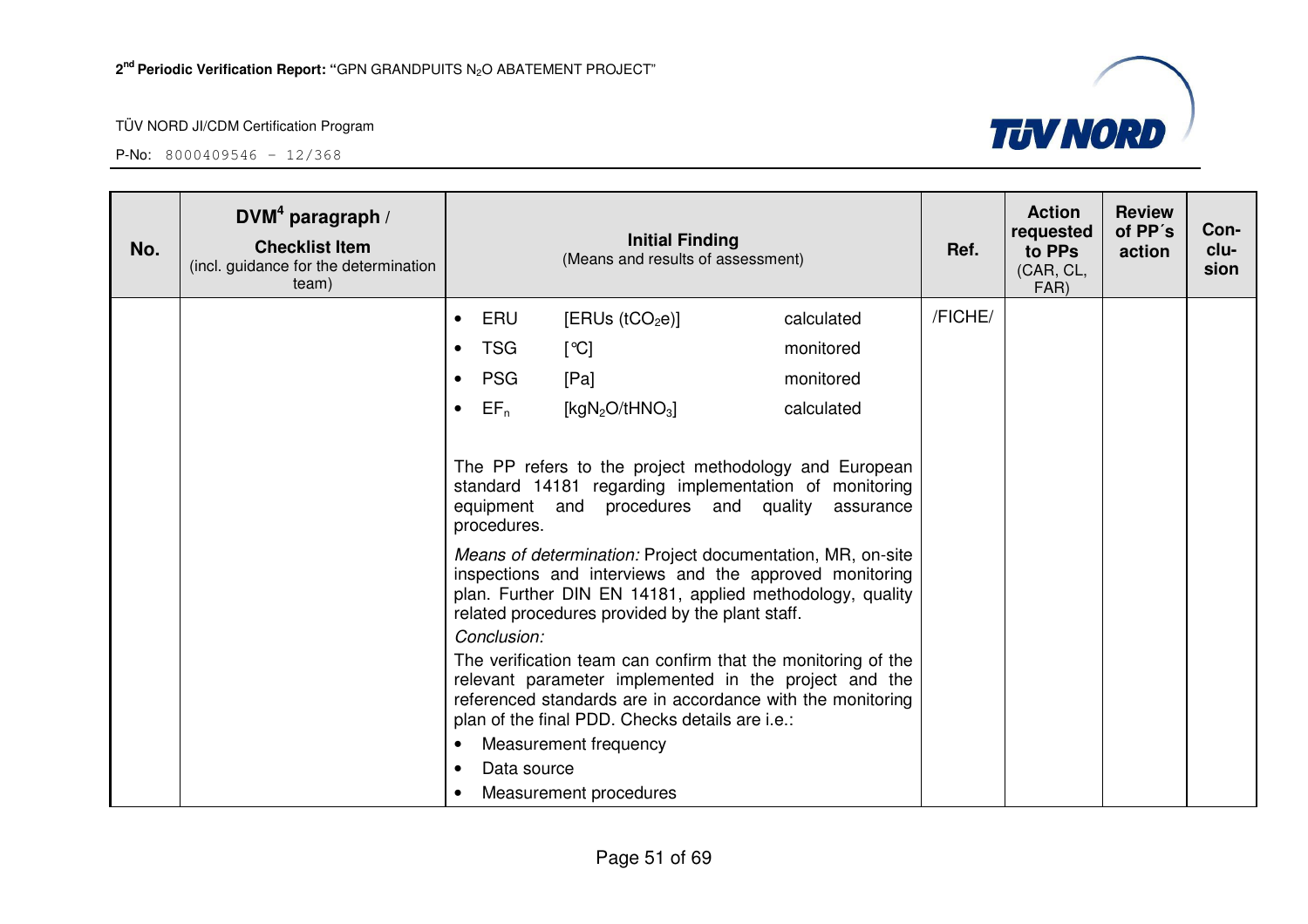

| No. | $DVM4$ paragraph /<br><b>Checklist Item</b><br>(incl. guidance for the determination<br>team)                                                                                                                                                                                                                                                                                                 | <b>Initial Finding</b><br>(Means and results of assessment)                                                                                                                                                                                                                                                                                                                                                                                                                                                                                                                            | Ref.                                        | <b>Action</b><br>requested<br>to PPs<br>(CAR, CL,<br>FAR) | <b>Review</b><br>of PP's<br>action | Con-<br>clu-<br>sion |
|-----|-----------------------------------------------------------------------------------------------------------------------------------------------------------------------------------------------------------------------------------------------------------------------------------------------------------------------------------------------------------------------------------------------|----------------------------------------------------------------------------------------------------------------------------------------------------------------------------------------------------------------------------------------------------------------------------------------------------------------------------------------------------------------------------------------------------------------------------------------------------------------------------------------------------------------------------------------------------------------------------------------|---------------------------------------------|-----------------------------------------------------------|------------------------------------|----------------------|
|     |                                                                                                                                                                                                                                                                                                                                                                                               | Quality procedures<br>$\bullet$<br>Measuring points<br>$\bullet$<br>Cross checks<br>$\bullet$<br>Data handling, storage and processing<br>$\bullet$<br>One issue has been found which needs correction:<br>CAR C1:<br>QAL 2 test of the measurement equipment was only done<br>8-10/11/2011.<br>The<br>same rationale<br>(maximum<br>on<br>measurement uncertainty) as applied in the first monitoring<br>period should be applied for the time period of the 2 <sup>nd</sup><br>monitoring period up to that date.                                                                    |                                             |                                                           |                                    |                      |
| C.2 | $DVM \S 95a$<br>For calculating the emission<br>reductions or enhancements of<br>net removals, were key factors,<br>e.g. those listed in 23 (b) (i)-(vii)<br>above, influencing the baseline<br>emissions or net removals and<br>the activity level of the project<br>and the emissions or removals<br>as well as risks associated with<br>the project taken into account,<br>as appropriate? | Description: The project baseline is set by default values in<br>the methodology EF <sub>BM</sub> which was issued by the French<br>DFP. Default values are expressed in benchmark values:<br>2009 2010<br>2011 2012<br>Year:<br>Value $EF_{BM}$ : 2.5<br>2.5<br>1.85 [kg $N_2O/t$ HNO <sub>3</sub> ]<br>2.5<br>These benchmark values are the key factors, which<br>influence the baseline scenario and reduce the accountable<br>emission reductions from realistic baseline emissions to the<br>above mentioned values.<br>The results of risk assessment are extensive measures to | /PDD/<br>/LOA/<br>/DET/<br>/IMO1/<br>/IM02/ |                                                           |                                    | OK                   |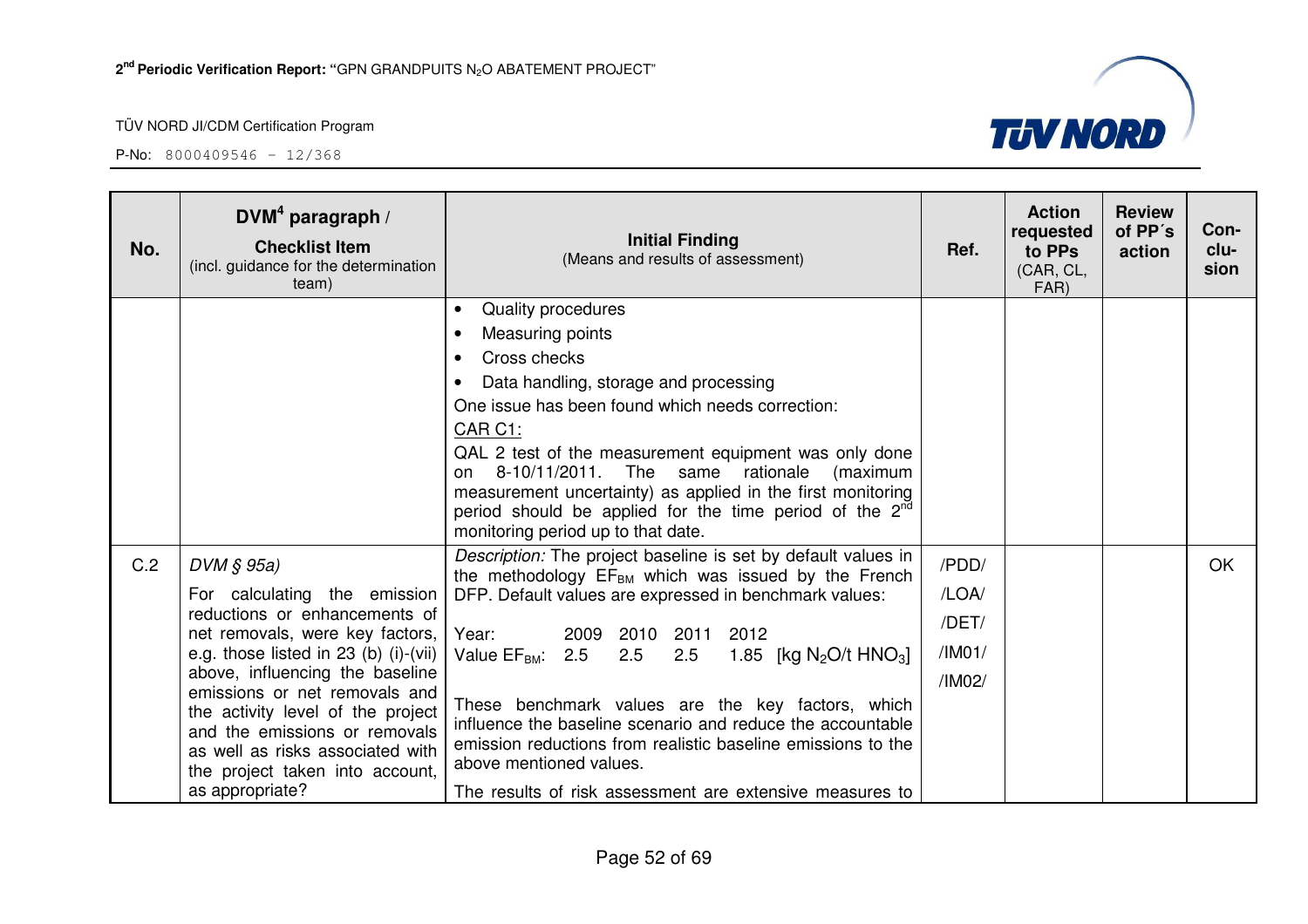

| No. | $DVM4$ paragraph /<br><b>Checklist Item</b><br>(incl. guidance for the determination<br>team) | <b>Initial Finding</b><br>(Means and results of assessment)                                                                                                                                             | Ref.   | <b>Action</b><br>requested<br>to PPs<br>(CAR, CL,<br>FAR) | <b>Review</b><br>of PP's<br>action | Con-<br>clu-<br>sion |
|-----|-----------------------------------------------------------------------------------------------|---------------------------------------------------------------------------------------------------------------------------------------------------------------------------------------------------------|--------|-----------------------------------------------------------|------------------------------------|----------------------|
|     |                                                                                               | prevent a bypass of process gases in the catalyst bed since<br>this will lead to a reduction of catalyst efficiency. Decreasing<br>catalyst efficiency was identified as most important project<br>risk |        |                                                           |                                    |                      |
|     |                                                                                               | Means of determination: French methodology,<br>LoA,<br>interviews GPN plant staff                                                                                                                       |        |                                                           |                                    |                      |
|     |                                                                                               | Conclusion: Due to different reference scenarios in 2011<br>and 2012, the current verification period were divided into 2<br>subperiods:                                                                |        |                                                           |                                    |                      |
|     |                                                                                               | Subperiod 2.1: 2011-09-01 - 2011-12-31                                                                                                                                                                  |        |                                                           |                                    |                      |
|     |                                                                                               | Subperiod 2.2: 2012-01-01 - 2012-06-30                                                                                                                                                                  |        |                                                           |                                    |                      |
|     |                                                                                               | The verification team can confirm, that the result of risk<br>assessment (risks associated with the project) was taken<br>into account.                                                                 |        |                                                           |                                    |                      |
| C.3 | $DVM \S 95b$                                                                                  | Description: Parameters and related data sources are:                                                                                                                                                   | /PDD/  | <b>CARE1</b>                                              | Pls see                            | <b>OK</b>            |
|     | Are data<br>used for<br>sources<br>calculating emission reductions                            |                                                                                                                                                                                                         | /MR/   |                                                           | Chapter<br>Δ                       |                      |
|     | or enhancements of net remo-                                                                  | $NCSG_n$ [mg $N_2O/Nm^3$ ]<br>$\bullet$                                                                                                                                                                 | /DET/  |                                                           |                                    |                      |
|     | vals clearly identified, reliable<br>and transparent?                                         | FINETECH FTIR Orbital AIT Anafin 5000 Emissions N <sub>2</sub> O                                                                                                                                        | /XLS/  |                                                           |                                    |                      |
|     |                                                                                               | Analyser (part of AMS)<br>$VSG_n$ [Nm <sup>3</sup> /h]<br>$\bullet$                                                                                                                                     | /TRIP/ |                                                           |                                    |                      |
|     |                                                                                               |                                                                                                                                                                                                         | /IMO1/ |                                                           |                                    |                      |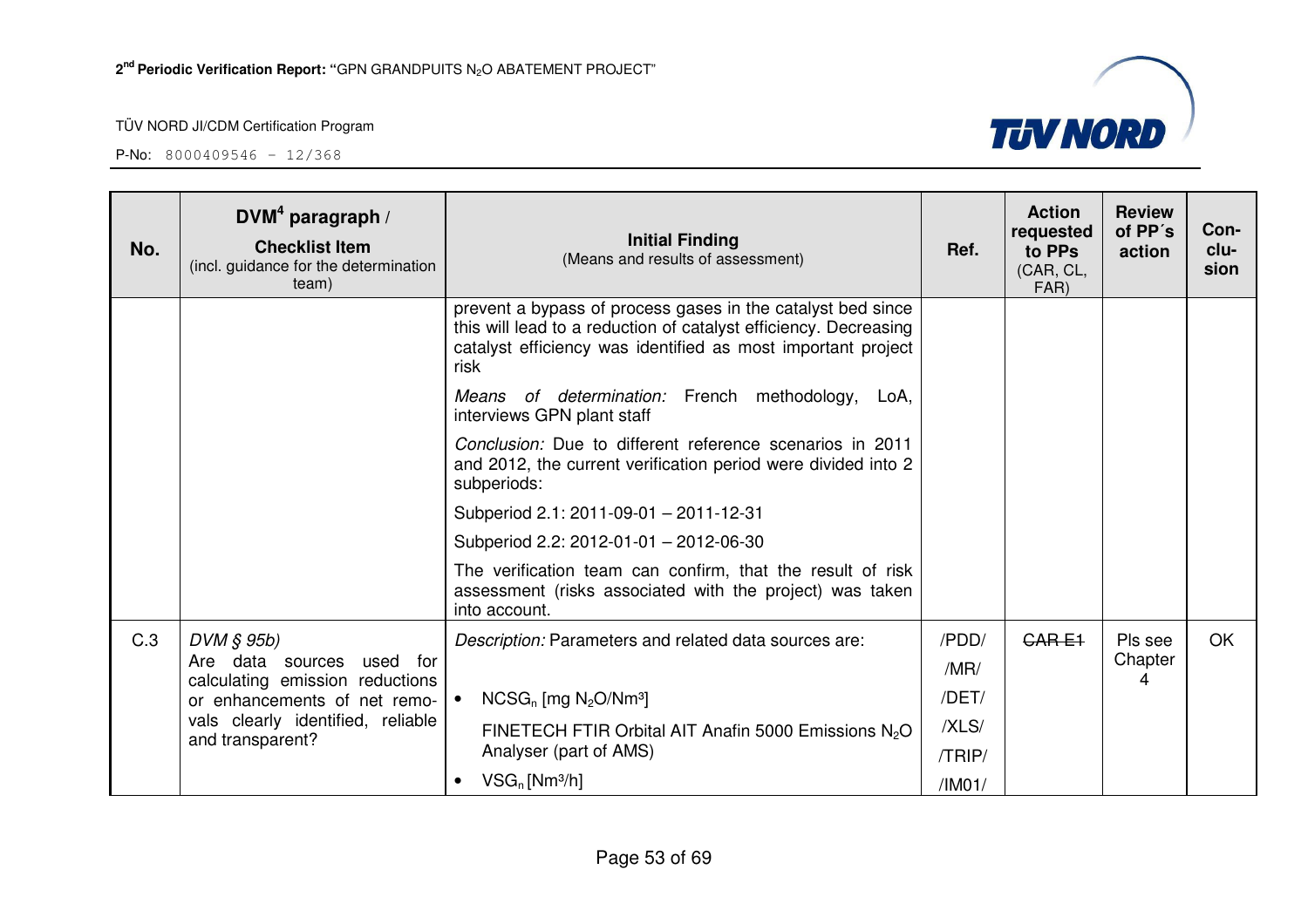

| No. | DVM <sup>4</sup> paragraph /<br><b>Checklist Item</b><br>(incl. guidance for the determination<br>team) |           | <b>Initial Finding</b><br>(Means and results of assessment)                                                                            | Ref.    | <b>Action</b><br>requested<br>to PPs<br>(CAR, CL,<br>FAR) | <b>Review</b><br>of PP's<br>action | Con-<br>clu-<br>sion |
|-----|---------------------------------------------------------------------------------------------------------|-----------|----------------------------------------------------------------------------------------------------------------------------------------|---------|-----------------------------------------------------------|------------------------------------|----------------------|
|     |                                                                                                         |           | Yokogawa<br>IBF-35-ID1100/9mm-S-SM-C01-0-0-0-0-                                                                                        | /LOG/   |                                                           |                                    |                      |
|     |                                                                                                         |           | X180-HL-T0-A15-A71 (calculated from stack gas mass<br>flow measured in kg/h and transformed in DCS into m <sup>3/h</sup>               | /LOA/   |                                                           |                                    |                      |
|     |                                                                                                         |           | values)                                                                                                                                | /SYNT/  |                                                           |                                    |                      |
|     |                                                                                                         | $\bullet$ | OH <sub>n</sub> [h]                                                                                                                    | /SYNP/  |                                                           |                                    |                      |
|     |                                                                                                         |           | Production Log - taking into account: plant status signal                                                                              | /SYNF/  |                                                           |                                    |                      |
|     |                                                                                                         |           | generated from NH <sub>3</sub> valve status signal, trip point<br>parameters OT and AIFR as plausibility check values in<br><b>XLS</b> | $/A-D/$ |                                                           |                                    |                      |
|     |                                                                                                         |           | $NAP_n$ [tHNO <sub>3</sub> ]                                                                                                           |         |                                                           |                                    |                      |
|     |                                                                                                         |           | KROHNE Electromagnetic Flowmeter IFM 4080 with<br>concentration measurement BOPP & REUTHER IMF 2.0<br>TVS and thermocouple             |         |                                                           |                                    |                      |
|     |                                                                                                         | $\bullet$ | $PE_n$ [kgN <sub>2</sub> O]                                                                                                            |         |                                                           |                                    |                      |
|     |                                                                                                         |           | Calculation from measured data                                                                                                         |         |                                                           |                                    |                      |
|     |                                                                                                         | $\bullet$ | $EF_{BM}$ [kgN <sub>2</sub> O/tHNO <sub>3</sub> ]                                                                                      |         |                                                           |                                    |                      |
|     |                                                                                                         |           | Determined according to French Government Decision<br>and LoA                                                                          |         |                                                           |                                    |                      |
|     |                                                                                                         | $\bullet$ | $GWP_{N2O}$ [tCO <sub>2</sub> e/tN <sub>2</sub> O]                                                                                     |         |                                                           |                                    |                      |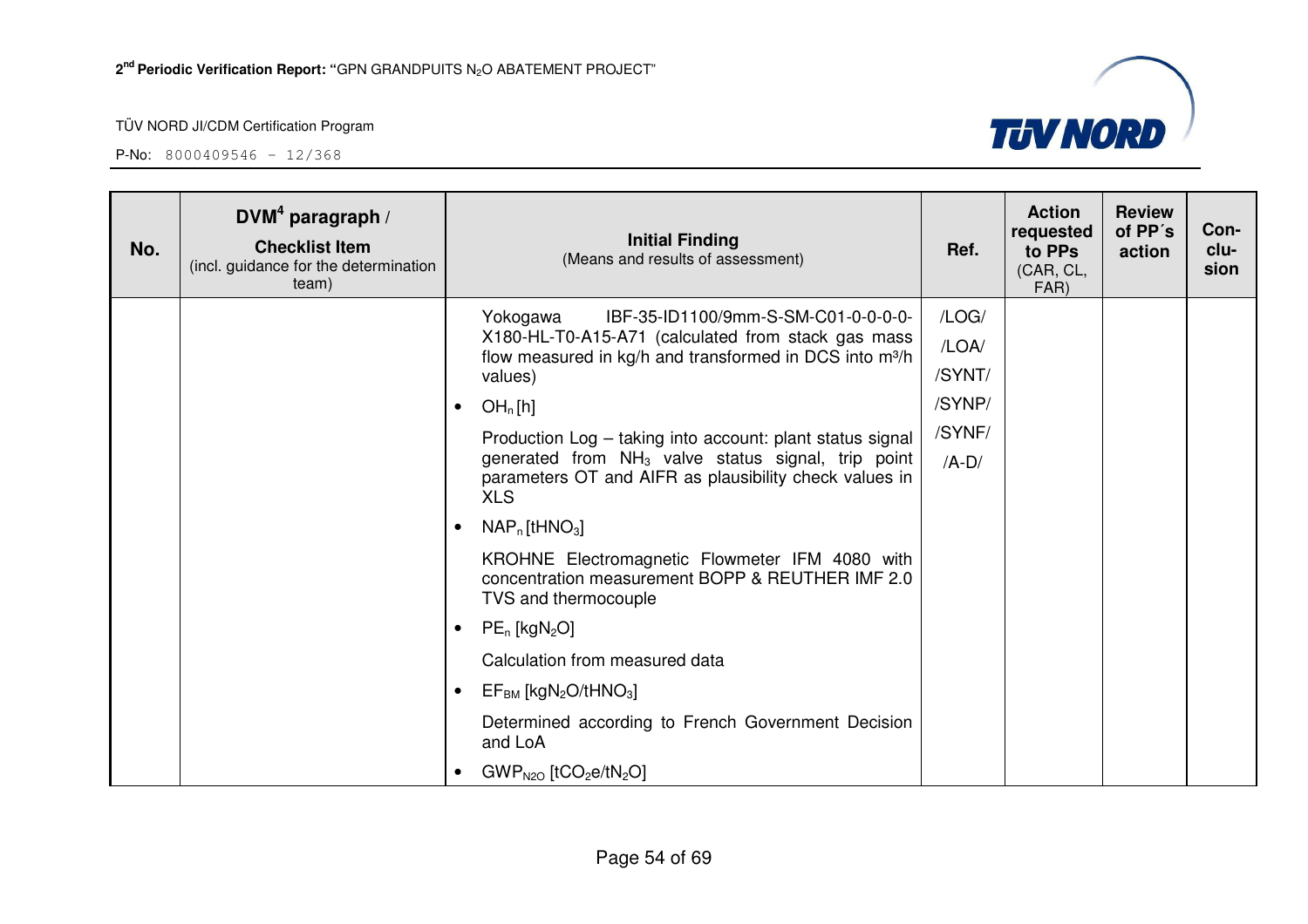

| No. | DVM <sup>4</sup> paragraph /<br><b>Checklist Item</b><br>(incl. guidance for the determination<br>team) | <b>Initial Finding</b><br>(Means and results of assessment)                                                                                                                                                                     | Ref. | <b>Action</b><br>requested<br>to PPs<br>(CAR, CL,<br>FAR) | <b>Review</b><br>of PP's<br>action | Con-<br>clu-<br>sion |
|-----|---------------------------------------------------------------------------------------------------------|---------------------------------------------------------------------------------------------------------------------------------------------------------------------------------------------------------------------------------|------|-----------------------------------------------------------|------------------------------------|----------------------|
|     |                                                                                                         | Climate Change 1995, The Science of Climate Change:<br>Summary for Policymakers and Technical Summary of<br>the Working Group I Report, page 22.                                                                                |      |                                                           |                                    |                      |
|     |                                                                                                         | ERU [ERUs ( $tCO2e$ )]<br>$\bullet$                                                                                                                                                                                             |      |                                                           |                                    |                      |
|     |                                                                                                         | Calculated from measured data                                                                                                                                                                                                   |      |                                                           |                                    |                      |
|     |                                                                                                         | $EF_n$ [kg <sub>N2</sub> O/kgHN <sub>O3</sub> ]<br>$\bullet$<br>Calculated from measured data for each sub-period                                                                                                               |      |                                                           |                                    |                      |
|     |                                                                                                         | Means of determination: PDD, methodology, monitoring<br>report, on-site plant visit, PCS and data server                                                                                                                        |      |                                                           |                                    |                      |
|     |                                                                                                         | Conclusion:                                                                                                                                                                                                                     |      |                                                           |                                    |                      |
|     |                                                                                                         | The PP could clearly demonstrate that data sources are<br>clearly identified, reliable and transparent according to<br>implemented ISO 14001 and 9001 procedures.                                                               |      |                                                           |                                    |                      |
|     |                                                                                                         | $NCSG_n$ [mg $N_2O/Nm^3$ ]<br>$\bullet$                                                                                                                                                                                         |      |                                                           |                                    |                      |
|     |                                                                                                         | Values were checked against OSI server data an found<br>consistent with ERU-calc                                                                                                                                                |      |                                                           |                                    |                      |
|     |                                                                                                         | Remark: The PP explained and proved by server<br>extractions and graphic evaluations that due to signal<br>loss from 2012-05-08 on the analyser signal transported<br>in digital bus were used for evaluation. <sup>/A-D/</sup> |      |                                                           |                                    |                      |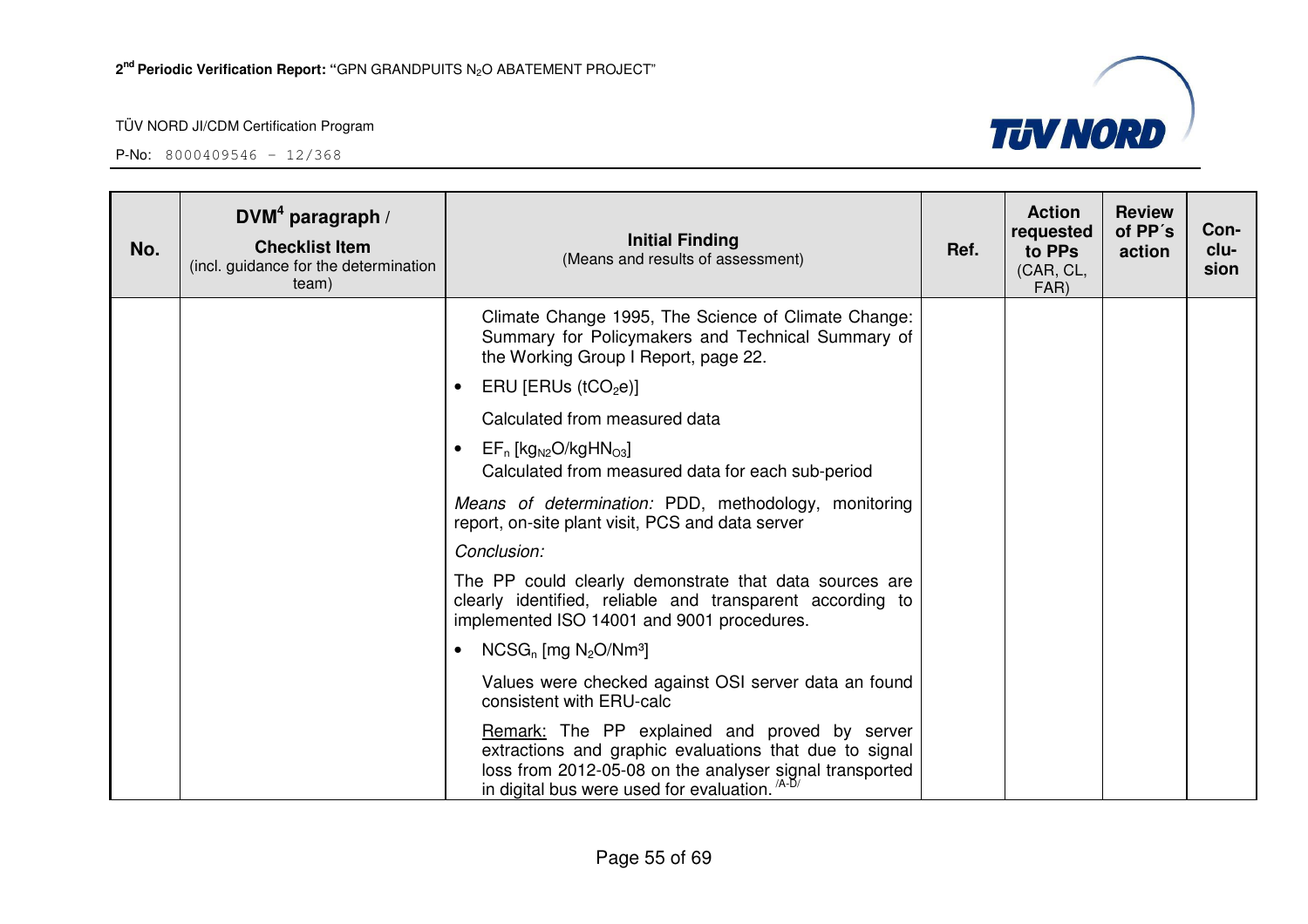

| No. | $DVM4$ paragraph /<br><b>Checklist Item</b><br>(incl. guidance for the determination<br>team) | <b>Initial Finding</b><br>(Means and results of assessment)                                                                                                | Ref. | <b>Action</b><br>requested<br>to PPs<br>(CAR, CL,<br>FAR) | <b>Review</b><br>of PP's<br>action | Con-<br>clu-<br>sion |
|-----|-----------------------------------------------------------------------------------------------|------------------------------------------------------------------------------------------------------------------------------------------------------------|------|-----------------------------------------------------------|------------------------------------|----------------------|
|     |                                                                                               | $VSG_n$ [Nm <sup>3</sup> /h]<br>$\bullet$                                                                                                                  |      |                                                           |                                    |                      |
|     |                                                                                               | The transformation from mass flow to volume flow could<br>not be explained during audit. Nevertheless, the mass<br>flow data are plausible and consistent. |      |                                                           |                                    |                      |
|     |                                                                                               | OH <sub>n</sub> [h]<br>$\bullet$                                                                                                                           |      |                                                           |                                    |                      |
|     |                                                                                               | Trip point values used in xls for plausibility check of plant<br>status were checked on DCS and found not to be to be<br>correct                           |      |                                                           |                                    |                      |
|     |                                                                                               | $NAP_n$ [tHNO <sub>3</sub> ]<br>$\bullet$                                                                                                                  |      |                                                           |                                    |                      |
|     |                                                                                               | NAP-values summary of the verification period has been<br>compared with management data of the plant and found<br>to be consistent.                        |      |                                                           |                                    |                      |
|     |                                                                                               | Following CAR has been raised:                                                                                                                             |      |                                                           |                                    |                      |
|     |                                                                                               | <b>CAR E1:</b>                                                                                                                                             |      |                                                           |                                    |                      |
|     |                                                                                               | 1. The correct verification period shall be stated in the tabs<br>"2011", "2012" and "Summary for Monitoring Report"                                       |      |                                                           |                                    |                      |
|     |                                                                                               | The linear decrease of values from $8th$ of May onwards<br>2.<br>shall be clarified and corrected.                                                         |      |                                                           |                                    |                      |
|     |                                                                                               | The conversion of the measured value of VSG $(t/h)$ to<br>3.<br>Nm <sup>3</sup> /h shall be clarified. In this context, the applied factor                 |      |                                                           |                                    |                      |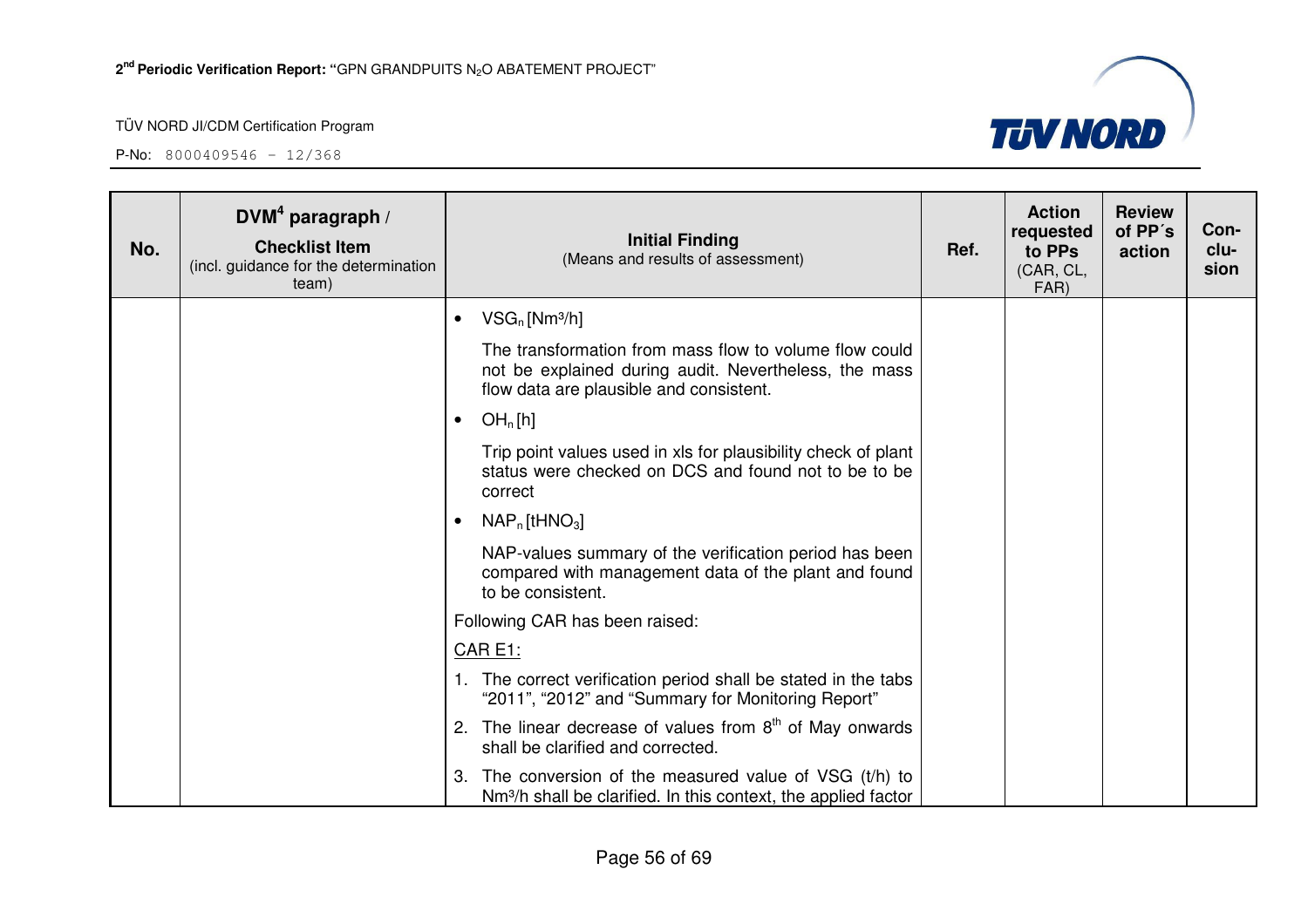

| No. | $DVM4$ paragraph /<br><b>Checklist Item</b><br>(incl. guidance for the determination<br>team)                                                                                                                                                                                                       | <b>Initial Finding</b><br>(Means and results of assessment)                                                                                                                                                                                                                                     | Ref.                                      | <b>Action</b><br>requested<br>to PPs<br>(CAR, CL,<br>FAR) | <b>Review</b><br>of PP's<br>action | Con-<br>clu-<br>sion |
|-----|-----------------------------------------------------------------------------------------------------------------------------------------------------------------------------------------------------------------------------------------------------------------------------------------------------|-------------------------------------------------------------------------------------------------------------------------------------------------------------------------------------------------------------------------------------------------------------------------------------------------|-------------------------------------------|-----------------------------------------------------------|------------------------------------|----------------------|
|     |                                                                                                                                                                                                                                                                                                     | of 0.02805 shall be clarified.<br>4. The non-valid NAP values of 2011-11-28 16:00 to 18:00<br>shall be corrected.<br>5. The trip point rule as observed during the onsite visit<br>shall be taken into account for the Emission reduction<br>calculation.                                       |                                           |                                                           |                                    |                      |
| C.4 | $DVM \S 95c$<br>Are emission factors, including<br>default emission factors, if used<br>for calculating the emission<br>reductions or enhancements of<br>net removals, selected<br>by<br>carefully balancing accuracy and<br>reasonableness,<br>and<br>appropriately justified of<br>the<br>choice? | Description: As described under C.2., the French DFP sets<br>emission factors as benchmark values.<br>Means of determination: Determined PDD.<br>Conclusion: The benchmark values for 2011 and 2012, as<br>set by the French DFP, were correctly included in emission<br>reduction calculation. | /PDD/<br>/DET/<br>/MR/<br>/XLS/<br>/METH/ |                                                           |                                    | OK.                  |
| C.5 | $DVM \S 95d$<br>Is the calculation of emission<br>reductions or enhancements of<br>net removals calculated based<br>conservative assumptions<br>on<br>the<br>plausible<br>and<br>most<br>scenarios<br>in a<br>transparent                                                                           | Description:<br>The project baseline is set by default values in the<br>methodology EF <sub>BM</sub> which was issued by the French<br>DFP. Default values are expressed in benchmark<br>values:<br>Year:<br>2010 2011 2012<br>2009                                                             | /METH/<br>/LOA/<br>AP/                    |                                                           |                                    | OK                   |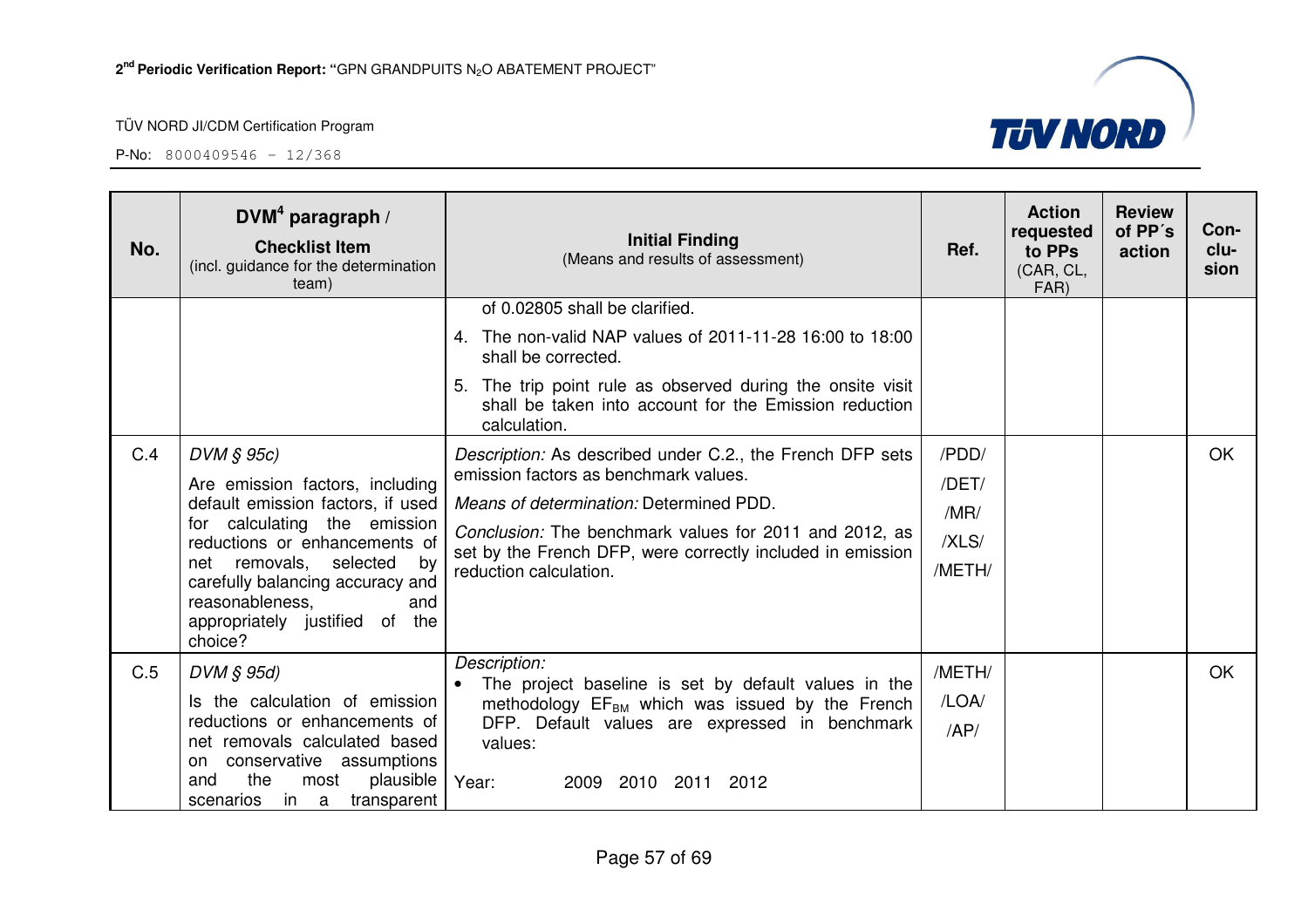

| No. | DVM <sup>4</sup> paragraph /<br><b>Checklist Item</b><br>(incl. guidance for the determination<br>team)           | <b>Initial Finding</b><br>(Means and results of assessment)                                                                                                                                                                                                                                                     | Ref.  | <b>Action</b><br>requested<br>to PPs<br>(CAR, CL,<br>FAR) | <b>Review</b><br>of PP's<br>action | Con-<br>clu-<br>sion |
|-----|-------------------------------------------------------------------------------------------------------------------|-----------------------------------------------------------------------------------------------------------------------------------------------------------------------------------------------------------------------------------------------------------------------------------------------------------------|-------|-----------------------------------------------------------|------------------------------------|----------------------|
|     | manner?                                                                                                           | Value EF <sub>BM</sub> : 2.5 2.5 2.5<br>1.85 [kg N <sub>2</sub> O/t HNO <sub>3</sub> ]<br>A 10% reduction of the verified emission reductions<br>$\bullet$<br>Means of determination: French methodology,<br>LoA,<br>interviews GPN plant staff                                                                 |       |                                                           |                                    |                      |
|     |                                                                                                                   | Conclusion: The benchmark values and the 10% deduction<br>were correctly considered in the calculation of baseline<br>emissions and take into account the sectoral reform policies<br>and legislation (point 23 (b) (i) of DVM).                                                                                |       |                                                           |                                    |                      |
|     |                                                                                                                   | The implementation of benchmark values and the 10 age<br>deduction the key factors, which influence the baseline<br>scenario and reduce the accountable emission reductions<br>from realistic baseline emissions to the above mentioned<br>values.                                                              |       |                                                           |                                    |                      |
|     | Applicable to JI SSC projects only                                                                                |                                                                                                                                                                                                                                                                                                                 |       |                                                           |                                    |                      |
| C.6 | DVM § 96<br>Is the relevant threshold to be<br>classified as JI SSC project not<br>exceeded during the monitoring | Estimation of total emissions reductions over the crediting<br>period until 31.12.2012 (after the 10% deduction) are above<br>the small scale threshold: Sum of 266,442 (tonnes of<br>$CO2e$ ) between 2010 and 2012 according to the PDD.<br>period on an annual average   Means of determination: PDD and LoA | /PDD/ |                                                           |                                    | <b>OK</b>            |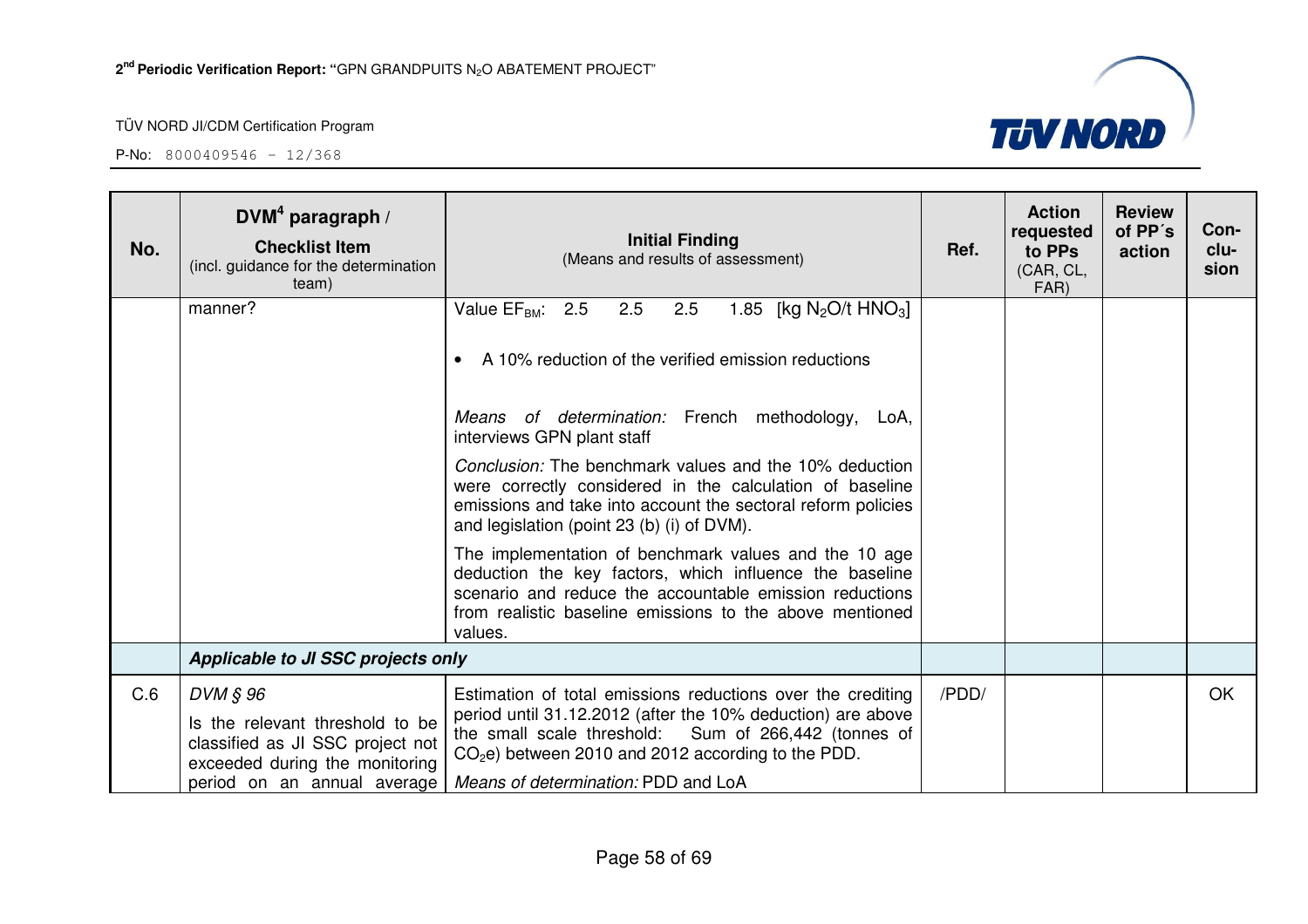

| No. | DVM <sup>4</sup> paragraph /<br><b>Checklist Item</b><br>(incl. guidance for the determination<br>team)                                                                                              | <b>Initial Finding</b><br>(Means and results of assessment)                                                                                                        | Ref. | <b>Action</b><br>requested<br>to PPs<br>(CAR, CL,<br>FAR) | <b>Review</b><br>of PP's<br>action | Con-<br>clu-<br>sion |
|-----|------------------------------------------------------------------------------------------------------------------------------------------------------------------------------------------------------|--------------------------------------------------------------------------------------------------------------------------------------------------------------------|------|-----------------------------------------------------------|------------------------------------|----------------------|
|     | basis?<br>If the threshold is exceeded, is<br>the<br>maximum<br>emission<br>reduction level estimated in the<br>PDD for the JI SSC project or<br>the bundle for the monitoring<br>period determined? | Conclusion: The average ERUs per year obviously exceed<br>the threshold value of 60,000 t $CO_{2e}$ per year; the project is<br>classified as large-scale project. |      |                                                           |                                    |                      |
|     | Applicable to bundled JI SSC projects only                                                                                                                                                           |                                                                                                                                                                    |      |                                                           |                                    |                      |
| C.7 | $DVM \S 97a)$<br>Has the composition of the                                                                                                                                                          | Description: N/A<br>Means of determination:                                                                                                                        |      |                                                           |                                    |                      |
|     | bundle not changed from that is<br>stated in F-JI-SSCBUNDLE?                                                                                                                                         | Conclusion:                                                                                                                                                        |      |                                                           |                                    |                      |
| C.8 | DVM § 97b)                                                                                                                                                                                           | Description: N/A                                                                                                                                                   |      |                                                           |                                    |                      |
|     | lf<br>determination<br>the<br>was<br>conducted on the basis of an<br>overall monitoring plan, have the<br>project participants submitted a<br>common monitoring report?                              | Means of determination:<br>Conclusion:                                                                                                                             |      |                                                           |                                    |                      |
| C.9 | DVM § 98                                                                                                                                                                                             | Description: N/A                                                                                                                                                   |      |                                                           |                                    |                      |
|     | If the monitoring is based on a<br>monitoring plan that provides for                                                                                                                                 | Means of determination:                                                                                                                                            |      |                                                           |                                    |                      |
|     |                                                                                                                                                                                                      | Conclusion:                                                                                                                                                        |      |                                                           |                                    |                      |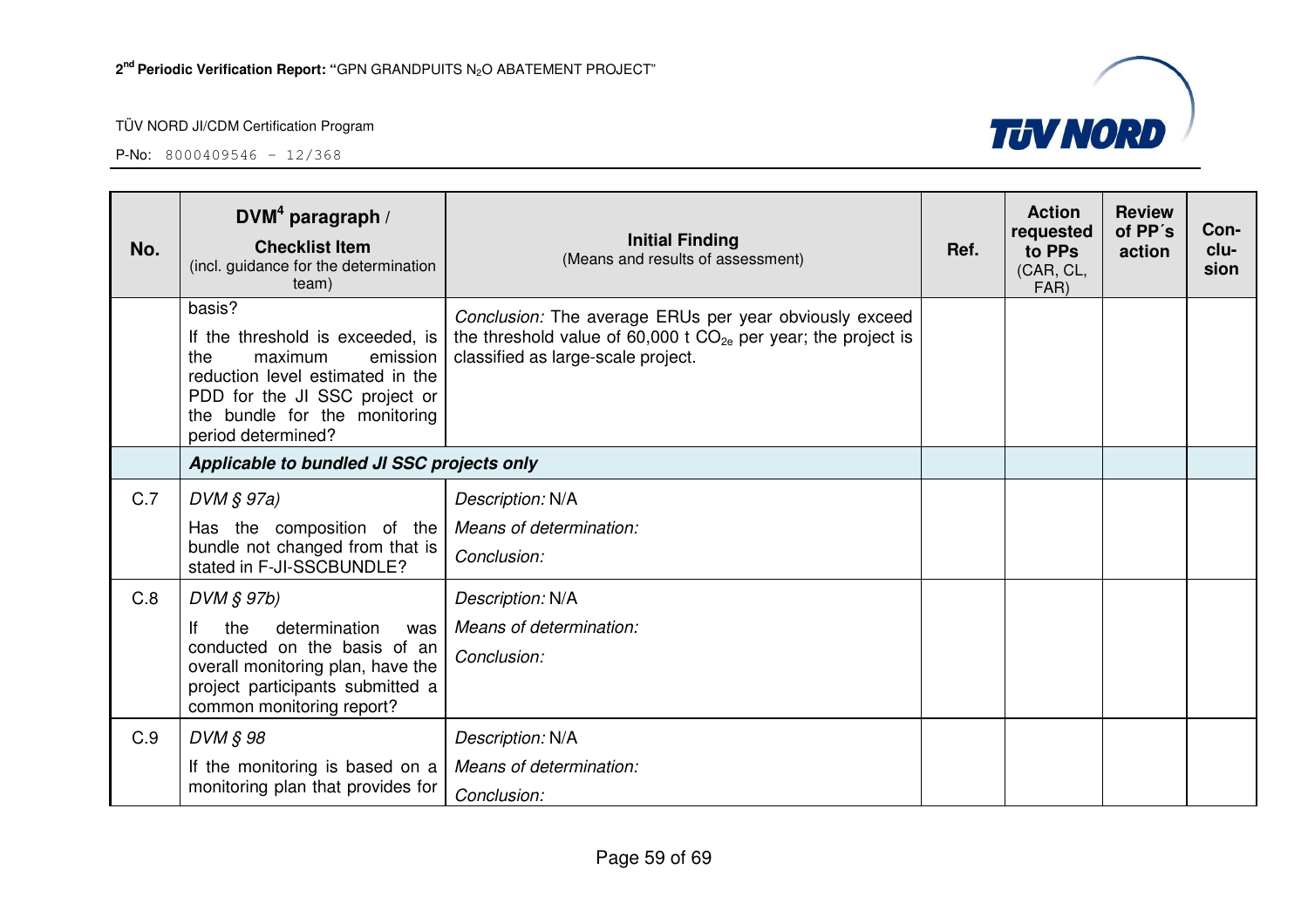

| No. | DVM <sup>4</sup> paragraph /<br><b>Checklist Item</b><br>(incl. guidance for the determination<br>team)                        | <b>Initial Finding</b><br>(Means and results of assessment)           | Ref. | <b>Action</b><br>requested<br>to PPs<br>(CAR, CL,<br>FAR) | <b>Review</b><br>of PP's<br>action | Con-<br>clu-<br>sion |
|-----|--------------------------------------------------------------------------------------------------------------------------------|-----------------------------------------------------------------------|------|-----------------------------------------------------------|------------------------------------|----------------------|
|     | overlapping monitoring periods,                                                                                                |                                                                       |      |                                                           |                                    |                      |
|     | Are the monitoring periods per<br>component of the project clearly<br>specified in the monitoring<br>report?                   |                                                                       |      |                                                           |                                    |                      |
|     | Do the monitoring periods not<br>overlap with those for which<br>verifications<br>already<br>were<br>deemed final in the past? |                                                                       |      |                                                           |                                    |                      |
| D   | <b>Revision of monitoring plan</b>                                                                                             |                                                                       |      |                                                           |                                    |                      |
|     |                                                                                                                                | Applicable only if monitoring plan is revised by project participants |      |                                                           |                                    |                      |
| D.1 | DVM § 99a)                                                                                                                     | Description: N/A                                                      |      |                                                           |                                    |                      |
|     | participants<br>the<br>Did<br>project                                                                                          | Means of determination:                                               |      |                                                           |                                    |                      |
|     | provide<br>appropriate<br>an<br>justification<br>for the<br>proposed<br>revision?                                              | Conclusion:                                                           |      |                                                           |                                    |                      |
| D.2 | DVM § 99b)                                                                                                                     | Description: N/A                                                      |      |                                                           |                                    |                      |
|     | Does the<br>revision<br>proposed                                                                                               | Means of determination:                                               |      |                                                           |                                    |                      |
|     | improve the accuracy and/or<br>information<br>applicability<br>of<br>collected<br>to<br>the<br>compared                        | Conclusion:                                                           |      |                                                           |                                    |                      |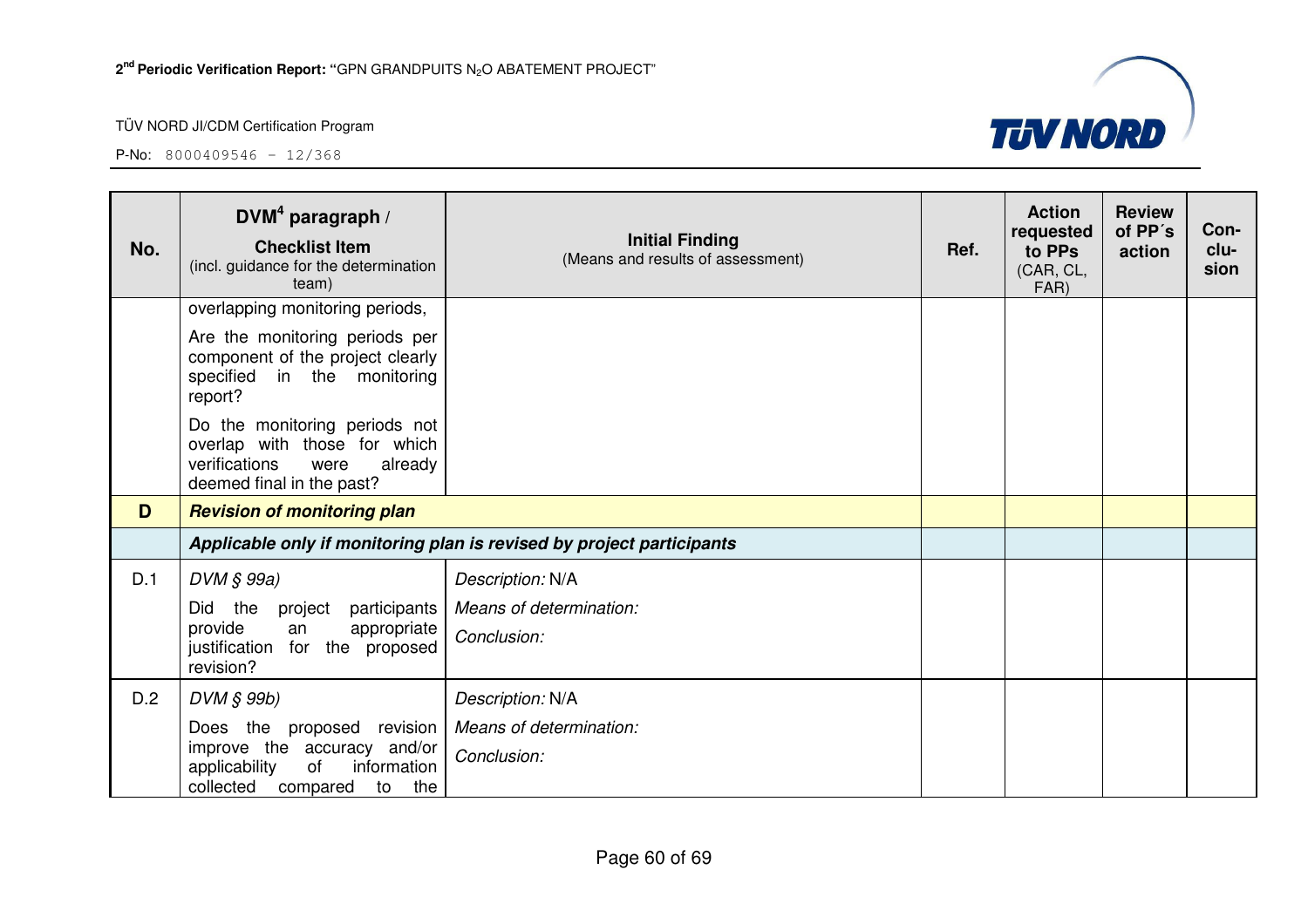

| No. | $DWM4$ paragraph /<br><b>Checklist Item</b><br>(incl. guidance for the determination<br>team)                                                                                                            | <b>Initial Finding</b><br>(Means and results of assessment)                                                                                                                                                                                                                                                                                                                                                                                                                                                                                                                                                                                                                                                                                                                                                                                                                              | Ref.                                                                     | <b>Action</b><br>requested<br>to PPs<br>(CAR, CL,<br>FAR) | <b>Review</b><br>of PP's<br>action | Con-<br>clu-<br>sion |
|-----|----------------------------------------------------------------------------------------------------------------------------------------------------------------------------------------------------------|------------------------------------------------------------------------------------------------------------------------------------------------------------------------------------------------------------------------------------------------------------------------------------------------------------------------------------------------------------------------------------------------------------------------------------------------------------------------------------------------------------------------------------------------------------------------------------------------------------------------------------------------------------------------------------------------------------------------------------------------------------------------------------------------------------------------------------------------------------------------------------------|--------------------------------------------------------------------------|-----------------------------------------------------------|------------------------------------|----------------------|
|     | original monitoring plan without<br>changing conformity with the<br>relevant rules and regulations<br>establishment<br>the<br>0f<br>for<br>monitoring plans?                                             |                                                                                                                                                                                                                                                                                                                                                                                                                                                                                                                                                                                                                                                                                                                                                                                                                                                                                          |                                                                          |                                                           |                                    |                      |
| E   | Data management                                                                                                                                                                                          |                                                                                                                                                                                                                                                                                                                                                                                                                                                                                                                                                                                                                                                                                                                                                                                                                                                                                          |                                                                          |                                                           |                                    |                      |
| E.1 | $DVM \S 101a$<br>Is the implementation of data<br>collection<br>procedures<br>-in<br>accordance with the monitoring<br>plan, including the quality control<br>and<br>quality<br>assurance<br>procedures? | Description: Data collection procedures, quality control and<br>quality assurance are implemented as follows:<br>Measured values were generated by local measurement<br>$\bullet$<br>and monitoring devices. An OSI Plant Information data<br>collection and storage system records and stores all<br>monitoring values for NCSG, VSG, TSG, PSG, as well<br>as the relevant trip point parameters from the nitric acid<br>plant that define whether or not the plant is in operation.<br>Default values were determinated and set before start of<br>$\bullet$<br>the projects and included in the PDD.<br>Calculations are described in the PDD.<br>$\bullet$<br>During data processing, measured values<br>were<br>evaluated according to statistical methods:<br>Application of instrument correction factors:<br>$\bullet$<br>The PP chooses a monitoring standard that requires the | /PDD/<br>/MR/<br>/XLS/<br>/IM01/<br>/DRAW/<br>/SYNF/<br>/SYNT/<br>/SYNF/ | <b>CARE1</b>                                              | Pls see<br>chapter<br>4            | OK                   |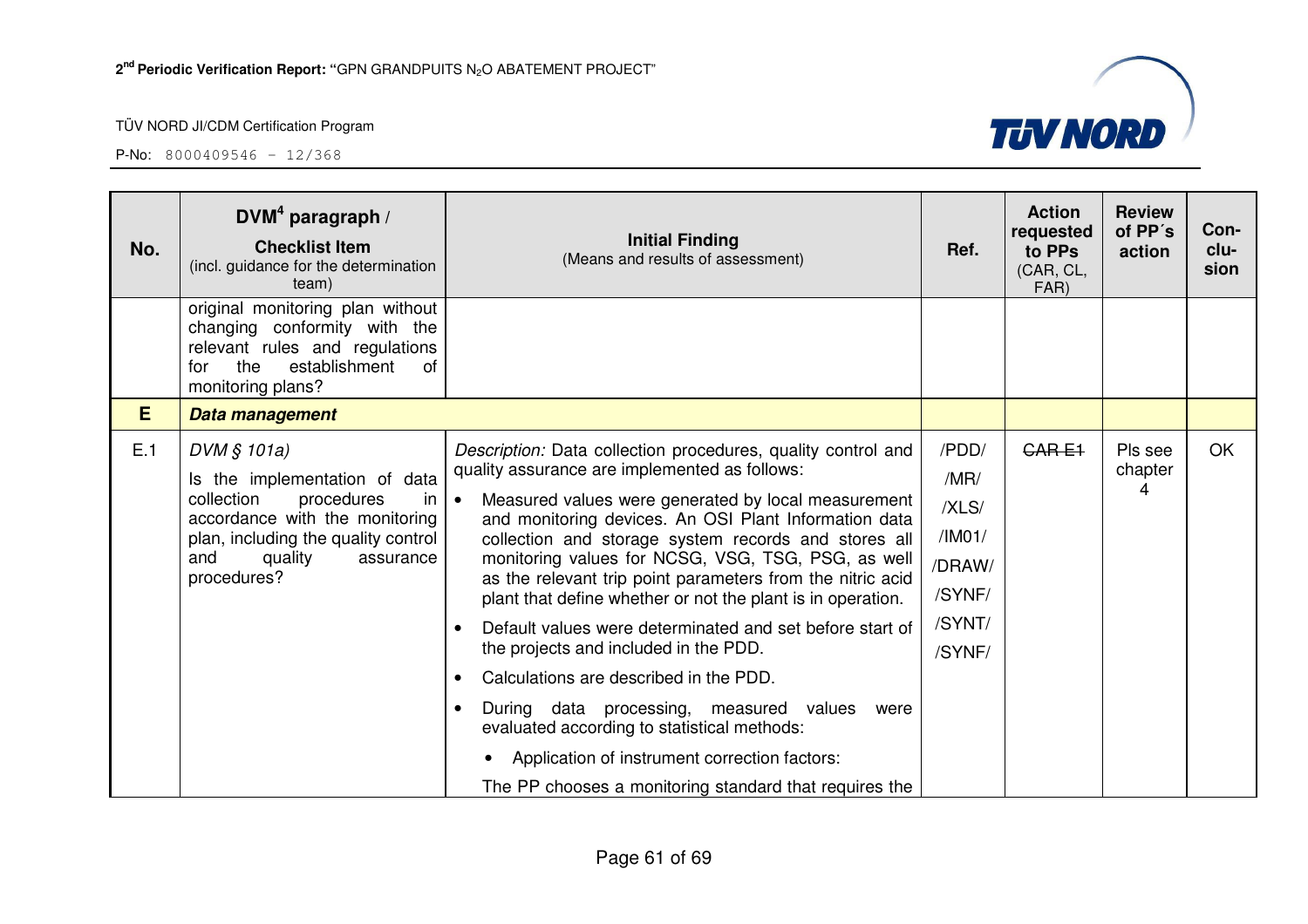

| No. | DVM <sup>4</sup> paragraph /<br><b>Checklist Item</b><br>(incl. guidance for the determination<br>team) | <b>Initial Finding</b><br>(Means and results of assessment)                                                                                                                                                                                                                                                                                                                                                   | Ref. | <b>Action</b><br>requested<br>to PPs<br>(CAR, CL,<br>FAR) | <b>Review</b><br>of PP's<br>action | Con-<br>clu-<br>sion |
|-----|---------------------------------------------------------------------------------------------------------|---------------------------------------------------------------------------------------------------------------------------------------------------------------------------------------------------------------------------------------------------------------------------------------------------------------------------------------------------------------------------------------------------------------|------|-----------------------------------------------------------|------------------------------------|----------------------|
|     |                                                                                                         | establishment of a calibration curve (EN14181). The<br>correction factors derived from this calibration curve<br>during the QAL2 audit must be applied onto both VSG<br>and NCSG.                                                                                                                                                                                                                             |      |                                                           |                                    |                      |
|     |                                                                                                         | Correction factors are:                                                                                                                                                                                                                                                                                                                                                                                       |      |                                                           |                                    |                      |
|     |                                                                                                         | 1.04 for stack gas flow meter<br>$\bullet$                                                                                                                                                                                                                                                                                                                                                                    |      |                                                           |                                    |                      |
|     |                                                                                                         | 0.99 for measurement of $N_2O$ conc.<br>$\bullet$                                                                                                                                                                                                                                                                                                                                                             |      |                                                           |                                    |                      |
|     |                                                                                                         | 1.0 for pressure of tail gas<br>$\bullet$                                                                                                                                                                                                                                                                                                                                                                     |      |                                                           |                                    |                      |
|     |                                                                                                         | 1.0 for temperature of tail gas<br>$\bullet$                                                                                                                                                                                                                                                                                                                                                                  |      |                                                           |                                    |                      |
|     |                                                                                                         | Downtimes:                                                                                                                                                                                                                                                                                                                                                                                                    |      |                                                           |                                    |                      |
|     |                                                                                                         | Acc. to the methodology, downtimes of the AMS shall be<br>handled as following: The hourly average will be<br>calculated based on the remaining values for the rest of<br>the hour in question. If these remaining values account<br>for less than 50% of the hourly data for one or more<br>parameters, then this hour must be eliminated from the<br>calculation and substitute values will be used instead |      |                                                           |                                    |                      |
|     |                                                                                                         | Missing data:                                                                                                                                                                                                                                                                                                                                                                                                 |      |                                                           |                                    |                      |
|     |                                                                                                         | All VSG and NCSG values recorded during periods<br>where the $N2O$ concentration exceeds a value<br>(expressed in mg/Nm <sup>3</sup> ) equivalent to the $EF_{BM}$ (2.5)                                                                                                                                                                                                                                      |      |                                                           |                                    |                      |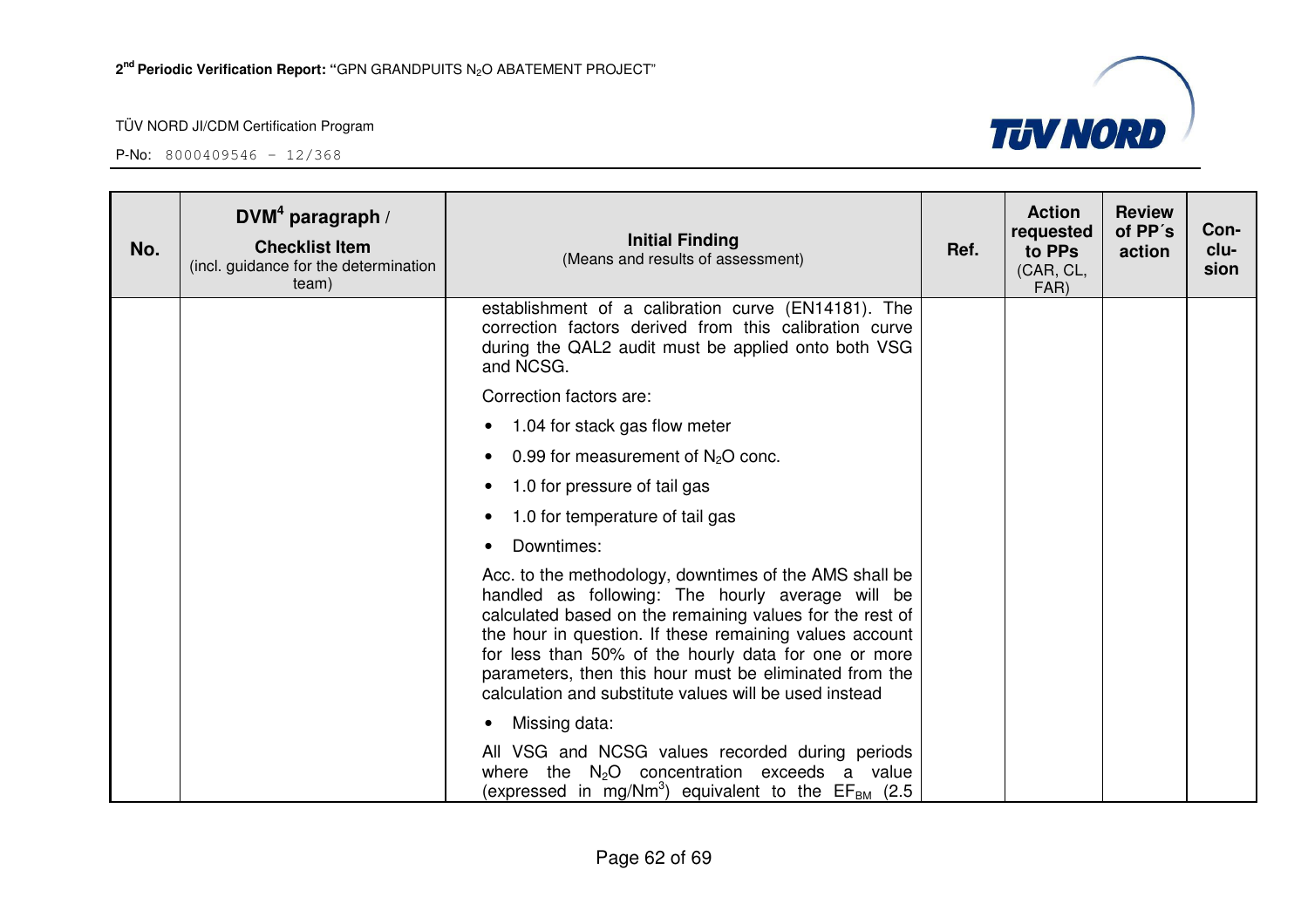

| No. | DVM <sup>4</sup> paragraph /<br><b>Checklist Item</b><br>(incl. guidance for the determination<br>team) | <b>Initial Finding</b><br>(Means and results of assessment)                                                                                                                                                                                                                                                              | Ref. | <b>Action</b><br>requested<br>to PPs<br>(CAR, CL,<br>FAR) | <b>Review</b><br>of PP's<br>action | Con-<br>clu-<br>sion |
|-----|---------------------------------------------------------------------------------------------------------|--------------------------------------------------------------------------------------------------------------------------------------------------------------------------------------------------------------------------------------------------------------------------------------------------------------------------|------|-----------------------------------------------------------|------------------------------------|----------------------|
|     |                                                                                                         | $kgN_2O$ /tHNO <sub>3</sub> for sub-period 2.1 and 1.85 kg N <sub>2</sub> O/tHNO <sub>3</sub><br>for sub-period 2.2.) will be excluded from the calculation<br>of the project emissions factor and no ERUs shall be<br>claimed for the corresponding quantities of nitric acid<br>produced during those operating hours. |      |                                                           |                                    |                      |
|     |                                                                                                         | Permitted overall uncertainty:                                                                                                                                                                                                                                                                                           |      |                                                           |                                    |                      |
|     |                                                                                                         | The methodology requires that the permitted overall<br>uncertainty of the average hourly annual emissions must<br>be less than 7.5% if technical possible.                                                                                                                                                               |      |                                                           |                                    |                      |
|     |                                                                                                         | Means of determination: Methodology, Monitoring report,<br>on-site visit of plant, control room with PCS, server room<br>with Exaguantum data server                                                                                                                                                                     |      |                                                           |                                    |                      |
|     |                                                                                                         | Conclusion: All procedures related to fulfil the requirements<br>οf                                                                                                                                                                                                                                                      |      |                                                           |                                    |                      |
|     |                                                                                                         | Requirements of the methodology regarding data<br>collection                                                                                                                                                                                                                                                             |      |                                                           |                                    |                      |
|     |                                                                                                         | quality management of the plant                                                                                                                                                                                                                                                                                          |      |                                                           |                                    |                      |
|     |                                                                                                         | quality assurance standard of the AMS were<br>implemented as in the methodology and related to<br>the implemented ISO 9001 quality management<br>system                                                                                                                                                                  |      |                                                           |                                    |                      |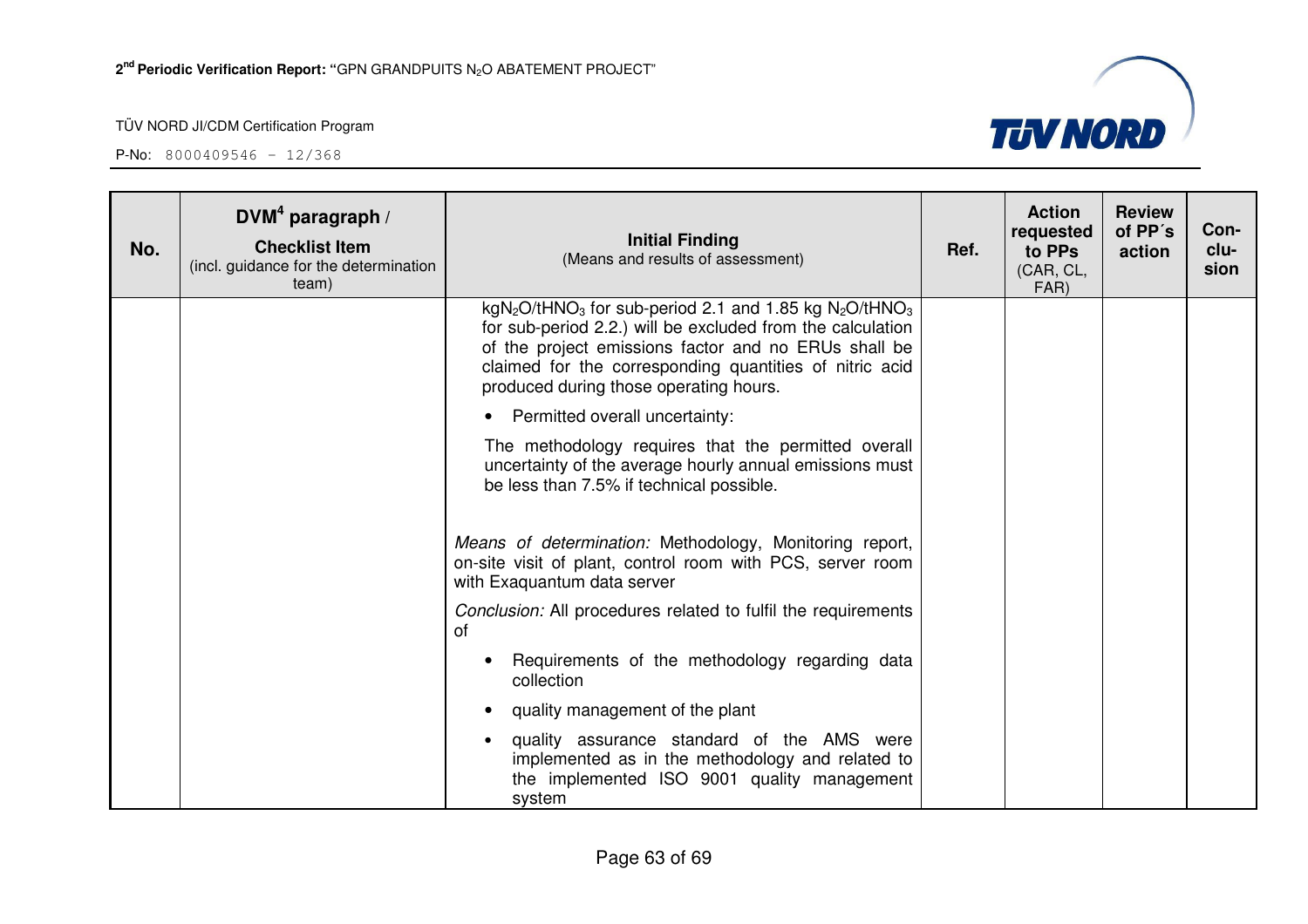

| No. | $DWM4$ paragraph /<br><b>Checklist Item</b><br>(incl. guidance for the determination<br>team) | <b>Initial Finding</b><br>(Means and results of assessment)                                                                                                                                                                                                                                   | Ref.          | <b>Action</b><br>requested<br>to PPs<br>(CAR, CL,<br>FAR) | <b>Review</b><br>of PP's<br>action | Con-<br>clu-<br>sion |
|-----|-----------------------------------------------------------------------------------------------|-----------------------------------------------------------------------------------------------------------------------------------------------------------------------------------------------------------------------------------------------------------------------------------------------|---------------|-----------------------------------------------------------|------------------------------------|----------------------|
|     |                                                                                               | The verification team of the $1st$ period issued following FAR<br>$C5$ :                                                                                                                                                                                                                      |               |                                                           |                                    |                      |
|     |                                                                                               | The verifier of the next period shall check the correctness of<br>AMS-parameterisation (e.g. QAL2 parameter, stack dia-<br>meter, moisture, uncertainty).                                                                                                                                     |               |                                                           |                                    |                      |
|     |                                                                                               | The verification team checked the technical specification<br>and default value setting of the flow meter and analyser and<br>application of correct stack diameter and found that<br>parameterisation is mainly transparent and correct. One<br>issue remains open regarding VSG-measurement: |               |                                                           |                                    |                      |
|     |                                                                                               | CAR E1:                                                                                                                                                                                                                                                                                       |               |                                                           |                                    |                      |
|     |                                                                                               | 3.<br>The conversion of the measured value of VSG (t/h)<br>to Nm <sup>3</sup> /h shall be clarified. In this context, the applied factor<br>of 0.02805 shall be clarified.                                                                                                                    |               |                                                           |                                    |                      |
| E.2 | DVM § 101b)<br>functioning<br>of the<br>the<br>ls                                             | Description: The AMS is included in the quality procedures<br>which are established for proper operation of the plant.                                                                                                                                                                        | /MR/<br>/PDD/ | <b>CAR C1</b>                                             | Pls see<br>Chapter                 | <b>OK</b>            |
|     | monitoring equipment, including<br>its calibration status, in order?                          | Additional measures are related to the European Norm                                                                                                                                                                                                                                          | /9001/        |                                                           | 4                                  |                      |
|     |                                                                                               | EN14181 (2004) "Stationary source emissions - Quality<br>assurance of automated measuring systems".                                                                                                                                                                                           | /14001/       |                                                           |                                    |                      |
|     |                                                                                               | Three quality assurance levels of EN 14181:<br>$\bullet$                                                                                                                                                                                                                                      | /QAL2/        |                                                           |                                    |                      |
|     |                                                                                               | • QAL 1: performance approval                                                                                                                                                                                                                                                                 | /IMO1/        |                                                           |                                    |                      |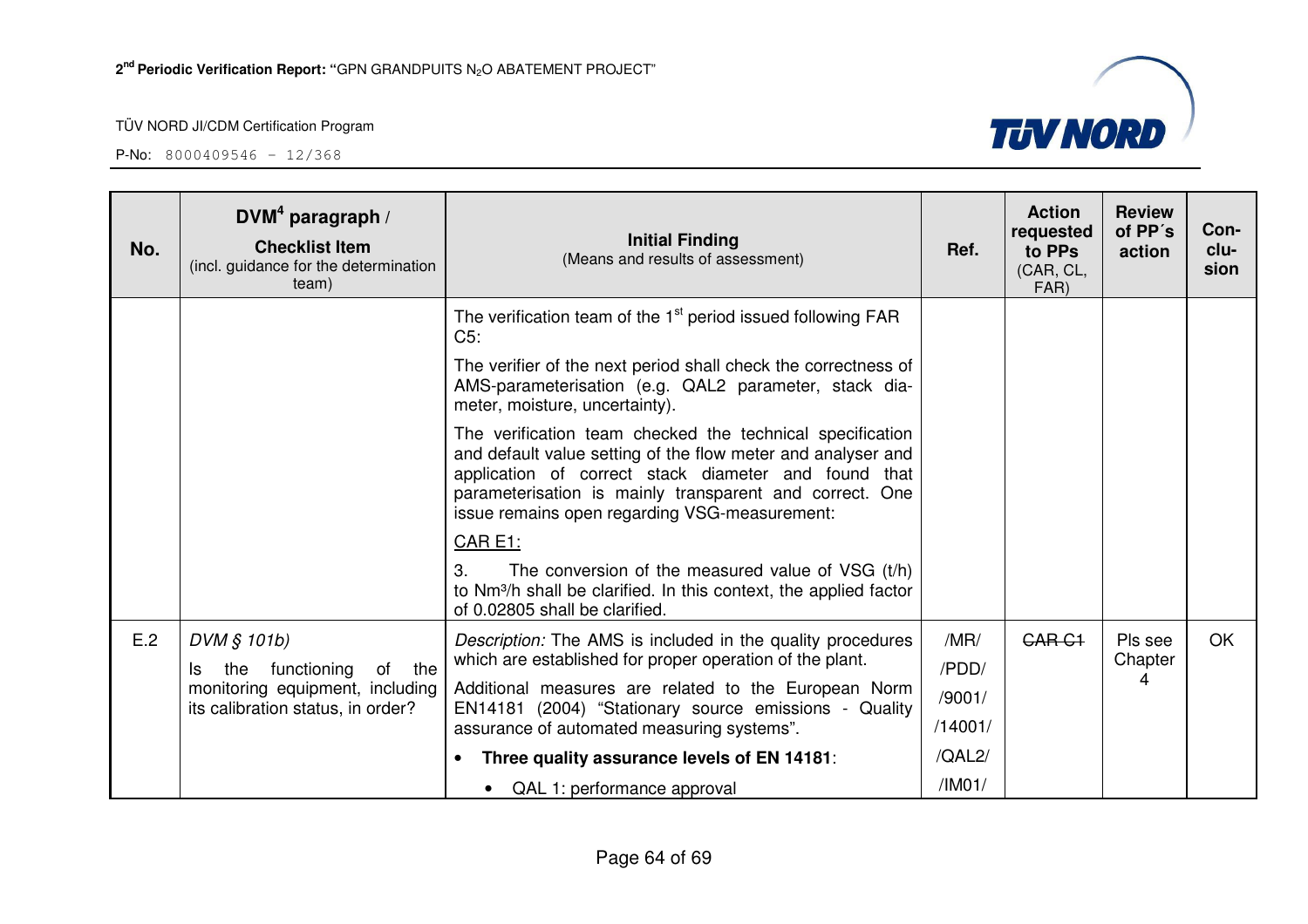

| No. | DVM <sup>4</sup> paragraph /<br><b>Checklist Item</b><br>(incl. guidance for the determination<br>team) | <b>Initial Finding</b><br>(Means and results of assessment)                                                                                                                                                                                                                                                                                                                                                                                                                                                      | Ref. | <b>Action</b><br>requested<br>to PPs<br>(CAR, CL,<br>FAR) | <b>Review</b><br>of PP's<br>action | Con-<br>clu-<br>sion |
|-----|---------------------------------------------------------------------------------------------------------|------------------------------------------------------------------------------------------------------------------------------------------------------------------------------------------------------------------------------------------------------------------------------------------------------------------------------------------------------------------------------------------------------------------------------------------------------------------------------------------------------------------|------|-----------------------------------------------------------|------------------------------------|----------------------|
|     |                                                                                                         | To prove, that the AMS is suitable for purpose and in line<br>with the European norm. The AMS used for the project<br>activity is not QAL1 approved for $N_2O$ . The verifier<br>confirms that a QAL1 approval of the AMS according EN<br>14181 is not required by the French Projet Domestique<br>methodology. In the case where the instruments are not<br>tested under QAL1, it is considered sufficient that the<br>suitability of the instruments for the project should be<br>proven during the QAL2 audit |      |                                                           |                                    |                      |
|     |                                                                                                         | • QAL 2: commissioning and validation of an AMS<br>An accredited laboratory (acc. ISO 17025) carries out<br>specific testing procedures to verify that the AMS<br>installation meets the accuracy requirements laid down<br>by EN 14181. The performance of the complete<br>installation was compared against a series of<br>measurements made with approved<br>Standard<br>Reference Methods.                                                                                                                   |      |                                                           |                                    |                      |
|     |                                                                                                         | • QAL 3: ongoing operation and maintenance<br>To maintain and demonstrate the required quality of the<br>measurement results during the normal operation of an<br>AMS.<br>• AST: Annual Surveillance Test                                                                                                                                                                                                                                                                                                        |      |                                                           |                                    |                      |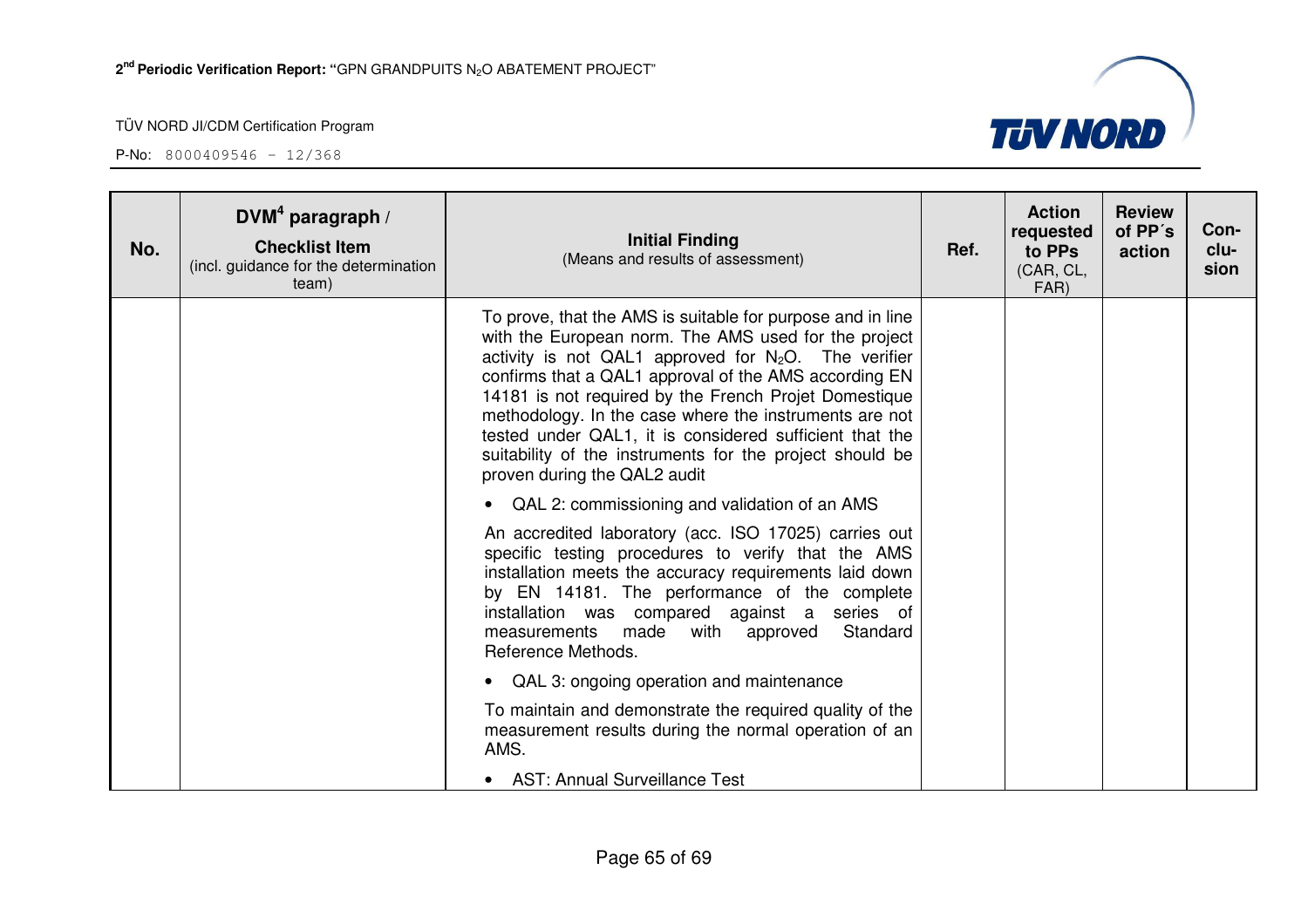

| No. | DVM <sup>4</sup> paragraph /<br><b>Checklist Item</b><br>(incl. guidance for the determination<br>team) | <b>Initial Finding</b><br>(Means and results of assessment)                                                                                                                                                                                             | Ref. | <b>Action</b><br>requested<br>to PPs<br>(CAR, CL,<br>FAR) | <b>Review</b><br>of PP's<br>action | Con-<br>clu-<br>sion |
|-----|---------------------------------------------------------------------------------------------------------|---------------------------------------------------------------------------------------------------------------------------------------------------------------------------------------------------------------------------------------------------------|------|-----------------------------------------------------------|------------------------------------|----------------------|
|     |                                                                                                         | To evaluate whether the measured values obtained from<br>the AMS still meet the required uncertainty criteria $-$ as<br>demonstrated in the previous QAL2 test.                                                                                         |      |                                                           |                                    |                      |
|     |                                                                                                         | Means of determination: Methodology, EN14181, interview<br>with monitoring manager of the plant, check of relevant<br>documents and records                                                                                                             |      |                                                           |                                    |                      |
|     |                                                                                                         | <i>Conclusion:</i> The AMS is included in the quality procedures<br>which are established for proper operation of the plant.<br>Procedures, which have been revised in the verification<br>period were identified and checked.                          |      |                                                           |                                    |                      |
|     |                                                                                                         | Additional measures are related to the European Norm<br>EN14181 (2004) "Stationary source emissions - Quality<br>assurance of automated measuring systems".                                                                                             |      |                                                           |                                    |                      |
|     |                                                                                                         | Three quality assurance levels of EN 14181:<br>$\bullet$                                                                                                                                                                                                |      |                                                           |                                    |                      |
|     |                                                                                                         | • QAL 1: performance approval                                                                                                                                                                                                                           |      |                                                           |                                    |                      |
|     |                                                                                                         | The project instrumentation was not approved under<br>QAL1. Therefore the suitability of the analyser for the<br>project was proved through the QAL2 audit, which was<br>performed by an independent laboratory with EN<br>ISO/IEC 17025 accreditation. |      |                                                           |                                    |                      |
|     |                                                                                                         | • QAL 2: commissioning and validation of an AMS                                                                                                                                                                                                         |      |                                                           |                                    |                      |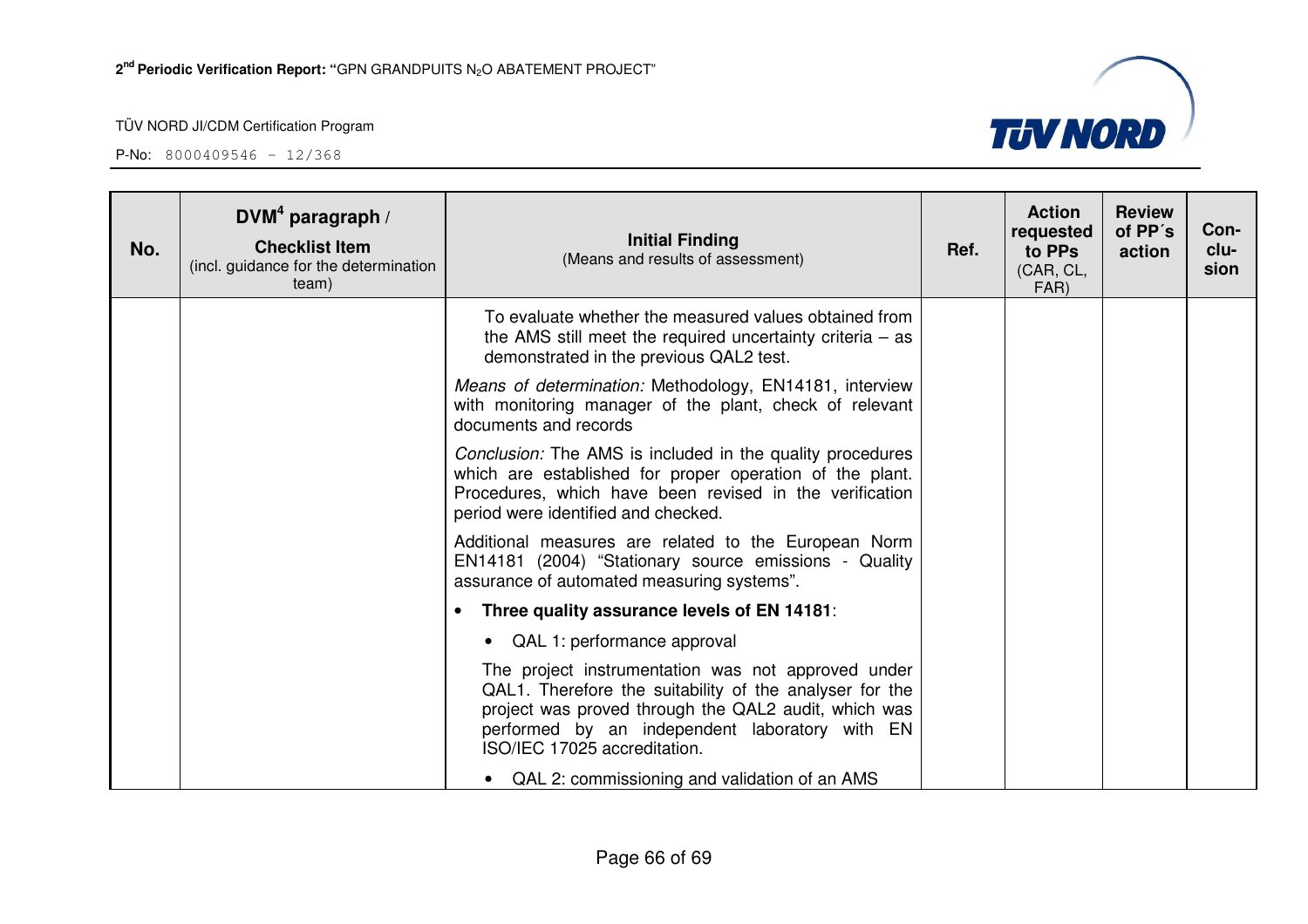

| No. | DVM <sup>4</sup> paragraph /<br><b>Checklist Item</b><br>(incl. guidance for the determination<br>team) | <b>Initial Finding</b><br>(Means and results of assessment)                                                                                                                                                                                                                                                                                                                                                                                                                              | Ref.  | <b>Action</b><br>requested<br>to PPs<br>(CAR, CL,<br>FAR) | <b>Review</b><br>of PP's<br>action | Con-<br>clu-<br>sion |
|-----|---------------------------------------------------------------------------------------------------------|------------------------------------------------------------------------------------------------------------------------------------------------------------------------------------------------------------------------------------------------------------------------------------------------------------------------------------------------------------------------------------------------------------------------------------------------------------------------------------------|-------|-----------------------------------------------------------|------------------------------------|----------------------|
|     |                                                                                                         | An accredited laboratory (acc. ISO 17025) carries out<br>specific testing procedures to verify that the AMS<br>installation meets the accuracy requirements laid down<br>by EN 14181. The performance of the complete<br>installation was compared against a series of<br>made with approved<br>Standard<br>measurements<br>Reference Methods. The QAL2 test was carried out on<br>2011-11-08 to 10 which is delayed. The verification<br>team requested corresponding actions (CAR C1). |       |                                                           |                                    |                      |
|     |                                                                                                         | • QAL 3: ongoing operation and maintenance                                                                                                                                                                                                                                                                                                                                                                                                                                               |       |                                                           |                                    |                      |
|     |                                                                                                         | The PP implemented a quality assurance system to<br>prove the ongoing compliance of the AMS with the norm<br>including the use of a CUSUM chart. The maintenance<br>activities are monitored and controlled as part of an<br>overall quality assurance programme.                                                                                                                                                                                                                        |       |                                                           |                                    |                      |
|     |                                                                                                         | • AST: Annual Surveillance Test                                                                                                                                                                                                                                                                                                                                                                                                                                                          |       |                                                           |                                    |                      |
|     |                                                                                                         | The PP verifies the continuing validity of the calibration<br>function on yearly basis. The requirements and<br>responsibilities for carrying out the AST tests are the<br>same as for QAL 2. Since QAL2 was carried out in<br>2011, the AST is scheduled in 2012. AST in 2012 has<br>not been carried out which does not violate the norm.                                                                                                                                              |       |                                                           |                                    |                      |
| E.3 | DVM § 101c)                                                                                             | Description: The nitric acid plant is equipped with a                                                                                                                                                                                                                                                                                                                                                                                                                                    | /XLS/ | <b>CARE2</b>                                              | Pls see                            | OK                   |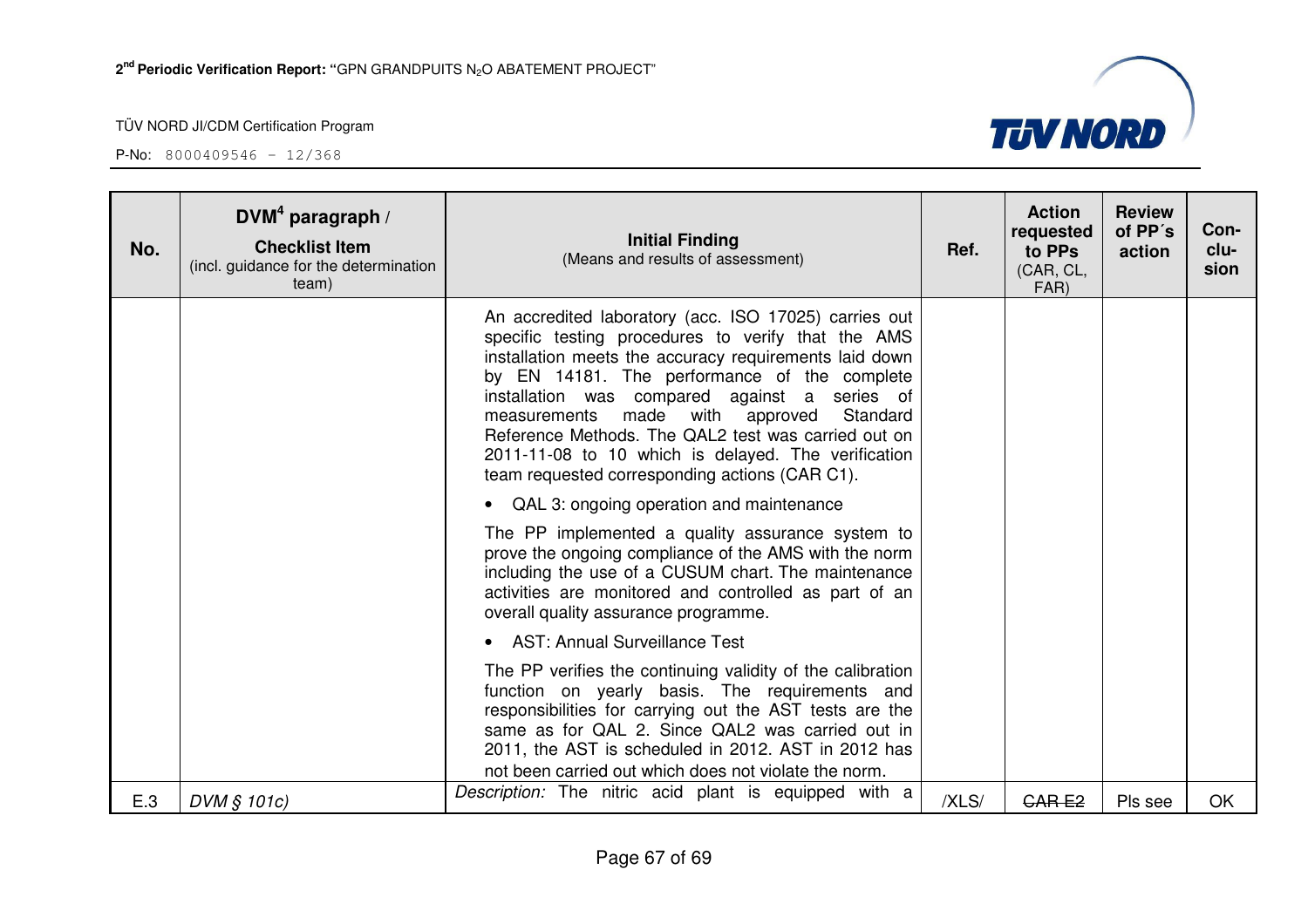

| No. | DVM <sup>4</sup> paragraph /<br><b>Checklist Item</b><br>(incl. guidance for the determination<br>team)        | <b>Initial Finding</b><br>(Means and results of assessment)                                                                                                                                                                                                                                                                                                                                                                                                                                                                                                                                                                                                                                                                                                                                                                                                                                                                                                                                                                                                                                        | Ref.                                                       | <b>Action</b><br>requested<br>to PPs<br>(CAR, CL,<br>FAR) | <b>Review</b><br>of PP's<br>action | Con-<br>clu-<br>sion |
|-----|----------------------------------------------------------------------------------------------------------------|----------------------------------------------------------------------------------------------------------------------------------------------------------------------------------------------------------------------------------------------------------------------------------------------------------------------------------------------------------------------------------------------------------------------------------------------------------------------------------------------------------------------------------------------------------------------------------------------------------------------------------------------------------------------------------------------------------------------------------------------------------------------------------------------------------------------------------------------------------------------------------------------------------------------------------------------------------------------------------------------------------------------------------------------------------------------------------------------------|------------------------------------------------------------|-----------------------------------------------------------|------------------------------------|----------------------|
|     | Are the evidence and records<br>for<br>the<br>monitoring<br>used<br>maintained<br>in a<br>traceable<br>manner? | automatic data collection and storage system 'OSI Plant<br>Information', which records and stores all monitoring values<br>for NCSG, VSG, TSG, PSG, as well as different status<br>signals of the AMS and the ammonia $(NH_3)$ valve status<br>signal from the nitric acid plant that defines whether or not<br>the plant is in operation. All monitoring data are collected by<br>the DCS on a 5-second basis. The system automatically<br>calculates hourly mean values which are exported to excel<br>files to be finally reported to N.serve.<br>Means of determination: Some original spreadsheets<br>created by the DCS and the functioning of DCS were<br>checked during the on-site visit. The PP provided sufficient<br>evidences to prove the regular comparing of signals from<br>measurement devices and DCS-recording.<br>Conclusion:<br>Recording of DCS data is traceable and in order.<br>CAR E2:<br>According to FAR E1 of the first verification period, the<br>procedure for the backup of the raw monitoring data shall be<br>provided and explained in the Monitoring report. | /IMO1/<br>/SYNT/<br>/SYNP/<br>/SYNF/<br>/FSTRIP<br>$/A-D/$ |                                                           | chapter<br>4                       |                      |